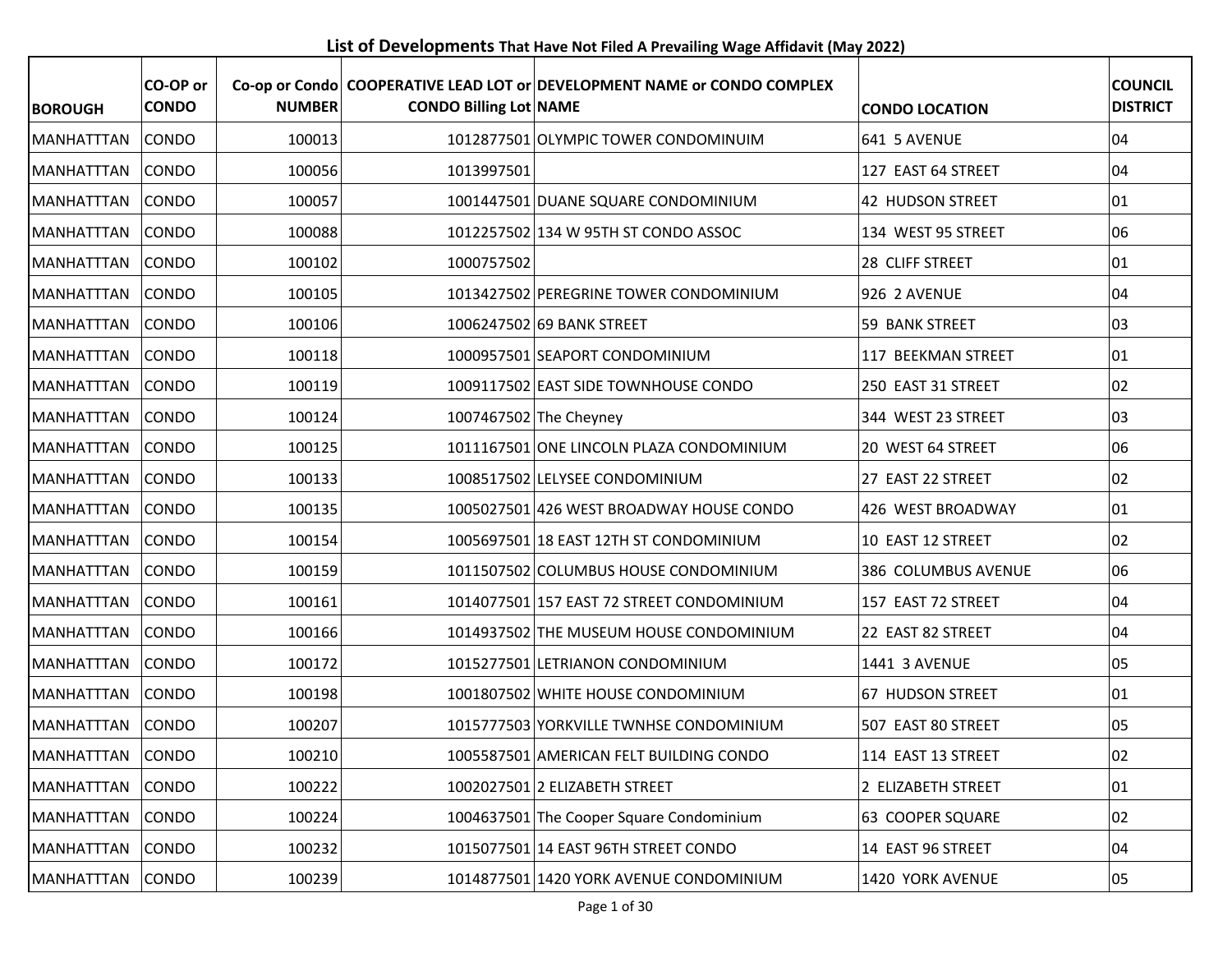**List of Developments That Have Not Filed A Prevailing Wage Affidavit (May 2022)**

| <b>BOROUGH</b>    | CO-OP or<br><b>CONDO</b> | <b>NUMBER</b> | <b>CONDO Billing Lot NAME</b> | Co-op or Condo COOPERATIVE LEAD LOT or DEVELOPMENT NAME or CONDO COMPLEX | <b>CONDO LOCATION</b>  | <b>COUNCIL</b><br><b>DISTRICT</b> |
|-------------------|--------------------------|---------------|-------------------------------|--------------------------------------------------------------------------|------------------------|-----------------------------------|
| <b>MANHATTTAN</b> | <b>CONDO</b>             | 100245        |                               | 1008807501 MADISON SQUARE CONDOMINIUM                                    | 117 EAST 24 STREET     | 02                                |
| <b>MANHATTTAN</b> | <b>CONDO</b>             | 100271        |                               | 1004447501 7274 East 3rd street condo                                    | 72 EAST 3 STREET       | 02                                |
| MANHATTTAN        | <b>CONDO</b>             | 100278        |                               | 1013697501 420 EAST 58 STREET CONDOMINIUM                                | 420 EAST 58 STREET     | 05                                |
| <b>MANHATTTAN</b> | <b>CONDO</b>             | 100279        |                               | 1002847502 165 HENRY STREET CONDOMINIUM                                  | 165 HENRY STREET       | 01                                |
| <b>MANHATTTAN</b> | <b>CONDO</b>             | 100310        |                               | 1004757502 LYALL HOUSE CONDOMINIUM                                       | 35 WOOSTER STREET      | 01                                |
| MANHATTTAN        | <b>CONDO</b>             | 100321        |                               | 1009037503 295 THIRD AVENUE CONDOMINIUM                                  | 289 3 AVENUE           | 02                                |
| <b>MANHATTTAN</b> | CONDO                    | 100343        | 1014997501                    |                                                                          | 60 EAST 88 STREET      | 04                                |
| <b>MANHATTTAN</b> | <b>CONDO</b>             | 100348        |                               | 1005227501 NOHO STAR CONDOMINIUM                                         | 54 BLEECKER STREET     | 01                                |
| MANHATTTAN        | <b>CONDO</b>             | 100349        |                               | 1005527501 WASHINGTON COURT CONDOMINIUM                                  | 360 AVENUE OF THE AMER | 01                                |
| <b>MANHATTTAN</b> | <b>CONDO</b>             | 100381        | 1004977501                    |                                                                          | 83 SPRING STREET       | 01                                |
| <b>MANHATTTAN</b> | <b>CONDO</b>             | 100387        |                               | 1012407501 255 West 92 Condo Assoc                                       | 255 WEST 92 STREET     | 06                                |
| MANHATTTAN        | <b>CONDO</b>             | 100391        |                               | 1012167501 THE PACKARD CONDOMINIUM                                       | 176 WEST 86 STREET     | 06                                |
| <b>MANHATTTAN</b> | <b>CONDO</b>             | 100394        |                               | 1003987501 178184 E 2ND ST CONDO ASSOC                                   | 182 EAST 2 STREET      | 02                                |
| MANHATTTAN        | <b>CONDO</b>             | 100395        |                               | 1018427501 THE 467 CONDOMINIUM                                           | 467 CENTRAL PARK WEST  | 07                                |
| <b>MANHATTTAN</b> | <b>CONDO</b>             | 100430        |                               | 1001897502 BORDEN HOUSE CONDOMINIUM                                      | 104 HUDSON STREET      | 01                                |
| <b>MANHATTTAN</b> | <b>CONDO</b>             | 100437        |                               | 1008987501 RUTHERFORD PLACE CONDOMINIUM                                  | <b>305 2 AVENUE</b>    | 02                                |
| <b>MANHATTTAN</b> | <b>CONDO</b>             | 100447        |                               | 1006187501 SEQUOIA CONDOMINIUM ASSOC                                     | 222 WEST 14 STREET     | 03                                |
| MANHATTTAN        | <b>CONDO</b>             | 100454        |                               | 1015177501 THE 111 CONDO                                                 | 111 EAST 88 STREET     | 04                                |
| <b>MANHATTTAN</b> | <b>CONDO</b>             | 100459        |                               | 1008507503 GRAMERCY PLACE CONDOMINIUM                                    | 278 PARK AVENUE SOUTH  | 02                                |
| MANHATTTAN        | <b>CONDO</b>             | 100469        |                               | 1006297501 GANSEVOORT CONDO                                              | 321 WEST 13 STREET     | 03                                |
| MANHATTTAN CONDO  |                          | 100470        | 1005907501                    |                                                                          | 17 CORNELIA STREET     | 03                                |
| MANHATTTAN        | <b>CONDO</b>             | 100481        | 1011997502                    |                                                                          | 28 WEST 86 STREET      | 06                                |
| <b>MANHATTTAN</b> | <b>CONDO</b>             | 100490        |                               | 1012287502 219 WEST 80 STREET CONDOMINIUM                                | 219 WEST 80 STREET     | 06                                |
| MANHATTTAN        | <b>CONDO</b>             | 100507        |                               | 1015527502 THE LOUISIANA CONDOMINIUM                                     | 1730 2 AVENUE          | 05                                |
| MANHATTTAN        | <b>CONDO</b>             | 100513        |                               | 1010107502 PARK SOUTH CONDOMINIUM                                        | 120 WEST 58 STREET     | 04                                |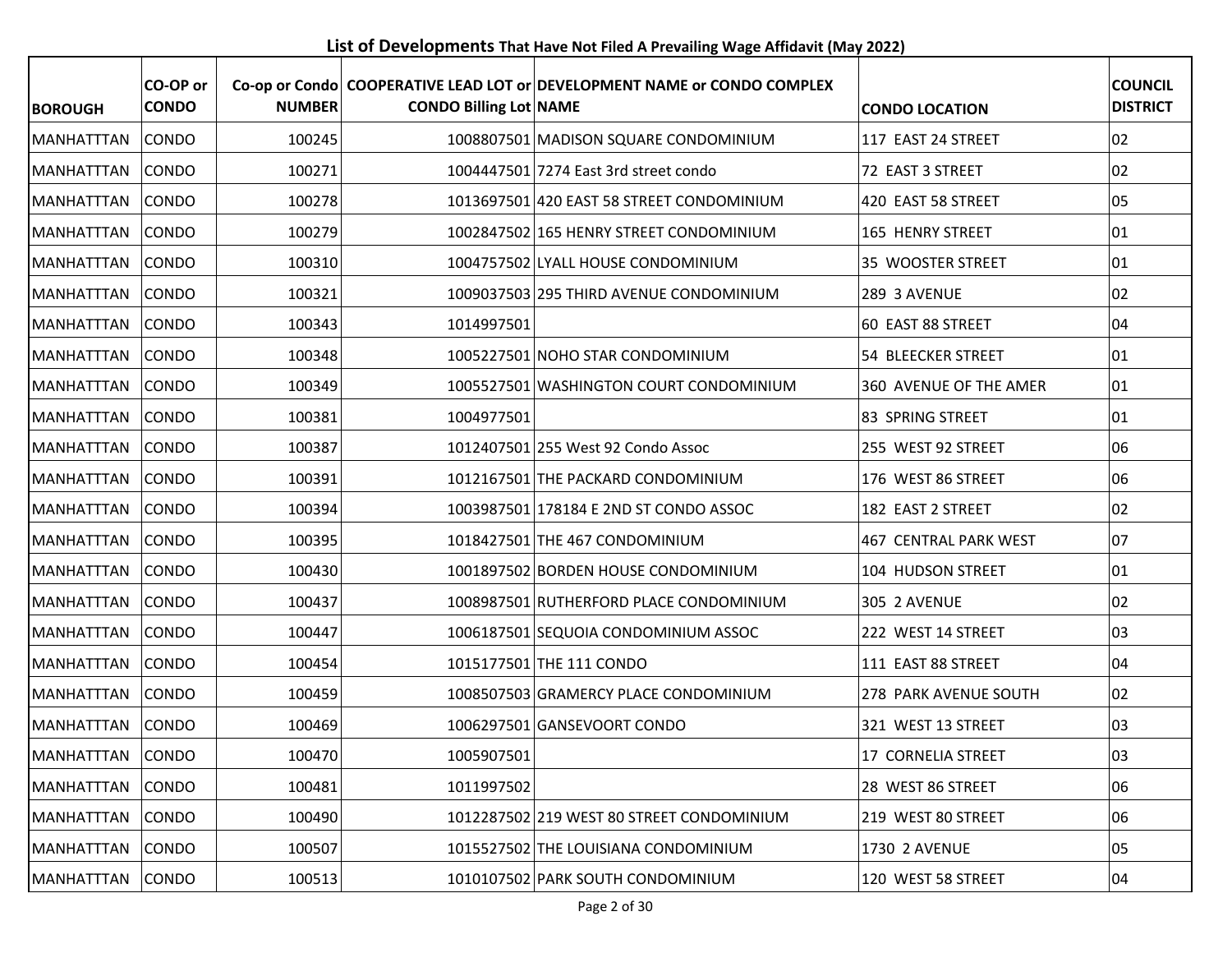**List of Developments That Have Not Filed A Prevailing Wage Affidavit (May 2022)**

| <b>BOROUGH</b>    | CO-OP or<br><b>CONDO</b> | <b>NUMBER</b> | <b>CONDO Billing Lot NAME</b> | Co-op or Condo COOPERATIVE LEAD LOT or DEVELOPMENT NAME or CONDO COMPLEX | <b>CONDO LOCATION</b>      | <b>COUNCIL</b><br><b>DISTRICT</b> |
|-------------------|--------------------------|---------------|-------------------------------|--------------------------------------------------------------------------|----------------------------|-----------------------------------|
| <b>MANHATTTAN</b> | <b>CONDO</b>             | 100533        |                               | 1012537501 HUDSON COURT CONDOMINIUM                                      | 317 WEST 95 STREET         | 06                                |
| <b>MANHATTTAN</b> | <b>CONDO</b>             | 100548        |                               | 1003867501 21113 EAST 3RD STREET TENANTS                                 | 211 EAST 3 STREET          | 02                                |
| <b>MANHATTTAN</b> | <b>CONDO</b>             | 100576        |                               | 1006387501 BANK STREET HOUSE CONDOMINIUM                                 | 164 BANK STREET            | 03                                |
| <b>MANHATTTAN</b> | <b>CONDO</b>             | 100579        |                               | 1011437504 GALLERY CONDOMINIUM                                           | 112 WEST 72 STREET         | 06                                |
| <b>MANHATTTAN</b> | <b>CONDO</b>             | 100581        |                               | 1005297503 19 BOND ST CONDOMINIUM                                        | 17 BOND STREET             | 01                                |
| <b>MANHATTTAN</b> | <b>CONDO</b>             | 100587        |                               | 1008867503 LEXINGTON PARC CONDOMINIUM                                    | 127 EAST 30 STREET         | 02                                |
| MANHATTTAN        | CONDO                    | 100603        |                               | 1005127503 BROADWAY MERCER CONDOMINIUM                                   | 597 BROADWAY               | 01                                |
| <b>MANHATTTAN</b> | <b>CONDO</b>             | 100631        |                               | 1005297504 15 BOND STREET CONDOMINIUM                                    | 1 BOND STREET              | 01                                |
| MANHATTTAN        | <b>CONDO</b>             | 100638        |                               | 1006307502 CLAREMONT SOUTH CONDOMINIUM                                   | 513 HUDSON STREET          | 03                                |
| MANHATTTAN        | CONDO                    | 100643        |                               | 1004647501 ROYAL STUYVESANT CONDO                                        | 214 EAST 9 STREET          | 02                                |
| <b>MANHATTTAN</b> | <b>CONDO</b>             | 100652        |                               | 1011267501 40 WEST 74TH ST. CONDOMINIUM                                  | 40 WEST 74 STREET          | 06                                |
| <b>MANHATTTAN</b> | <b>CONDO</b>             | 100664        |                               | 1012497501 335 WEST 87TH STREET CONDOMINI                                | 355 WEST 87 STREET         | 06                                |
| <b>MANHATTTAN</b> | <b>CONDO</b>             | 100675        |                               | 1011987501 CLIRION CONDOMINIUM                                           | 74 WEST 85 STREET          | 06                                |
| <b>MANHATTTAN</b> | <b>CONDO</b>             | 100684        |                               | 1005587503 THE ZACHARY CONDOMINIUM                                       | 125 EAST 12 STREET         | 02                                |
| <b>MANHATTTAN</b> | CONDO                    | 100688        |                               | 1011427502 CORONADO CONDOMINIUM                                          | 155 WEST 70 STREET         | 06                                |
| <b>MANHATTTAN</b> | <b>CONDO</b>             | 100694        |                               | 1002207501 11 VESTRY STREET CONDOMINIUM                                  | 11 VESTRY STREET           | 01                                |
| <b>MANHATTTAN</b> | <b>CONDO</b>             | 100706        | 1015327501                    |                                                                          | 225 EAST 86 STREET         | 05                                |
| <b>MANHATTTAN</b> | <b>CONDO</b>             | 100723        |                               | 1002777501 HONTO 88 CONDOMINIUMS                                         | 25 MARKET STREET           | 01                                |
| <b>MANHATTTAN</b> | <b>CONDO</b>             | 100729        |                               | 1007987503 CLARET COMMONS CONDOMINIUM                                    | 136 WEST 23 STREET         | 03                                |
| <b>MANHATTTAN</b> | <b>CONDO</b>             | 100745        |                               | 1004607501 220 222 E 5TH ST CONDO                                        | 220 EAST 5 STREET          | 02                                |
| MANHATTTAN CONDO  |                          | 100761        |                               | 1004347502 GREENACRES CONDOMINIUM                                        | 128 EAST 7 STREET          | 02                                |
| MANHATTTAN        | CONDO                    | 100789        |                               | 1004787501 ICE HOUSE CONDOMINIUM                                         | 354 BROOME STREET          | 01                                |
| MANHATTTAN        | <b>CONDO</b>             | 100794        | 1007647502                    |                                                                          | 221 WEST 14 STREET         | 03                                |
| MANHATTTAN        | <b>CONDO</b>             | 100816        |                               | 1001897504 THE FRANKLIN CONDO                                            | <b>158 FRANKLIN STREET</b> | 01                                |
| MANHATTTAN        | CONDO                    | 100817        |                               | 1008947503 71 PARK AVENUE CONDOMINIUM                                    | 71 PARK AVENUE             | 04                                |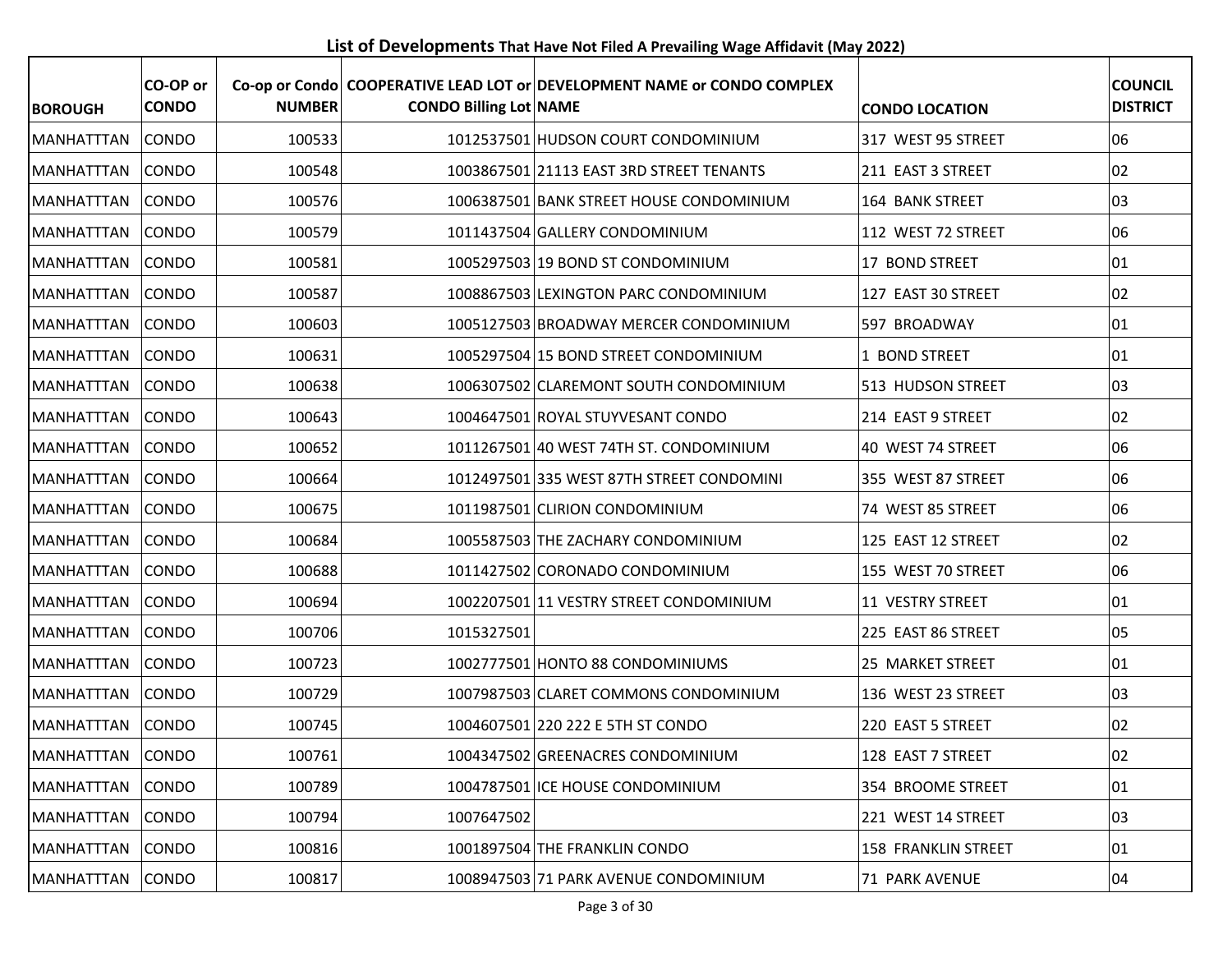**List of Developments That Have Not Filed A Prevailing Wage Affidavit (May 2022)**

| <b>BOROUGH</b>    | CO-OP or<br><b>CONDO</b> | <b>NUMBER</b> | <b>CONDO Billing Lot NAME</b> | Co-op or Condo COOPERATIVE LEAD LOT or DEVELOPMENT NAME or CONDO COMPLEX | <b>CONDO LOCATION</b>   | <b>COUNCIL</b><br><b>DISTRICT</b> |
|-------------------|--------------------------|---------------|-------------------------------|--------------------------------------------------------------------------|-------------------------|-----------------------------------|
| <b>MANHATTTAN</b> | CONDO                    | 100856        |                               | 1002777502 BISHOP PAUL MOORE TOWER                                       | <b>46 HENRY STREET</b>  | $ 01\rangle$                      |
| <b>MANHATTTAN</b> | <b>CONDO</b>             | 100883        |                               | 1001877502 THE SPICE BUILDING CONDOMINIUM                                | 64 NORTH MOORE STREET   | 01                                |
| <b>MANHATTTAN</b> | <b>CONDO</b>             | 100892        |                               | 1012337502 THE CLAREMONT CONDO                                           | 255 WEST 85 STREET      | 06                                |
| MANHATTTAN        | <b>CONDO</b>             | 100909        |                               | 1011987502 Iris Condominium                                              | 76 WEST 85 STREET       | 06                                |
| <b>MANHATTTAN</b> | <b>CONDO</b>             | 100918        |                               | 1005137502 159 MERCERSTREETCONDOMINIUM                                   | 159 MERCER STREET       | 01                                |
| <b>MANHATTTAN</b> | <b>CONDO</b>             | 100919        |                               | 1001477504 68 Thomas St. Condominium                                     | <b>68 THOMAS STREET</b> | $ 01\rangle$                      |
| MANHATTTAN        | CONDO                    | 100930        |                               | 1008627502 14 EAST 33 STREE CONDOMIUM                                    | 14 EAST 33 STREET       | 04                                |
| MANHATTTAN        | <b>CONDO</b>             | 100932        |                               | 1001787502 211 WEST BRODWAY CONDO                                        | 211 WEST BROADWAY       | 01                                |
| <b>MANHATTTAN</b> | <b>CONDO</b>             | 100934        |                               | 1014317501 LENOX COURT CONDOMINIUM                                       | 205 EAST 76 STREET      | 04                                |
| MANHATTTAN        | <b>CONDO</b>             | 100938        |                               | 1001367501 50 WARREN STREET CONDOMINIUM                                  | 50 WARREN STREET        | 01                                |
| <b>MANHATTTAN</b> | <b>CONDO</b>             | 100949        |                               | 1007927505 114 West 17th ST Condo                                        | 114 WEST 17 STREET      | 03                                |
| MANHATTTAN        | <b>CONDO</b>             | 100952        |                               | 1011467502 108 W SEVENTY FIFTH ST CONDO                                  | 108 WEST 75 STREET      | 06                                |
| <b>MANHATTTAN</b> | <b>CONDO</b>             | 100955        |                               | 1005187503 FIRST SULLIVAN CONDOMINIUM                                    | 136 SULLIVAN STREET     | 03                                |
| <b>MANHATTTAN</b> | <b>CONDO</b>             | 100961        |                               | 1010587503 456 W. 49TH ST ASSOC.                                         | 456 WEST 49 STREET      | 03                                |
| <b>MANHATTTAN</b> | <b>CONDO</b>             | 100969        |                               | 1002117501 LIS OP CONDOMINIUM                                            | 7 LISPENARD STREET      | 01                                |
| <b>MANHATTTAN</b> | CONDO                    | 100975        |                               | 1002307501 THE MUSEUM BLDG, A CONDOMINIU                                 | 9 MERCER STREET         | $ 01\rangle$                      |
| MANHATTTAN        | <b>CONDO</b>             | 100977        |                               | 1002747501 HONG FAT PLAZA CONDOMINIUM                                    | <b>48 MARKET STREET</b> | 01                                |
| <b>MANHATTTAN</b> | <b>CONDO</b>             | 100978        |                               | 1013767502 40 East 62nd steet condo                                      | 40 EAST 62 STREET       | 04                                |
| <b>MANHATTTAN</b> | <b>CONDO</b>             | 100980        |                               | 1004437501 LE TOULOUSE CONDOMINIUM                                       | 79 EAST 2 STREET        | 02                                |
| MANHATTTAN        | <b>CONDO</b>             | 100985        |                               | 1004747503 47 MERCER STREET CONDOMINIUM                                  | 47 MERCER STREET        | 01                                |
| MANHATTTAN CONDO  |                          | 100988        |                               | 1001797502 25 LEONARD ST COMDO                                           | 25 LEONARD STREET       | 01                                |
| MANHATTTAN        | <b>CONDO</b>             | 100989        |                               | 1001477505 129 DUANE CONDOMINIUM                                         | 129 DUANE STREET        | $ 01\rangle$                      |
| MANHATTTAN        | <b>CONDO</b>             | 100992        |                               | 1005457502 704 BROADWAY CONDOMINIUM                                      | 704 BROADWAY            | 02                                |
| MANHATTTAN        | <b>CONDO</b>             | 101010        |                               | 1004757505 WOOSTER ST CONDO                                              | 42 WOOSTER STREET       | 01                                |
| MANHATTTAN        | CONDO                    | 101020        |                               | 1004757507 351 West Broadway Condominium                                 | 351 WEST BROADWAY       | 01                                |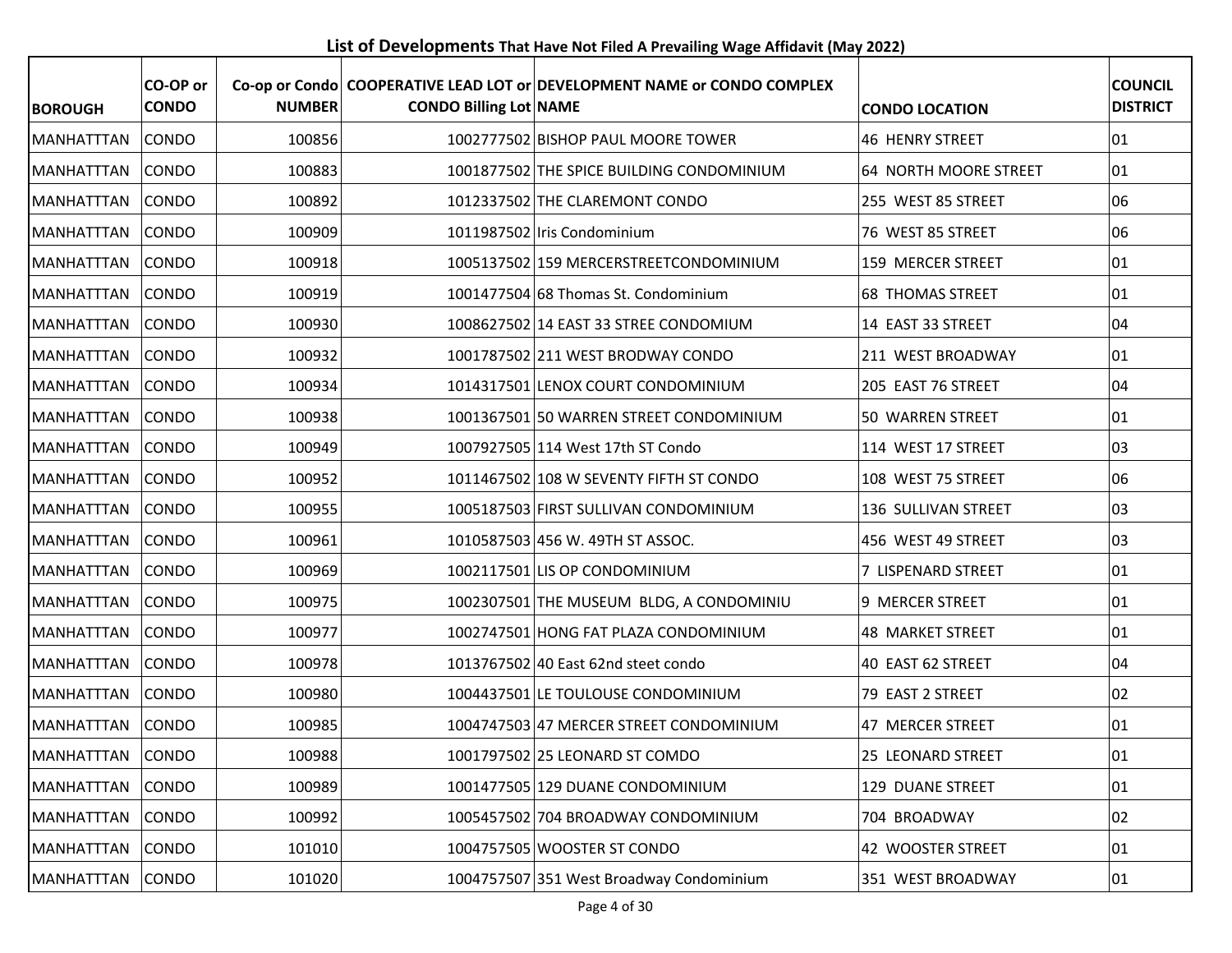**List of Developments That Have Not Filed A Prevailing Wage Affidavit (May 2022)**

| <b>BOROUGH</b>    | CO-OP or<br><b>CONDO</b> | <b>NUMBER</b> | <b>CONDO Billing Lot NAME</b> | Co-op or Condo COOPERATIVE LEAD LOT or DEVELOPMENT NAME or CONDO COMPLEX | <b>CONDO LOCATION</b>     | <b>COUNCIL</b><br><b>DISTRICT</b> |
|-------------------|--------------------------|---------------|-------------------------------|--------------------------------------------------------------------------|---------------------------|-----------------------------------|
| <b>MANHATTTAN</b> | <b>CONDO</b>             | 101030        |                               | 1013887503 57 EAST 73RD ST CONDO                                         | 57 EAST 73 STREET         | 04                                |
| <b>MANHATTTAN</b> | <b>CONDO</b>             | 101033        |                               | 1001417505 ZENITH GODLEY BLDG CONDO                                      | 176 DUANE STREET          | 01                                |
| MANHATTTAN        | <b>CONDO</b>             | 101036        | 1000977501                    |                                                                          | 247 WATER STREET          | 01                                |
| MANHATTTAN        | <b>CONDO</b>             | 101042        |                               | 1001327503 THE HASTINGS CONDOMINIUM                                      | 71 MURRAY STREET          | 01                                |
| <b>MANHATTTAN</b> | <b>CONDO</b>             | 101048        |                               | 1005767504 3640 WEST 13 ST CONDOMINIUM                                   | 36 WEST 13 STREET         | 03                                |
| MANHATTTAN        | CONDO                    | 101071        |                               | 1004897501 FIRST THOMPSON CONDOMINIUM                                    | <b>65 THOMPSON STREET</b> | 03                                |
| <b>MANHATTTAN</b> | <b>CONDO</b>             | 101075        |                               | 1001417506 321 greenwich Condo associatio                                | 321 GREENWICH STREET      | 01                                |
| <b>MANHATTTAN</b> | <b>CONDO</b>             | 101084        |                               | 1001337504 37 MURRAY ST CONDOMINIUMS                                     | 37 MURRAY STREET          | 01                                |
| MANHATTTAN        | <b>CONDO</b>             | 101087        |                               | 1006207501 THE KIMBERLY CONDOMINIUM                                      | 534 HUDSON STREET         | 03                                |
| MANHATTTAN        | CONDO                    | 101090        |                               | 1002327501 THE GRAND CROSBY                                              | 129 GRAND STREET          | 01                                |
| <b>MANHATTTAN</b> | <b>CONDO</b>             | 101095        |                               | 1013847502 15 EAST 69TH ST CONDOMINIUM                                   | 15 EAST 69 STREET         | 04                                |
| <b>MANHATTTAN</b> | <b>CONDO</b>             | 101107        |                               | 1003497501 SUFFOLK HOLMES CONDOMINIUM                                    | <b>130 SUFFOLK STREET</b> | 01                                |
| MANHATTTAN        | <b>CONDO</b>             | 101108        |                               | 1001757504 THE FRANKLIN TOWER                                            | <b>90 FRANKLIN STREET</b> | 01                                |
| <b>MANHATTTAN</b> | <b>CONDO</b>             | 101119        | 1004387501                    |                                                                          | 436 EAST 11 STREET        | 02                                |
| MANHATTTAN        | <b>CONDO</b>             | 101123        |                               | 1007927506 110 WEST 17TH ST. CONDOMINIUM                                 | 110 WEST 17 STREET        | 03                                |
| MANHATTTAN        | <b>CONDO</b>             | 101124        |                               | 1003947503 DEL ESTE VILLAGE V CONDOMINIUM                                | 625 EAST 11 STREET        | 02                                |
| <b>MANHATTTAN</b> | CONDO                    | 101133        |                               | 1005877502 THE 13 MORTON STREET CONDO                                    | 13 MORTON STREET          | 03                                |
| <b>MANHATTTAN</b> | <b>CONDO</b>             | 101146        |                               | 1008467501 5 EAST 17TH STREET CONDOMINIUM                                | 5 EAST 17 STREET          | 02                                |
| <b>MANHATTTAN</b> | <b>CONDO</b>             | 101153        |                               | 1010107504 THE BRIARCLIFFE CONDOMIUM                                     | 171 WEST 57 STREET        | 04                                |
| MANHATTTAN        | CONDO                    | 101156        |                               | 1006377503 374 WEST 11TH STREET CONDOMINI                                | 374 WEST 11 STREET        | 03                                |
| MANHATTTAN CONDO  |                          | 101173        |                               | 1008207503 LE CANTALOO CONDOMINIUM                                       | 8 WEST 19 STREET          | 03                                |
| MANHATTTAN        | <b>CONDO</b>             | 101174        |                               | 1004917501 554 BROOME ST. CONDOMINIUMS                                   | 554 BROOME STREET         | 03                                |
| <b>MANHATTTAN</b> | CONDO                    | 101175        | 1001797505                    |                                                                          | 27 LEONARD STREET         | 01                                |
| MANHATTTAN        | <b>CONDO</b>             | 101181        |                               | 1001907505 ATALANTA CONDOMINIUM                                          | 25 NORTH MOORE STREET     | 01                                |
| MANHATTTAN        | <b>CONDO</b>             | 101191        |                               | 1002197504 THE 169 HUDSON ST CONDOMINIUM                                 | 169 HUDSON STREET         | 01                                |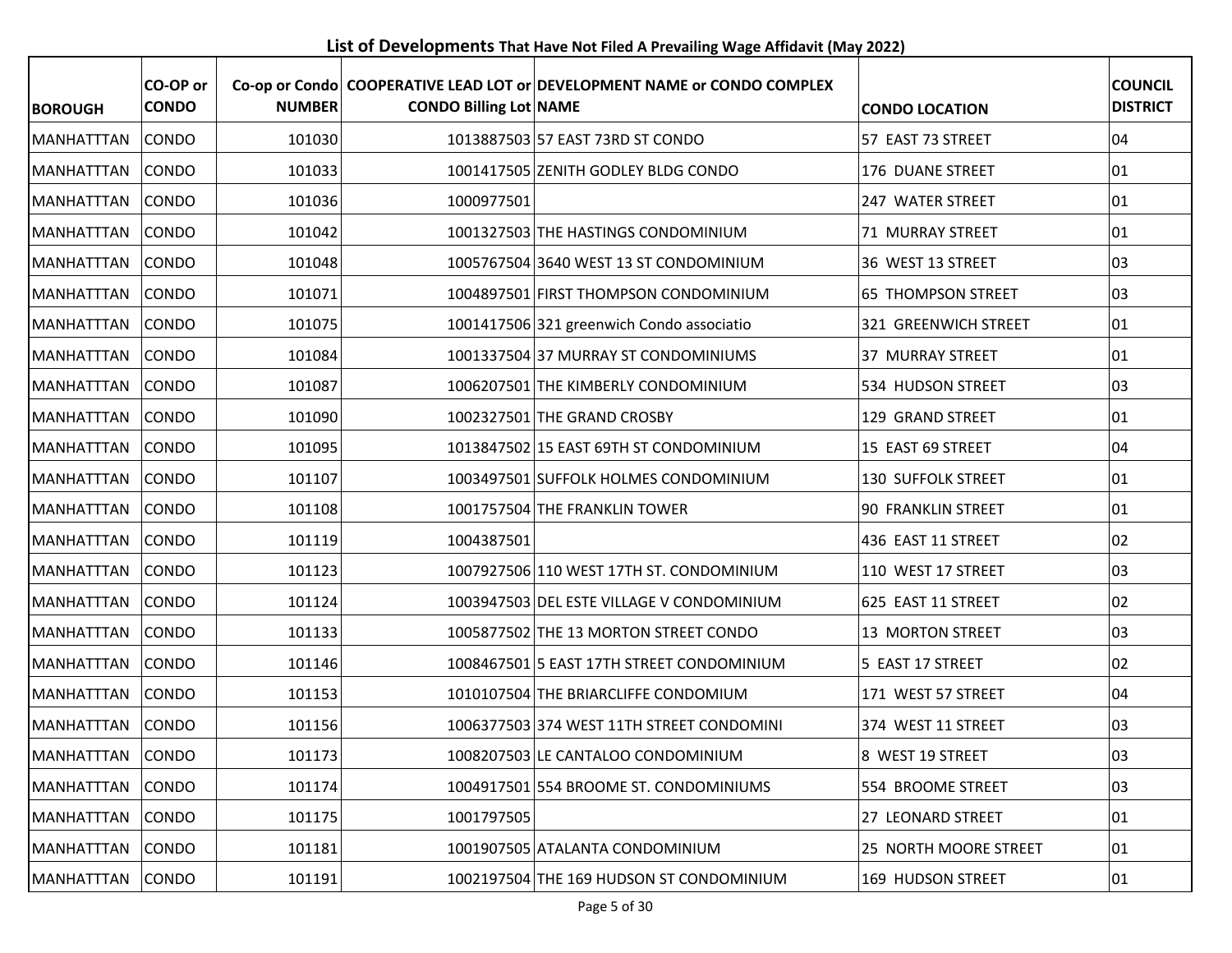**List of Developments That Have Not Filed A Prevailing Wage Affidavit (May 2022)**

| <b>BOROUGH</b>    | CO-OP or<br><b>CONDO</b> | <b>NUMBER</b> | <b>CONDO Billing Lot NAME</b> | Co-op or Condo COOPERATIVE LEAD LOT or DEVELOPMENT NAME or CONDO COMPLEX | <b>CONDO LOCATION</b>   | <b>COUNCIL</b><br><b>DISTRICT</b> |
|-------------------|--------------------------|---------------|-------------------------------|--------------------------------------------------------------------------|-------------------------|-----------------------------------|
| <b>MANHATTTAN</b> | <b>CONDO</b>             | 101192        |                               | 1000177502 33 RECTOR STREET CONDOMINIUM                                  | 33 RECTOR STREET        | 01                                |
| <b>MANHATTTAN</b> | <b>CONDO</b>             | 101208        |                               | 1005037501 SULLIVAN STREET CONDOMINIUM                                   | 123 SULLIVAN STREET     | 03                                |
| MANHATTTAN        | CONDO                    | 101209        | 1006087503                    |                                                                          | 138 WEST 13 STREET      | 03                                |
| MANHATTTAN        | CONDO                    | 101212        |                               | 1013447502 The Beekman Regent Condo                                      | 351 EAST 51 STREET      | 04                                |
| MANHATTTAN        | <b>CONDO</b>             | 101214        |                               | 1004977502 BAYARD HOUSE CONDOMINIOM                                      | 81 SPRING STREET        | 01                                |
| MANHATTTAN        | <b>CONDO</b>             | 101217        |                               | 1000167513 MILLENNIUM POINT CONDOMINUM                                   | 10 LITTLE WEST STREET   | 01                                |
| MANHATTTAN        | CONDO                    | 101221        |                               | 1008007502 108 WEST 25TH STREET CONDO                                    | 108 WEST 25 STREET      | 03                                |
| MANHATTTAN        | <b>CONDO</b>             | 101238        |                               | 1005957503 JOHN WATTS CONDOMINIUM                                        | 459 WASHINGTON STREET   | 01                                |
| <b>MANHATTTAN</b> | <b>CONDO</b>             | 101239        |                               | 1007697505 THE CHELSEA 19 CONDOMINIUM                                    | 251 WEST 19 STREET      | 03                                |
| MANHATTTAN        | <b>CONDO</b>             | 101250        |                               | 1008907503 THE BENSON CONDOMINIUM                                        | 143 EAST 34 STREET      | 02                                |
| <b>MANHATTTAN</b> | <b>CONDO</b>             | 101251        | 1001817506                    |                                                                          | 8 HARRISON STREET       | 01                                |
| MANHATTTAN        | <b>CONDO</b>             | 101291        |                               | 1002747502 MADISON TOWER                                                 | 148 MADISON STREET      | 01                                |
| MANHATTTAN        | <b>CONDO</b>             | 101292        |                               | 1001507502 5860 READE STREET                                             | 58 READE STREET         | 01                                |
| MANHATTTAN        | <b>CONDO</b>             | 101300        |                               | 1014717501 DANIELLE COURT CONDOMINIUM                                    | 435 EAST 76 STREET      | 05                                |
| <b>MANHATTTAN</b> | <b>CONDO</b>             | 101305        |                               | 1007677504 224 WEST 18TH STREET CON                                      | 224 WEST 18 STREET      | 03                                |
| <b>MANHATTTAN</b> | <b>CONDO</b>             | 101353        | 1001407504                    |                                                                          | 153 CHAMBERS STREET     | 01                                |
| MANHATTTAN        | <b>CONDO</b>             | 101354        |                               | 1002317501 22 MERCER STREET CONDOMINIUM                                  | 443 BROADWAY            | 01                                |
| MANHATTTAN        | <b>CONDO</b>             | 101390        |                               | 1005137503 SOHO 25 CONDOMINIUM                                           | 19 WEST HOUSTON STREET  | 01                                |
| MANHATTTAN        | CONDO                    | 101392        |                               | 1002207503 THE GRABLER BUILDING                                          | <b>38 LAIGHT STREET</b> | 01                                |
| MANHATTTAN        | <b>CONDO</b>             | 101393        |                               | 1002157502 161 HUDSON STREET                                             | 161 HUDSON STREET       | 01                                |
| MANHATTTAN CONDO  |                          | 101408        |                               | 1004257501 THE 195 CONDOMINIUM                                           | 195 BOWERY              | 01                                |
| MANHATTTAN        | <b>CONDO</b>             | 101411        |                               | 1001337506 Dragon Estates Condominium                                    | 49 WARREN STREET        | 01                                |
| MANHATTTAN        | <b>CONDO</b>             | 101419        |                               | 1005717504 126 UNIVERSITY PLACE CONDOMINI                                | 126 UNIVERSITY PLACE    | 02                                |
| MANHATTTAN        | <b>CONDO</b>             | 101433        |                               | 1001727502 81 WHITE STREET CONDOMINIUM                                   | 81 WHITE STREET         | 01                                |
| MANHATTTAN        | CONDO                    | 101436        | 1014247502                    |                                                                          | 214 EAST 70 STREET      | 04                                |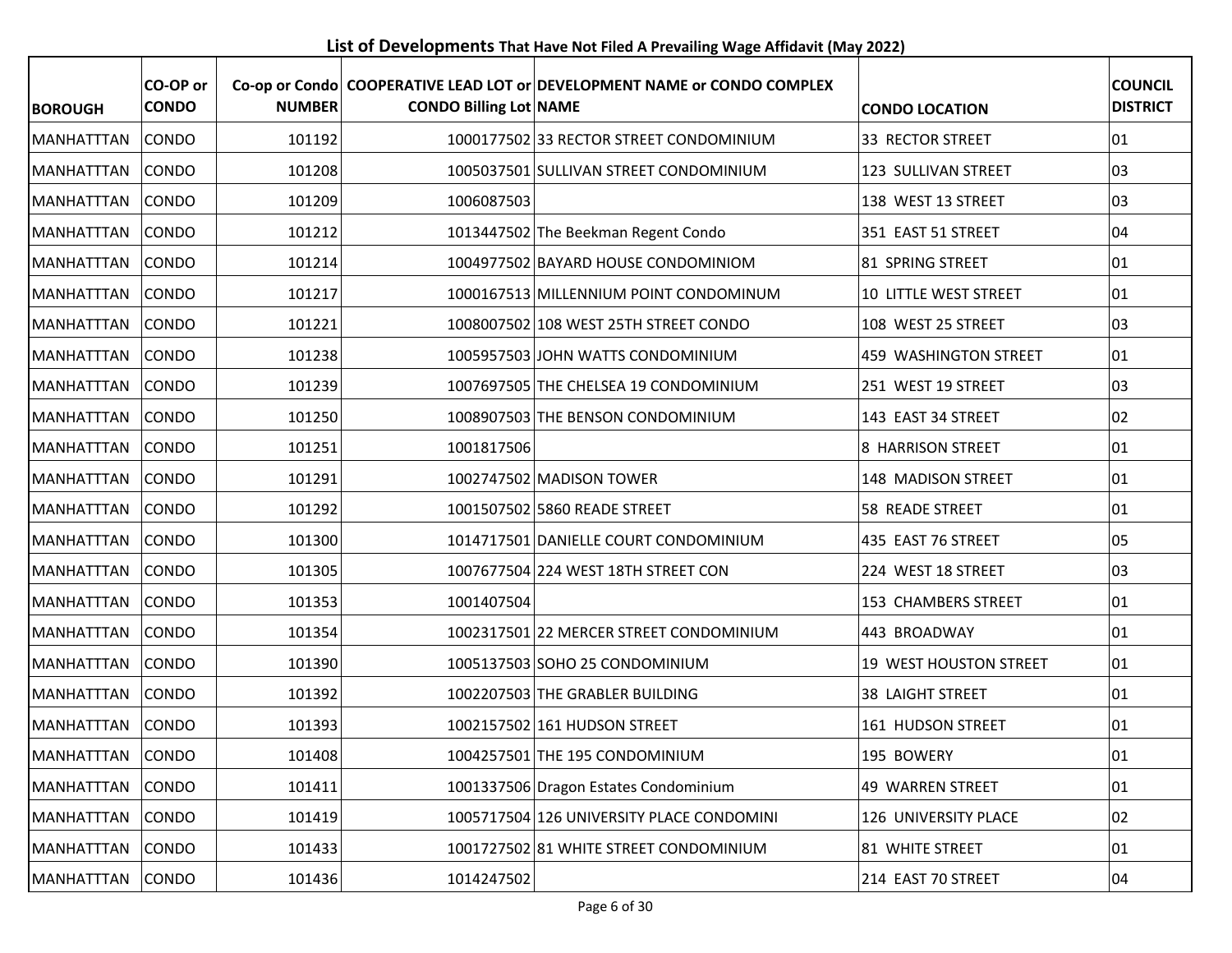**List of Developments That Have Not Filed A Prevailing Wage Affidavit (May 2022)**

| <b>BOROUGH</b>    | CO-OP or<br><b>CONDO</b> | <b>NUMBER</b> | <b>CONDO Billing Lot NAME</b> | Co-op or Condo COOPERATIVE LEAD LOT or DEVELOPMENT NAME or CONDO COMPLEX | <b>CONDO LOCATION</b>   | <b>COUNCIL</b><br><b>DISTRICT</b> |
|-------------------|--------------------------|---------------|-------------------------------|--------------------------------------------------------------------------|-------------------------|-----------------------------------|
| <b>MANHATTTAN</b> | <b>CONDO</b>             | 101449        |                               | 1001897509 116 HUDSON STREET CONDOMINIUMS                                | 114 HUDSON STREET       | 01                                |
| <b>MANHATTTAN</b> | <b>CONDO</b>             | 101484        |                               | 1004827502 210 LAFAYETTE STREET CONDOMINI                                | 210 LAFAYETTE STREET    | 01                                |
| <b>MANHATTTAN</b> | <b>CONDO</b>             | 101491        |                               | 1002207504 48 LAIGHT STREET CONDOMINIUM                                  | <b>48 LAIGHT STREET</b> | 01                                |
| <b>MANHATTTAN</b> | <b>CONDO</b>             | 101500        |                               | 1010757501 CLINTON WEST CONDO                                            | 516 WEST 47 STREET      | 03                                |
| <b>MANHATTTAN</b> | <b>CONDO</b>             | 101503        |                               | 1004407503 ALPHANUMERICAL DWELLINGS CONDO                                | 431 EAST 12 STREET      | 02                                |
| MANHATTTAN        | <b>CONDO</b>             | 101509        |                               | 1002047501 NEW GOLDEN AGE REALTY INC                                     | 9 EAST BROADWAY         | 01                                |
| <b>MANHATTTAN</b> | CONDO                    | 101521        |                               | 1014467503 330 EAST 72ND STREET CONDO                                    | 330 EAST 72 STREET      | 05                                |
| <b>MANHATTTAN</b> | <b>CONDO</b>             | 101523        |                               | 1006957504 VESTA 24 CONDOMINIUM                                          | 231 10 AVENUE           | 03                                |
| <b>MANHATTTAN</b> | <b>CONDO</b>             | 101552        |                               | 1007957501 LIONS HEAD CONDOMINIUM                                        | 121 WEST 19 STREET      | 03                                |
| MANHATTTAN        | CONDO                    | 101553        |                               | 1004257502 NOLITA PLACE CONDOMINIUM                                      | 199 BOWERY              | 01                                |
| <b>MANHATTTAN</b> | <b>CONDO</b>             | 101564        |                               | 1006107503 JEFERSON COURT CONDOMINIUM                                    | 134 WEST 10 STREET      | 03                                |
| <b>MANHATTTAN</b> | <b>CONDO</b>             | 101567        |                               | 1011467504 WACHUSSETT CONDOMINIUM                                        | 311 AMSTERDAM AVENUE    | 06                                |
| <b>MANHATTTAN</b> | <b>CONDO</b>             | 101571        |                               | 1003727501 296 EAST 2ND STREET CONDOMINIU                                | 296 EAST 2 STREET       | 02                                |
| MANHATTTAN        | <b>CONDO</b>             | 101573        |                               | 1016817501 CROWN CONDOMINIUM                                             | 2132 2 AVENUE           | 08                                |
| <b>MANHATTTAN</b> | <b>CONDO</b>             | 101599        |                               | 1012707501 THE 40 WEST 55TH STREET CONDOM                                | 40 WEST 55 STREET       | 04                                |
| <b>MANHATTTAN</b> | <b>CONDO</b>             | 101609        | 1001337507                    |                                                                          | 53 MURRAY STREET        | 01                                |
| <b>MANHATTTAN</b> | <b>CONDO</b>             | 101612        |                               | 1008497505 141 FIFTH AVENUE CONDOMINIUM                                  | 141 5 AVENUE            | 02                                |
| MANHATTTAN        | <b>CONDO</b>             | 101617        |                               | 1008667501 MORGAN LOFTS CONDOMINIUM                                      | 11 EAST 36 STREET       | 04                                |
| <b>MANHATTTAN</b> | <b>CONDO</b>             | 101632        |                               | 1013497502 330 EAST 57TH STREET CONDOMINIUM                              | 330 EAST 57 STREET      | 05                                |
| MANHATTTAN        | <b>CONDO</b>             | 101633        |                               | 1005157501 139 WOOSTER STREET CONDOMINIUM                                | 139 WOOSTER STREET      | 01                                |
| MANHATTTAN CONDO  |                          | 101642        |                               | 1010647502 HIT FACTORY CONDOMINIUM                                       | 421 WEST 54 STREET      | 03                                |
| MANHATTTAN        | <b>CONDO</b>             | 101646        |                               | 1005537502 WASHINGTON SQUARE PARK CONDO                                  | 171 MAC DOUGAL STREET   | 01                                |
| MANHATTTAN        | <b>CONDO</b>             | 101647        |                               | 1003537501 NORFOLK ATRIUM CONODMINIUM                                    | 115 NORFOLK STREET      | 01                                |
| MANHATTTAN        | CONDO                    | 101659        |                               | 1008207504 JADE CONDOMINIUM                                              | 16 WEST 19 STREET       | 03                                |
| MANHATTTAN        | <b>CONDO</b>             | 101666        |                               | 1001517501 8 THOMAS STREET CONDOMINIUM                                   | 8 THOMAS STREET         | 01                                |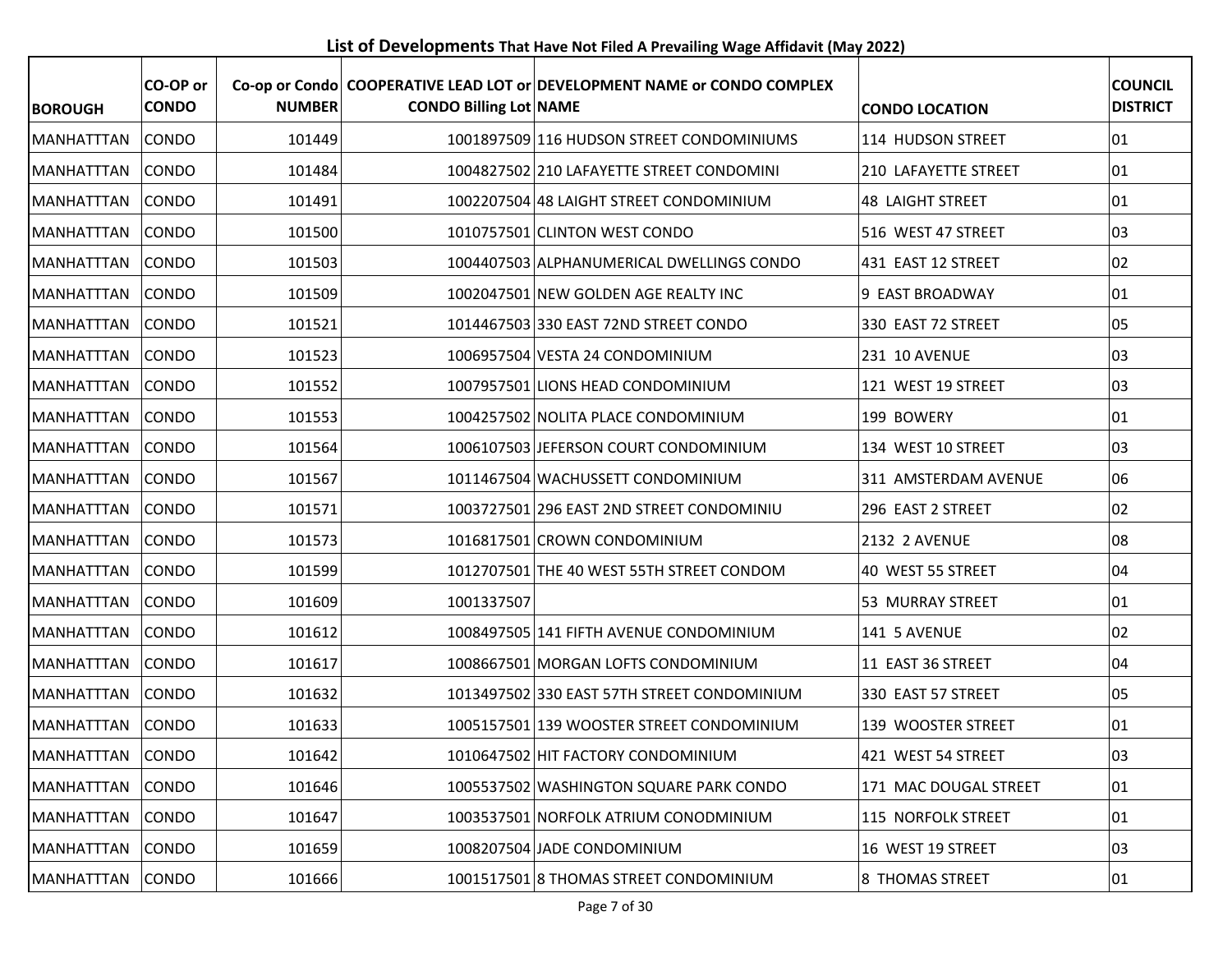**List of Developments That Have Not Filed A Prevailing Wage Affidavit (May 2022)**

| <b>BOROUGH</b>    | CO-OP or<br><b>CONDO</b> | <b>NUMBER</b> | <b>CONDO Billing Lot NAME</b> | Co-op or Condo COOPERATIVE LEAD LOT or DEVELOPMENT NAME or CONDO COMPLEX | <b>CONDO LOCATION</b>   | <b>COUNCIL</b><br><b>DISTRICT</b> |
|-------------------|--------------------------|---------------|-------------------------------|--------------------------------------------------------------------------|-------------------------|-----------------------------------|
| <b>MANHATTTAN</b> | CONDO                    | 101667        |                               | 1009057502 225227 E 24TH ST CONDOMINIUM                                  | 225 EAST 24 STREET      | 02                                |
| <b>MANHATTTAN</b> | <b>CONDO</b>             | 101670        |                               | 1005597502 137 EAST 13TH STREET CONDOMINIUM                              | 137 EAST 37 STREET      | 04                                |
| <b>MANHATTTAN</b> | <b>CONDO</b>             | 101693        | 1008197503 ALTAIR 18          |                                                                          | 32 WEST 18 STREET       | 03                                |
| <b>MANHATTTAN</b> | CONDO                    | 101694        |                               | 1005717505 CLAREMONT SQUARE CONDOMINIUM                                  | 8 UNION SQUARE SOUTH    | 02                                |
| <b>MANHATTTAN</b> | <b>CONDO</b>             | 101706        |                               | 1010547502 406408 WEST 45TH STREET CONDO                                 | 406 WEST 45 STREET      | 03                                |
| <b>MANHATTTAN</b> | <b>CONDO</b>             | 101720        |                               | 1003847503 ONE AVENUE B CODOMINIUM                                       | 310 EAST HOUSTON STREET | 02                                |
| MANHATTTAN        | CONDO                    | 101728        |                               | 1005307506 344 BOWERY CONDOMINIUM                                        | 344 BOWERY              | 01                                |
| <b>MANHATTTAN</b> | <b>CONDO</b>             | 101739        |                               | 1007417501 18TH & 8TH CONDOMINIUM                                        | 300 WEST 18 STREET      | 03                                |
| MANHATTTAN        | <b>CONDO</b>             | 101743        |                               | 1004997506 115 MERCER STREET CONDOMINIUM                                 | 115 MERCER STREET       | 01                                |
| MANHATTTAN        | CONDO                    | 101751        |                               | 1001357506 92 CHAMBERS STREET CONDOMINIUM                                | 92 CHAMBERS STREET      | 01                                |
| <b>MANHATTTAN</b> | <b>CONDO</b>             | 101753        |                               | 1018717501 ARIEL WEST CONDOMINIUM                                        | 245 WEST 99 STREET      | 06                                |
| <b>MANHATTTAN</b> | <b>CONDO</b>             | 101763        |                               | 1015137503 THE LEGACY CONDOMINIUM                                        | 157 EAST 84 STREET      | 05                                |
| <b>MANHATTTAN</b> | <b>CONDO</b>             | 101765        |                               | 1009157501 THE CHARLESTON CONDOMINIUM                                    | 225 EAST 34 STREET      | 02                                |
| <b>MANHATTTAN</b> | CONDO                    | 101766        |                               | 1004417503 A BUILDING CONDOMINIUM                                        | 421 EAST 13 STREET      | 02                                |
| <b>MANHATTTAN</b> | CONDO                    | 101773        |                               | 1018887503 817 WEST END AVE CONDOMINIUMS                                 | 300 WEST 100 STREET     | 06                                |
| <b>MANHATTTAN</b> | CONDO                    | 101778        |                               | 1015127501 985 PARK AVE CONDOMINUIM                                      | 985 PARK AVENUE         | 04                                |
| <b>MANHATTTAN</b> | <b>CONDO</b>             | 101789        |                               | 1003847504 209 EAST 2ND STREET CONDOMINIU                                | 209 EAST 2 STREET       | 02                                |
| MANHATTTAN        | <b>CONDO</b>             | 101812        |                               | 1016247501 THE 110 EAST 97TH STREET CONDO                                | 110 EAST 97 STREET      | 05                                |
| <b>MANHATTTAN</b> | <b>CONDO</b>             | 101813        |                               | 1004597501 WYOMING ARTS CONDOMINIUM                                      | 5 EAST 3 STREET         | 02                                |
| MANHATTTAN        | CONDO                    | 101825        |                               | 1001457506 119 CHAMBERS CONDOMINIUM                                      | 119 CHAMBERS STREET     | 01                                |
| MANHATTTAN CONDO  |                          | 101827        |                               | 1011437505 THE HARSEN HOUSE CONDOMINIUM                                  | 120 WEST 72 STREET      | 06                                |
| MANHATTTAN        | CONDO                    | 101835        | 1011517503 ELEMENT            |                                                                          | 555 WEST 59 STREET      | 06                                |
| <b>MANHATTTAN</b> | <b>CONDO</b>             | 101839        |                               | 1007977501 THE INDIGO CONDOMINIUM                                        | 125 WEST 21 STREET      | 03                                |
| MANHATTTAN        | <b>CONDO</b>             | 101863        |                               | 1007627502 502 NINTH AVENUE CONDOMINIUM                                  | 502 9 AVENUE            | 03                                |
| MANHATTTAN        | CONDO                    | 101868        |                               | 1008487504 40 EAST 20 ST CONDOMINIUM                                     | 40 EAST 20 STREET       | 02                                |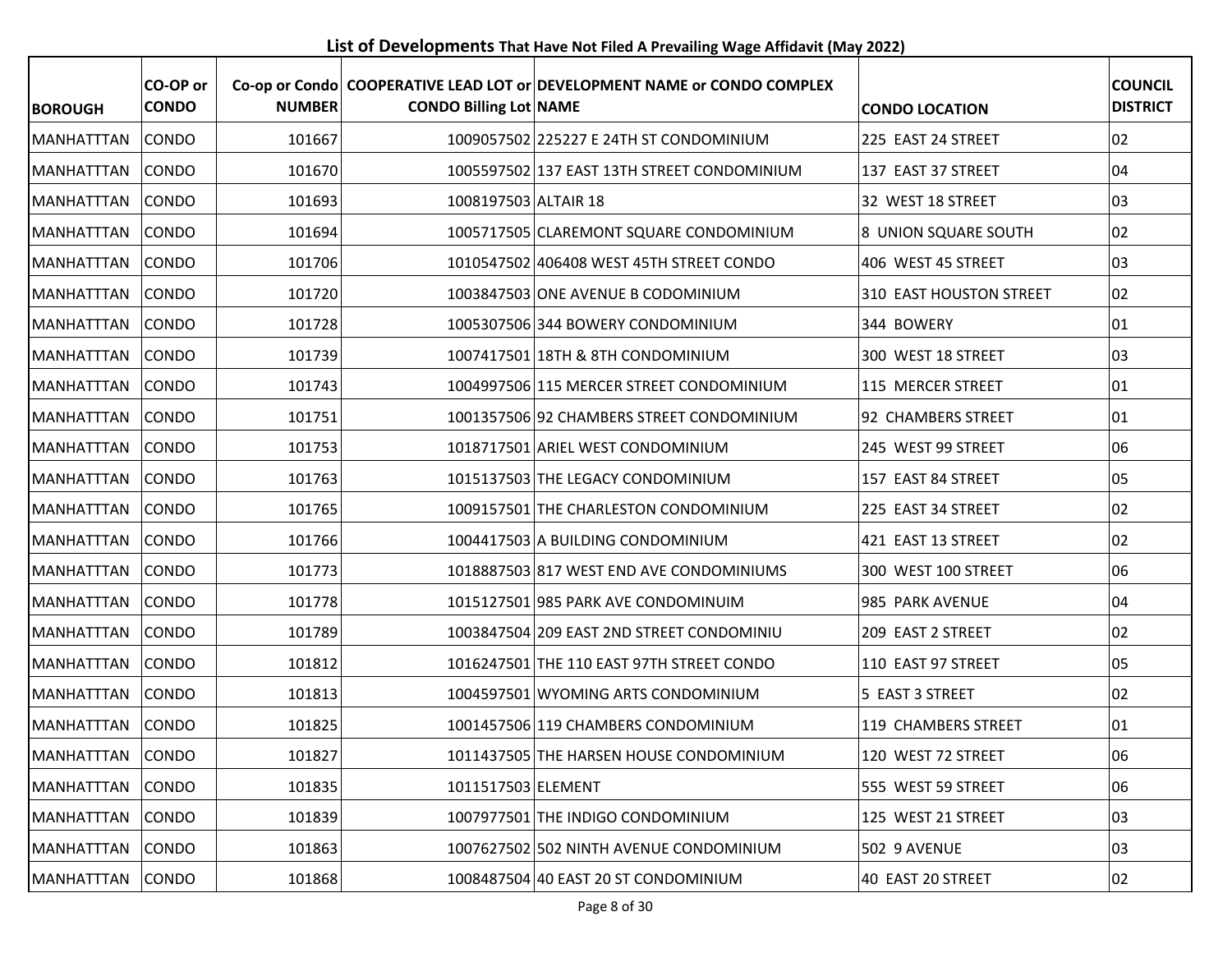**List of Developments That Have Not Filed A Prevailing Wage Affidavit (May 2022)**

| <b>BOROUGH</b>    | CO-OP or<br><b>CONDO</b> | <b>NUMBER</b> | <b>CONDO Billing Lot NAME</b> | Co-op or Condo COOPERATIVE LEAD LOT or DEVELOPMENT NAME or CONDO COMPLEX | <b>CONDO LOCATION</b>        | <b>COUNCIL</b><br><b>DISTRICT</b> |
|-------------------|--------------------------|---------------|-------------------------------|--------------------------------------------------------------------------|------------------------------|-----------------------------------|
| <b>MANHATTTAN</b> | <b>CONDO</b>             | 101872        |                               | 1012297502 AVONOVA CONDOMINIUM                                           | 219 WEST 81 STREET           | 06                                |
| <b>MANHATTTAN</b> | <b>CONDO</b>             | 101878        |                               | 1005527505 THE PARSONAGE CONDOMINIUM                                     | 133 WEST 4 STREET            | 01                                |
| <b>MANHATTTAN</b> | <b>CONDO</b>             | 101899        |                               | 1007667504 246 WEST 17 STREET CONDOMINIUM                                | 246 WEST 17 STREET           | 03                                |
| <b>MANHATTTAN</b> | <b>CONDO</b>             | 101905        |                               | 1016767504 OBSERVATORY PLACE CONDOMINIUM                                 | 2019 1 AVENUE                | 08                                |
| <b>MANHATTTAN</b> | <b>CONDO</b>             | 101928        |                               | 1012337503 THE 259 WEST 85TH STREET CONDO                                | 259 WEST 85 STREET           | 06                                |
| MANHATTTAN        | <b>CONDO</b>             | 101929        |                               | 1008857502 THE GRAMERCY 145 CONDOMINIUM                                  | 145 LEXINGTON AVENUE         | 02                                |
| <b>MANHATTTAN</b> | CONDO                    | 101936        |                               | 1002357501 THE MACHINERY EXCHANGE CONDO                                  | 136 BAXTER STREET            | 01                                |
| <b>MANHATTTAN</b> | <b>CONDO</b>             | 101941        |                               | 1005157502 151 WOOSTER ST CONDOMINIUM                                    | 149 WOOSTER STREET           | 01                                |
| <b>MANHATTTAN</b> | <b>CONDO</b>             | 101959        |                               | 1004647503 THE THEATRE CONDOMINIUM                                       | 133 2 AVENUE                 | 02                                |
| <b>MANHATTTAN</b> | CONDO                    | 101963        |                               | 1007977507 THE CLEMENT CLARKE CONDOMINIUM                                | 140 WEST 22 STREET           | 03                                |
| <b>MANHATTTAN</b> | <b>CONDO</b>             | 101968        |                               | 1018437501 6365 67 WEST 107 ST CONDO                                     | 67 WEST 107 STREET           | 07                                |
| <b>MANHATTTAN</b> | <b>CONDO</b>             | 101978        |                               | 1007387503 THE PRIME CONDOMINIUM                                         | 333 WEST 14 STREET           | 03                                |
| <b>MANHATTTAN</b> | <b>CONDO</b>             | 102002        |                               | 1002207502 THE COBBLESTONE LOFTS CONDO                                   | 28 LAIGHT STREET             | 01                                |
| MANHATTTAN        | <b>CONDO</b>             | 102007        |                               | 1013297501 THE CAPRI 231235 EAST 55TH ST                                 | 231 EAST 55 STREET           | 04                                |
| <b>MANHATTTAN</b> | <b>CONDO</b>             | 102021        |                               | 1004937501 211 ELIZABETH ST CONDOMINIUM                                  | 211 ELIZABETH STREET         | 01                                |
| <b>MANHATTTAN</b> | <b>CONDO</b>             | 102041        |                               | 1005947509 22 RENWICK STREET CONDOMINIUM                                 | 22 RENWICK STREET            | 03                                |
| <b>MANHATTTAN</b> | <b>CONDO</b>             | 102056        |                               | 1005697505 THE EIGHTY-TWO CONDOMINIUM                                    | 82 UNIVERSITY PLACE          | 02                                |
| MANHATTTAN        | <b>CONDO</b>             | 102079        |                               | 1001727504 50 FRANKLIN STREET CONDOMINIUM                                | 50 FRANKLIN STREET           | 01                                |
| <b>MANHATTTAN</b> | <b>CONDO</b>             | 102091        |                               | 1001937510 46 WHITE STREET CONDO ASSOCIAT                                | <b>46 WHITE STREET</b>       | 01                                |
| MANHATTTAN        | <b>CONDO</b>             | 102104        |                               | 1002187504 FAIRCHILD AND FOSTER CONDOMINIUM                              | <b>415 WASHINGTON STREET</b> | 01                                |
| MANHATTTAN CONDO  |                          | 102120        |                               | 1015157504 1055 PARK AVENUE CONDOMINIUM                                  | 1055 PARK AVENUE             | 04                                |
| MANHATTTAN        | <b>CONDO</b>             | 102124        |                               | 1002307506 27 MERCER STREET CONDOMINIUM                                  | 25 MERCER STREET             | 01                                |
| <b>MANHATTTAN</b> | <b>CONDO</b>             | 102141        |                               | 1009277502 316 East Condominium                                          | 316 EAST 22 STREET           | 02                                |
| MANHATTTAN        | <b>CONDO</b>             | 102143        |                               | 1004537501 311 E. 11 VILLAGE GREEN CONDOMINIUM ASSO 311 EAST 11 STREET   |                              | 02                                |
| MANHATTTAN        | <b>CONDO</b>             | 102176        |                               | 1003847505 229 EAST 2ND STREET CONDOMINIUM                               | 229 EAST 2 STREET            | 02                                |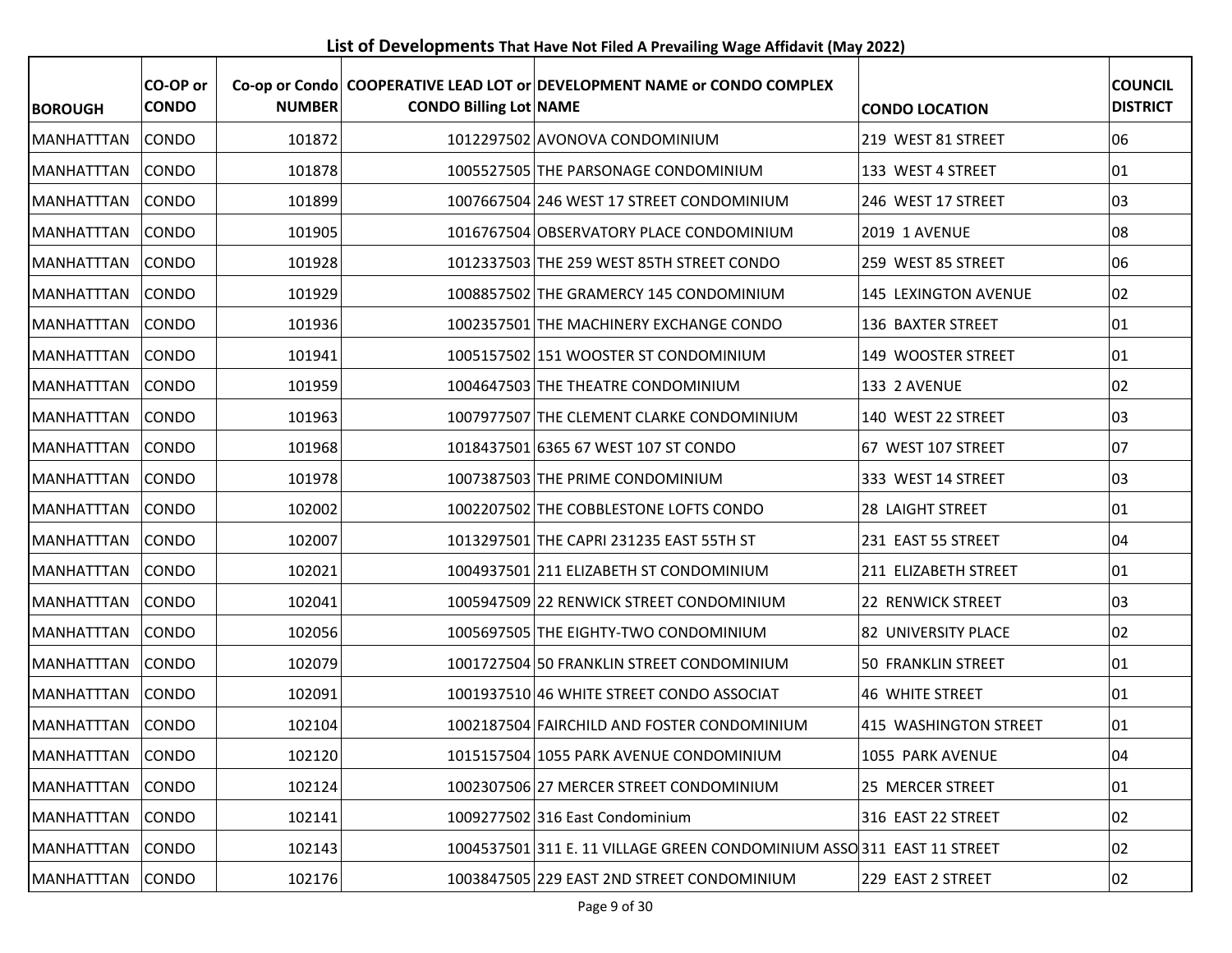**List of Developments That Have Not Filed A Prevailing Wage Affidavit (May 2022)**

| <b>BOROUGH</b>    | CO-OP or<br><b>CONDO</b> | <b>NUMBER</b> | <b>CONDO Billing Lot NAME</b> | Co-op or Condo COOPERATIVE LEAD LOT or DEVELOPMENT NAME or CONDO COMPLEX | <b>CONDO LOCATION</b>        | <b>COUNCIL</b><br><b>DISTRICT</b> |
|-------------------|--------------------------|---------------|-------------------------------|--------------------------------------------------------------------------|------------------------------|-----------------------------------|
| <b>MANHATTTAN</b> | <b>CONDO</b>             | 102184        |                               | 1005107502 PUCK BUILDING CONDOMINIUM                                     | 295 LAFAYETTE STREET         | $ 01\rangle$                      |
| <b>MANHATTTAN</b> | <b>CONDO</b>             | 102187        |                               | 1001447503 159 DUANE STREET CONDOMINIUM                                  | 159 DUANE STREET             | $ 01\rangle$                      |
| <b>MANHATTTAN</b> | <b>CONDO</b>             | 102208        |                               | 1008857503 144 East 30 Street Condominium                                | 144 EAST 30TH STREET         | 02                                |
| <b>MANHATTTAN</b> | <b>CONDO</b>             | 102209        |                               | 1008767503 36 GRAMERCY PARK EAST CONDOS                                  | <b>36 GRAMERCY PARK EAST</b> | 02                                |
| <b>MANHATTTAN</b> | <b>CONDO</b>             | 102219        |                               | 1008387501 SETAI 5TH AVE.HOTEL AND RESIDENCES, A CONI 400 5 AVENUE       |                              | 04                                |
| <b>MANHATTTAN</b> | <b>CONDO</b>             | 102234        |                               | 1018447501 478480 CENTRAL PARK W CONDOS                                  | 478 CENTRAL PARK WEST        | 07                                |
| MANHATTTAN        | CONDO                    | 102246        |                               | 1016817503 PASCAL CONDOMINUIUM                                           | 333 EAST 109 STREET          | 08                                |
| <b>MANHATTTAN</b> | <b>CONDO</b>             | 102250        |                               | 1002207506 46 LAIGHT STREET CONDOMINIUM                                  | <b>46 LAIGHT STREET</b>      | 01                                |
| <b>MANHATTTAN</b> | <b>CONDO</b>             | 102252        |                               | 1008747504 220 THIRD AVENUE CONDOMINIUM                                  | 220 3 AVENUE                 | 02                                |
| MANHATTTAN        | <b>CONDO</b>             | 102265        |                               | 1004997507 111 MERCER CONDOMINIUM                                        | 111 MERCER STREET            | 01                                |
| <b>MANHATTTAN</b> | <b>CONDO</b>             | 102271        |                               | 1002197505 33 VESTRY CONDOMINIUM                                         | 31 VESTRY STREET             | $ 01\rangle$                      |
| <b>MANHATTTAN</b> | <b>CONDO</b>             | 102292        |                               | 1002177503 250 WEST STREET CONDOMINIUM                                   | 250 WEST STREET              | $ 01\rangle$                      |
| <b>MANHATTTAN</b> | <b>CONDO</b>             | 102299        |                               | 1019037503 MORELLINO CONDOMINIUM                                         | 1967 ADAM C POWELL BLVD      | 09                                |
| MANHATTTAN        | <b>CONDO</b>             | 102345        |                               | 1013837501 11 EAST 68TH STREET CONDOS                                    | 11 EAST 68 STREET            | 04                                |
| <b>MANHATTTAN</b> | <b>CONDO</b>             | 102353        |                               | 1011297502 CHLOE CONDOMINIUM                                             | 55 WEST 76 STREET            | 06                                |
| <b>MANHATTTAN</b> | <b>CONDO</b>             | 102373        |                               | 1003067501 84 FORSYTH STREET CONDO                                       | 84 FORSYTH STREET            | $ 01\rangle$                      |
| MANHATTTAN        | <b>CONDO</b>             | 102391        |                               | 1012457502 RIVER 82 CONDOMINIUM                                          | 321 WEST 82 STREET           | 06                                |
| <b>MANHATTTAN</b> | <b>CONDO</b>             | 102399        |                               | 1011507505 101 WEST 78 CONDOMINIUM                                       | 101 WEST 78 STREET           | 06                                |
| MANHATTTAN        | CONDO                    | 102406        |                               | 1008807503 323 PARK AVENUE SOUTH CONDOMIN                                | 323 PARK AVENUE SOUTH        | 02                                |
| MANHATTTAN        | <b>CONDO</b>             | 102412        |                               | 1008857504 THE 132 EAST 30TH STREET CONDO                                | 132 EAST 30 STREET           | 02                                |
| MANHATTTAN CONDO  |                          | 102441        |                               | 1014067504 737 PARK AVE CONDOMINIUM                                      | 737 PARK AVENUE              | 04                                |
| MANHATTTAN        | <b>CONDO</b>             | 102475        |                               | 1012747505 22 CENTRAL PARK SOUTH CONDO                                   | 22 CENTRAL PARK SOUTH        | 04                                |
| <b>MANHATTTAN</b> | <b>CONDO</b>             | 102497        |                               | 1004947503 34 PRINCE STREET EQUITIES LLC                                 | 32 PRINCE STREET             | 01                                |
| MANHATTTAN        | <b>CONDO</b>             | 102530        |                               | 1001237502 30 PARK PLACE CONDOMINIUM                                     | 99 CHURCH STREET             | $ 01\rangle$                      |
| MANHATTTAN        | <b>CONDO</b>             | 102580        |                               | 1001757506 FRANKLIN PLACE                                                | 371 BROADWAY                 | 01                                |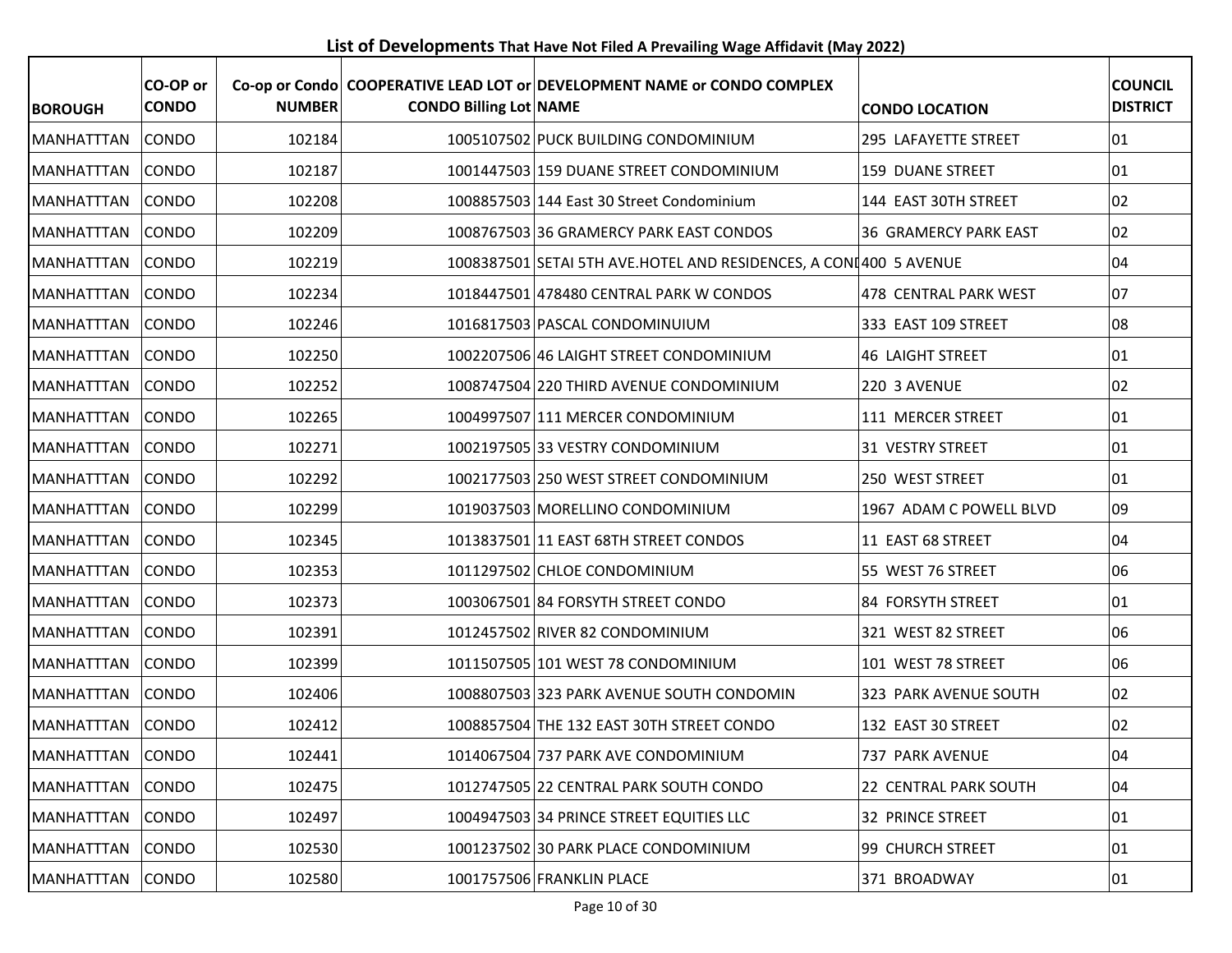**List of Developments That Have Not Filed A Prevailing Wage Affidavit (May 2022)**

| <b>BOROUGH</b>    | CO-OP or<br><b>CONDO</b> | <b>NUMBER</b> | <b>CONDO Billing Lot NAME</b> | Co-op or Condo COOPERATIVE LEAD LOT or DEVELOPMENT NAME or CONDO COMPLEX | <b>CONDO LOCATION</b>       | <b>COUNCIL</b><br><b>DISTRICT</b> |
|-------------------|--------------------------|---------------|-------------------------------|--------------------------------------------------------------------------|-----------------------------|-----------------------------------|
| <b>MANHATTTAN</b> | <b>CONDO</b>             | 102598        |                               | 1006917502 505 WEST 19TH STREET CONDO                                    | 505 WEST 19 STREET          | 03                                |
| <b>MANHATTTAN</b> | <b>CONDO</b>             | 102608        |                               | 1015277503 225 E 81ST STREET CONDOMINIUM                                 | 225 EAST 81 STREET          | 05                                |
| <b>MANHATTTAN</b> | <b>CONDO</b>             | 102610        |                               | 1005707502 12 EAST 13TH CONDOMINIUM                                      | 12 EAST 13 STREET           | 02                                |
| <b>MANHATTTAN</b> | <b>CONDO</b>             | 102611        |                               | 1001457507 OBSIDIAN HOUSE CONDOMINIUM                                    | 93 READE STREET             | 01                                |
| <b>MANHATTTAN</b> | <b>CONDO</b>             | 102630        |                               | 1019117502 155157 WEST 126TH ST CONDO                                    | 157 WEST 126 STREET         | 09                                |
| MANHATTTAN        | <b>CONDO</b>             | 102648        |                               | 1009037504 234 EAST 23RD ST CONDOMINIUM                                  | 234 EAST 23 STREET          | 02                                |
| <b>MANHATTTAN</b> | CONDO                    | 102661        |                               | 1019117503 159161 WEST 126 ST CONDO                                      | 159 WEST 126 STREET         | 09                                |
| <b>MANHATTTAN</b> | <b>CONDO</b>             | 102663        |                               | 1014137503 151 E 78TH STREET CONDO                                       | 153 EAST 78 STREET          | 04                                |
| MANHATTTAN        | <b>CONDO</b>             | 102667        |                               | 1001747504 87-89 LEONARD STREET CONDOMINI                                | 87 LEONARD STREET           | 01                                |
| <b>MANHATTTAN</b> | <b>CONDO</b>             | 102686        |                               | 1004907502 SULLIVAN CONDOMINIUM                                          | 10 SULLIVAN STREET          | 03                                |
| <b>MANHATTTAN</b> | <b>CONDO</b>             | 102697        |                               | 1002367503 133 MULBERRY STREET CONDOMINIU                                | 133 MULBERRY STREET         | 01                                |
| MANHATTTAN        | <b>CONDO</b>             | 102704        | 1008317502 THE NOMA           |                                                                          | 846 AVENUE OF THE AMER      | 03                                |
| <b>MANHATTTAN</b> | <b>CONDO</b>             | 102706        |                               | 1001747505 CAST IRON HOUSE CONDOMINIUM                                   | <b>67 FRANKLIN STREET</b>   | 01                                |
| MANHATTTAN        | <b>CONDO</b>             | 102724        |                               | 1007947504 155 WEST 18TH STREET CONDOMINI                                | 155 WEST 18 STREET          | 03                                |
| <b>MANHATTTAN</b> | <b>CONDO</b>             | 102728        |                               | 1015447503 THE PARK MANSION CONDOMINIUM                                  | 320 EAST 82 STREET          | 05                                |
| <b>MANHATTTAN</b> | <b>CONDO</b>             | 102733        |                               | 1008747505 78 IRVING PLACE CONDOINIUM                                    | 78 IRVING PLACE             | 02                                |
| <b>MANHATTTAN</b> | <b>CONDO</b>             | 102735        |                               | 1006317503 275 WEST 10TH STREET CONDOMINI                                | 275 WEST 10 STREET          | 03                                |
| MANHATTTAN        | <b>CONDO</b>             | 102737        |                               | 1004027503 100 AVENUE A CONDOMINIUM                                      | 100 AVENUE A                | 02                                |
| <b>MANHATTTAN</b> | <b>CONDO</b>             | 102748        |                               | 1002927502 88 CANAL REALTY INC                                           | 86 CANAL STREET             | 01                                |
| MANHATTTAN        | <b>CONDO</b>             | 102757        |                               | 1011697503 221 WEST 77 CONDOMINIUM                                       | 219 WEST 77 STREET          | 06                                |
| MANHATTTAN CONDO  |                          | 102762        |                               | 1004437504 64 EAST 1ST STREET CONDOMINIUM                                | 64 EAST 1 STREET            | 02                                |
| MANHATTTAN        | <b>CONDO</b>             | 102764        |                               | 1002147504 15 HUBERT STREET CONDOMINIUM                                  | <b>407 GREENWICH STREET</b> | 01                                |
| <b>MANHATTTAN</b> | <b>CONDO</b>             | 102773        |                               | 1017567502 THE STYLE CONDOMINIUM                                         | 51 EAST 131 STREET          | 09                                |
| MANHATTTAN        | CONDO                    | 102790        |                               | 1004127503 196 ORCHARD CONDOMINIUM                                       | 194 ORCHARD STREET          | 01                                |
| MANHATTTAN        | <b>CONDO</b>             | 102806        |                               | 1012337504 THE GILBERT CONDOMINIUM                                       | 274 WEST 86 STREET          | 06                                |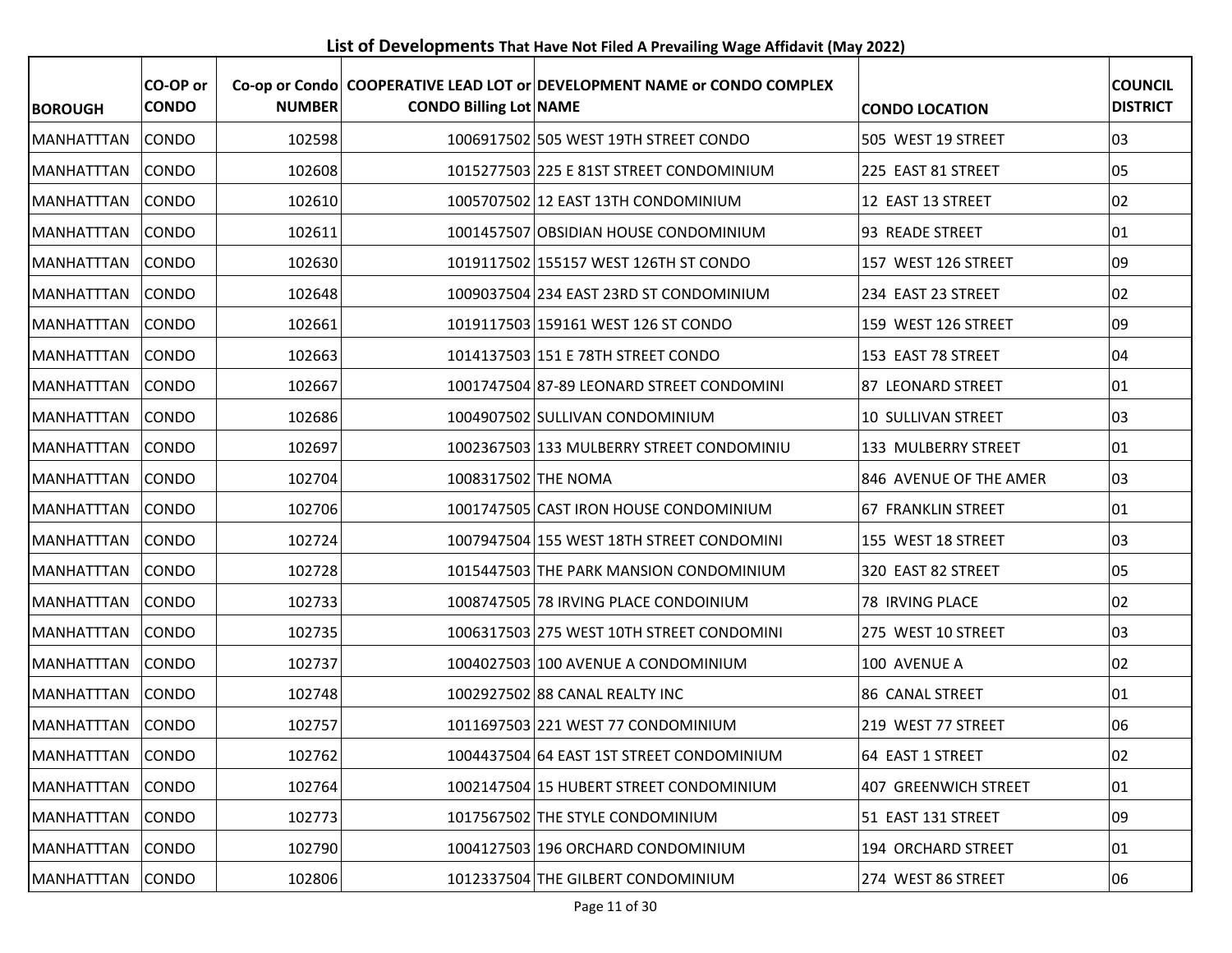**List of Developments That Have Not Filed A Prevailing Wage Affidavit (May 2022)**

| <b>BOROUGH</b>    | CO-OP or<br><b>CONDO</b> | <b>NUMBER</b> | <b>CONDO Billing Lot NAME</b> | Co-op or Condo COOPERATIVE LEAD LOT or DEVELOPMENT NAME or CONDO COMPLEX | <b>CONDO LOCATION</b>     | <b>COUNCIL</b><br><b>DISTRICT</b> |
|-------------------|--------------------------|---------------|-------------------------------|--------------------------------------------------------------------------|---------------------------|-----------------------------------|
| <b>MANHATTTAN</b> | <b>CONDO</b>             | 102814        |                               | 1003987503 26 AVENUE B REALTY GROUP LLC                                  | 26 AVENUE B               | 02                                |
| <b>MANHATTTAN</b> | <b>CONDO</b>             | 102815        |                               | 1007007502 550 WEST 29TH STREET CONDOMINIUM                              | 550 WEST 29TH STREET      | 03                                |
| <b>MANHATTTAN</b> | <b>CONDO</b>             | 102817        |                               | 1004227503 204 FORSYTH STREET CONDOMINIUM                                | <b>204 FORSYTH STREET</b> | 01                                |
| <b>MANHATTTAN</b> | CONDO                    | 102826        |                               | 1004397501 438 EAST 12TH STREET CONDO                                    | 438 EAST 12 STREET        | 02                                |
| <b>MANHATTTAN</b> | <b>CONDO</b>             | 102836        |                               | 1006017503 160 LEROY STREET CONDOMINIUM                                  | 160 LEROY STREET          | 03                                |
| <b>MANHATTTAN</b> | <b>CONDO</b>             | 102854        |                               | 1019287509 THE 215 W 122 STREET CONDOMINI                                |                           | 09                                |
| <b>MANHATTTAN</b> | CONDO                    | 102856        |                               | 1010727501 THE CHARLIE WEST CONDOMINIUM                                  | 505 WEST 43RD STREET      | 03                                |
| <b>MANHATTTAN</b> | <b>CONDO</b>             | 102860        |                               | 1006997504 JARDIM CONDOMINIUM                                            | 527 WEST 27 STREET        | 03                                |
| <b>MANHATTTAN</b> | <b>CONDO</b>             | 102869        |                               | 1000907504 25 PARK ROW CONDOMINIUM                                       |                           | 01                                |
| MANHATTTAN        | CONDO                    | 102888        |                               | 1005557501 80 EAST 10TH STREET CONDOMINIU                                | 80 EAST 10 STREET         | 02                                |
| <b>MANHATTTAN</b> | <b>CONDO</b>             | 102906        |                               | 1011827502 350 WEST 71ST CONDOMINIUM                                     |                           | 06                                |
| <b>MANHATTTAN</b> | <b>CONDO</b>             | 102911        |                               | 1012287504 TWO FIFTY WEST 81 ST                                          |                           | 06                                |
| <b>MANHATTTAN</b> | <b>CONDO</b>             | 102920        |                               | 1001807513 THE 15 JAY STREET CONDOMINIUM                                 |                           | 01                                |
| <b>MANHATTTAN</b> | CONDO                    | 102927        |                               | 1004777502 565 BROOME SOHO CONDOMINIUM                                   | 565 BROOME STREET         | 03                                |
| <b>MANHATTTAN</b> | CONDO                    | 102944        |                               | 1015957501 THE FIFTH AVENUE                                              |                           | 09                                |
| <b>MANHATTTAN</b> | <b>CONDO</b>             | 102956        |                               | 1011147504 15 WEST 61ST STREET CONDOMINIUM                               |                           | 03                                |
| <b>MANHATTTAN</b> | CONDO                    | 102959        |                               | 1011457501 THE MARBARY                                                   | 164 WEST 74TH             | 06                                |
| <b>MANHATTTAN</b> | CONDO                    | 102964        |                               | 1006027502 90 MORTON CONDOMINIUM                                         |                           | 03                                |
| <b>MANHATTTAN</b> | CONDO                    | 103034        |                               | 1008797504 GRAMERCY NORTH CONDOMINIUM                                    | 139 EAST 23RD STREET      | 02                                |
| <b>MANHATTTAN</b> | CONDO                    | 109566        | 1014297501                    |                                                                          |                           | 04                                |
| <b>BRONX</b>      | CONDO                    | 200028        |                               | 2057457501 LA RIVE CONDO                                                 | 2521 PALISADE AVENUE      | 11                                |
| <b>BROOKLYN</b>   | <b>CONDO</b>             | 300002        |                               | 3002627501 94 JORALEMON CONDOMINIUM                                      | 94 JORALEMON STREET       | 33                                |
| <b>BROOKLYN</b>   | <b>CONDO</b>             | 300045        |                               | 3053477501 FIFTEENTH AVENUE GARDENS II                                   | 3801 15 AVENUE            | 39                                |
| <b>BROOKLYN</b>   | <b>CONDO</b>             | 300064        |                               | 3009417501 The Sterling Court Condo                                      | 11 STERLING PLACE         | 39                                |
| <b>BROOKLYN</b>   | <b>CONDO</b>             | 300072        |                               | 3009577501 UNION HALL CONDOMINIUM                                        | 790 UNION STREET          | 39                                |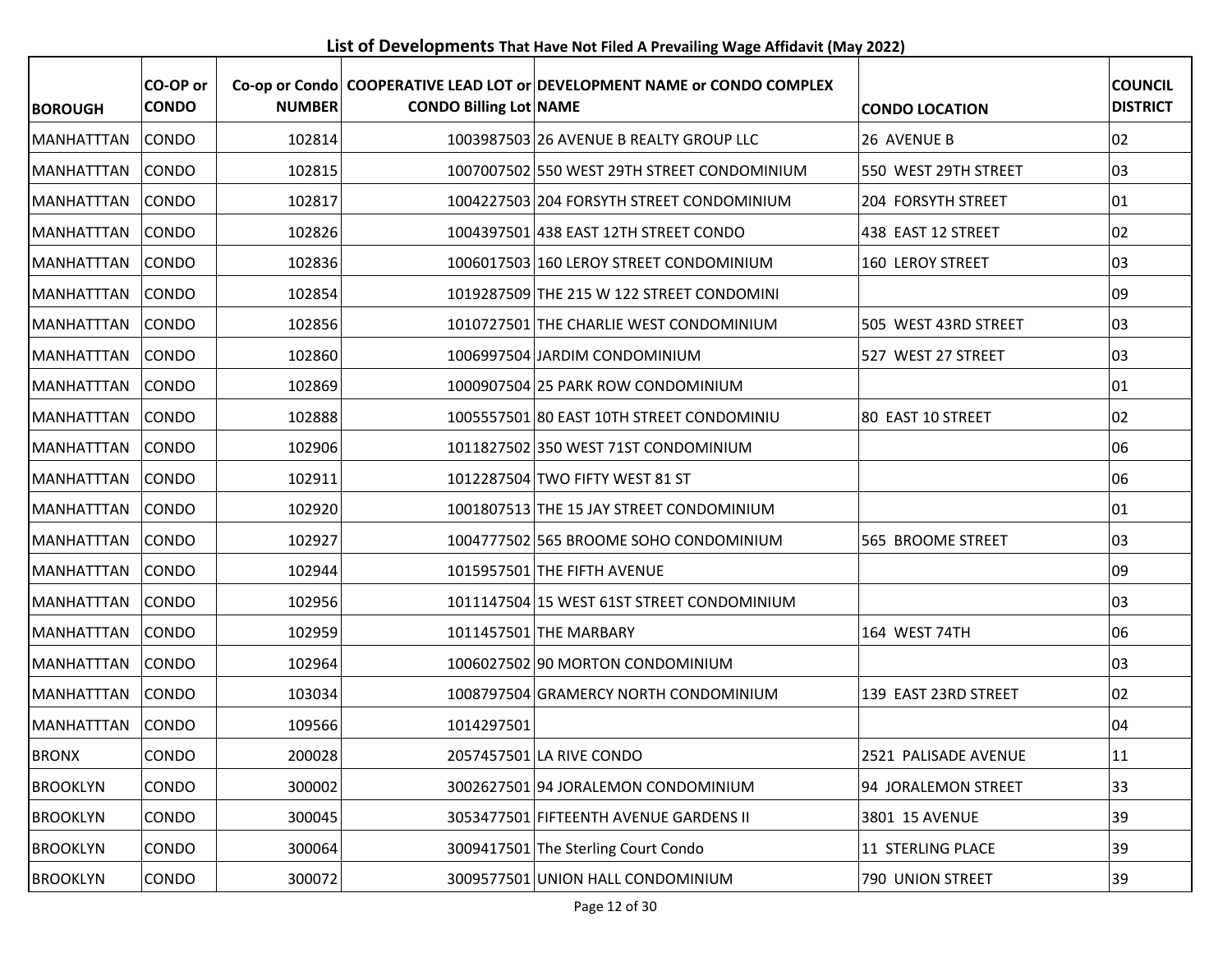**List of Developments That Have Not Filed A Prevailing Wage Affidavit (May 2022)**

| <b>BOROUGH</b>  | CO-OP or<br><b>CONDO</b> | <b>NUMBER</b> | <b>CONDO Billing Lot NAME</b> | Co-op or Condo COOPERATIVE LEAD LOT or DEVELOPMENT NAME or CONDO COMPLEX | <b>CONDO LOCATION</b>  | <b>COUNCIL</b><br><b>DISTRICT</b> |
|-----------------|--------------------------|---------------|-------------------------------|--------------------------------------------------------------------------|------------------------|-----------------------------------|
| <b>BROOKLYN</b> | CONDO                    | 300100        |                               | 3002757501 ATLANTIC CLUB CONDOMINIUM                                     | 141 ATLANTIC AVENUE    | 33                                |
| <b>BROOKLYN</b> | CONDO                    | 300178        |                               | 3021867501 BEDFORD APARTMENTS                                            | 558 BEDFORD AVENUE     | 33                                |
| <b>BROOKLYN</b> | CONDO                    | 300256        |                               | 3019697501 CLINTON HILLS CONDOMINIUM                                     | 319 GRAND AVENUE       | 35                                |
| <b>BROOKLYN</b> | <b>CONDO</b>             | 300292        |                               | 3020137501 CATHEDRAL CONDOMINIUM                                         | 555 WASHINGTON AVENUE  | 35                                |
| <b>BROOKLYN</b> | CONDO                    | 300561        |                               | 3021387503 THE 161 SOUTH 9TH STREET CONDO                                | $ 161 $ SOUTH 9 STREET | 33                                |
| <b>BROOKLYN</b> | CONDO                    | 300567        | 3002357502                    |                                                                          | 170 HICKS STREET       | 33                                |
| <b>BROOKLYN</b> | CONDO                    | 300615        | 3002347501                    |                                                                          | 19 PIERREPONT STREET   | 33                                |
| <b>BROOKLYN</b> | CONDO                    | 300695        |                               | 3030767501 COMMUNITY EXCHANGE CONDOMINIUM                                | 14 BOERUM STREET       | 34                                |
| <b>BROOKLYN</b> | <b>CONDO</b>             | 300750        |                               | 3009477501 THE SNEAKER FACTORY CONDO                                     | 47 LINCOLN PLACE       | 39                                |
| <b>BROOKLYN</b> | CONDO                    | 300752        |                               | 3010987509 ANSONIA CLOCKWORKS CONDOMINIUM                                | 438 12 STREET          | 39                                |
| <b>BROOKLYN</b> | <b>CONDO</b>             | 300792        |                               | 3087207501 OCEANA CONDOMINIUM NO ONE                                     | 150 OCEANA DRIVE WEST  | 48                                |
| <b>BROOKLYN</b> | CONDO                    | 300793        |                               | 3065567501 6113 23 AVENUE CONDOMINIUM                                    | 6113 23 AVENUE         | 44                                |
| <b>BROOKLYN</b> | <b>CONDO</b>             | 300795        |                               | 3021297501 WATERVIEW CONDOMINIUM 1                                       | 61 SOUTH 8 STREET      | 33                                |
| <b>BROOKLYN</b> | <b>CONDO</b>             | 300804        |                               | 3087207502 OCEANA CONDOMINIUM NO.TWO                                     | 120 OCEANA DRIVE WEST  | 48                                |
| <b>BROOKLYN</b> | CONDO                    | 300806        |                               | 3021467501 THE 460 BEDFORD AVENUE CONDOMI                                | 460 BEDFORD AVENUE     | 33                                |
| <b>BROOKLYN</b> | CONDO                    | 300826        |                               | 3055937511 THE 1249 42ND STREET CONDOMINIUM                              | 1249 42 STREET         | 39                                |
| <b>BROOKLYN</b> | <b>CONDO</b>             | 300828        |                               | 3054427503 565 48TH STREET CONDOMINIUM                                   | 1565 48 STREET         | 44                                |
| <b>BROOKLYN</b> | CONDO                    | 300846        |                               | 3060997501 BAY RIDGE PROMENADE CONDOMINIUM                               | 52 92 STREET           | 43                                |
| <b>BROOKLYN</b> | <b>CONDO</b>             | 300847        |                               | 3009747501 PARK SLOPE ESTATES CONDOMIUM                                  | 330 2 STREET           | 39                                |
| <b>BROOKLYN</b> | CONDO                    | 300867        |                               | 3021297502 WATERVIEW CONDOMINIUM II                                      | 42 BROADWAY            | 33                                |
| <b>BROOKLYN</b> | CONDO                    | 300872        |                               | 3021657502 564580 PARK PLAZA CONDOMINIUM                                 | 580 WYTHE AVENUE       | 33                                |
| <b>BROOKLYN</b> | <b>CONDO</b>             | 300878        |                               | 3022647507 THE 248252 WALLABOUT STREET CO                                | 248 WALLABOUT STREET   | 33                                |
| <b>BROOKLYN</b> | <b>CONDO</b>             | 300881        |                               | 3021657501 525535 PARK PLAZA CONDOMINIUM                                 | 525 KENT AVENUE        | 33                                |
| <b>BROOKLYN</b> | <b>CONDO</b>             | 300885        |                               | 3022347502 THE HEYWARD COURT CONDOMINIUM                                 | 262 HEYWARD STREET     | 33                                |
| <b>BROOKLYN</b> | <b>CONDO</b>             | 300900        |                               | 3055037503 1615-1621 59TH STREET CONDOMINIUM                             | 1615 59 STREET         | 44                                |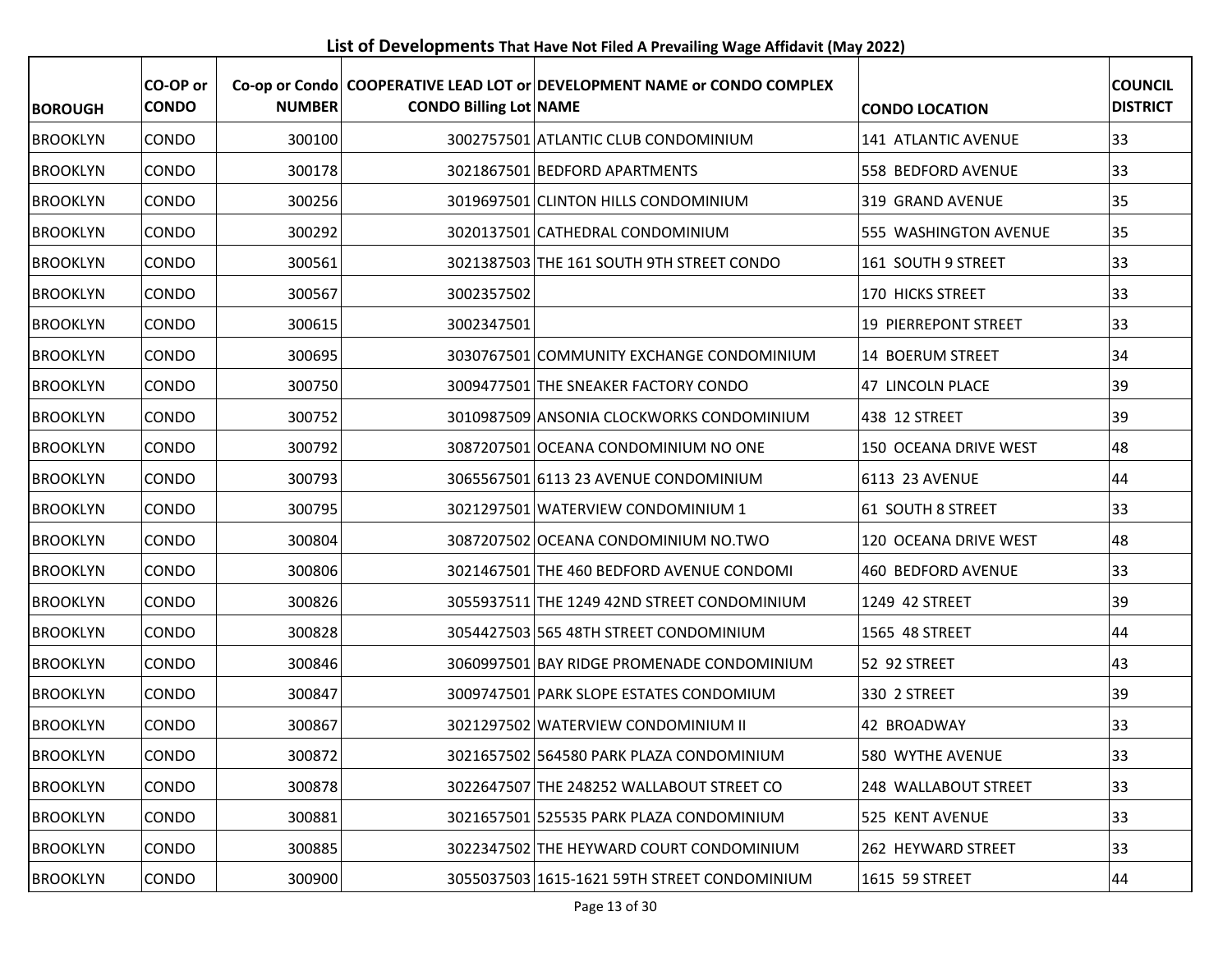**List of Developments That Have Not Filed A Prevailing Wage Affidavit (May 2022)**

| <b>BOROUGH</b>  | CO-OP or<br><b>CONDO</b> | <b>NUMBER</b> | <b>CONDO Billing Lot NAME</b> | Co-op or Condo COOPERATIVE LEAD LOT or DEVELOPMENT NAME or CONDO COMPLEX | <b>CONDO LOCATION</b> | <b>COUNCIL</b><br><b>DISTRICT</b> |
|-----------------|--------------------------|---------------|-------------------------------|--------------------------------------------------------------------------|-----------------------|-----------------------------------|
| <b>BROOKLYN</b> | <b>CONDO</b>             | 300901        |                               | 3021657503 570-576 PARK PLAZA CONDOMINIUM                                | 570 WYTHE AVENUE      | 33                                |
| <b>BROOKLYN</b> | CONDO                    | 300904        |                               | 3054957501 THE SHALOM CONDOMINIUM                                        | 2131 57 STREET        | 44                                |
| <b>BROOKLYN</b> | CONDO                    | 300933        |                               | 3021327502 138 BROADWAY CONDOMINIUM                                      | 138 BROADWAY          | 34                                |
| <b>BROOKLYN</b> | <b>CONDO</b>             | 300985        |                               | 3017347503 THE CHOCOLATE FACTORY CONDO                                   | 689 MYRTLE AVENUE     | 33                                |
| <b>BROOKLYN</b> | CONDO                    | 300989        |                               | 3010237503 392 11TH STREET CONDOMINIUM                                   | 392 11 STREET         | 39                                |
| <b>BROOKLYN</b> | CONDO                    | 301016        |                               | 3087207505 OCEANA CONDOMINIUM 6                                          | 75 OCEANA DRIVE EAST  | 48                                |
| <b>BROOKLYN</b> | <b>CONDO</b>             | 301025        |                               | 3022517501 341 WALLABOUT CONDOMINIUM                                     | 341 WALLABOUT STREET  | 33                                |
| <b>BROOKLYN</b> | CONDO                    | 301026        |                               | 3056177502 THE 1317-1323 46TH STREET CONDOMINIUM                         | 1317 46 STREET        | 44                                |
| <b>BROOKLYN</b> | CONDO                    | 301071        |                               | 3088117501 THE 3392 GUIDER AVENUE CONDO                                  | 3392 GUIDER AVENUE    | 48                                |
| <b>BROOKLYN</b> | <b>CONDO</b>             | 301082        |                               | 3087207507 45 OCEANA CONDOMINIUM 51                                      | 45 OCEANA DRIVE EAST  | 48                                |
| <b>BROOKLYN</b> | <b>CONDO</b>             | 301094        |                               | 3055927511 CONDO BOARD OF THE 1128 41ST S                                | 1128 41 STREET        | 39                                |
| <b>BROOKLYN</b> | <b>CONDO</b>             | 301095        |                               | 3055927510 THE 1132 41ST CONDOMINIUM                                     | 1132 41 STREET        | 39                                |
| <b>BROOKLYN</b> | CONDO                    | 301099        |                               | 3022607501 760 - 768 KENT AVENUE CONDOMINIUM                             | 760 KENT AVENUE       | 33                                |
| <b>BROOKLYN</b> | <b>CONDO</b>             | 301104        |                               | 3022407518 THE 13 LORIMER STREET CONDOMIN                                | 13 LORIMER STREET     | 33                                |
| <b>BROOKLYN</b> | CONDO                    | 301113        |                               | 3022307504 THE 11-15 LYNCH STREET CONDOMINIUM BOAR15 LYNCH STREET        |                       | 33                                |
| <b>BROOKLYN</b> | <b>CONDO</b>             | 301114        |                               | 3010647501 THE SHINNECOCK CONDOMINIUM                                    | 937 UNION STREET      | 39                                |
| <b>BROOKLYN</b> | CONDO                    | 301170        | 3023377501                    |                                                                          | 211 NORTH 5 STREET    | 33                                |
| <b>BROOKLYN</b> | CONDO                    | 301202        | 3022637503                    |                                                                          | 717 BEDFORD AVENUE    | 33                                |
| <b>BROOKLYN</b> | CONDO                    | 301235        |                               | 3022417528 115-117 LORIMER ST CONDOMINIUM                                | 115 LORIMER STREET    | 33                                |
| <b>BROOKLYN</b> | CONDO                    | 301237        |                               | 3022417529 THE 119121 LORIMER STREET COND                                | 119 LORIMER STREET    | 33                                |
| <b>BROOKLYN</b> | CONDO                    | 301246        |                               | 3022417531 THE 150-152 MIDDLETON ST CONDOMINIUM                          | 150 MIDDLETON STREET  | 33                                |
| <b>BROOKLYN</b> | <b>CONDO</b>             | 301278        |                               | 3020497501 TOY FACTORY LOFTS                                             | 176 JOHNSON STREET    | 35                                |
| <b>BROOKLYN</b> | <b>CONDO</b>             | 301299        |                               | 3056217504 THE 1155 47TH STREET CONDOMINIUM                              | 1155 47 STREET        | 44                                |
| <b>BROOKLYN</b> | <b>CONDO</b>             | 301319        |                               | 3087207509 OCEANA CONDO 9                                                | 125 OCEANA DRIVE EAST | 48                                |
| <b>BROOKLYN</b> | <b>CONDO</b>             | 301376        |                               | 3022387504 THROOPWAY CONDOMINIUM                                         | 532 BROADWAY          | 33                                |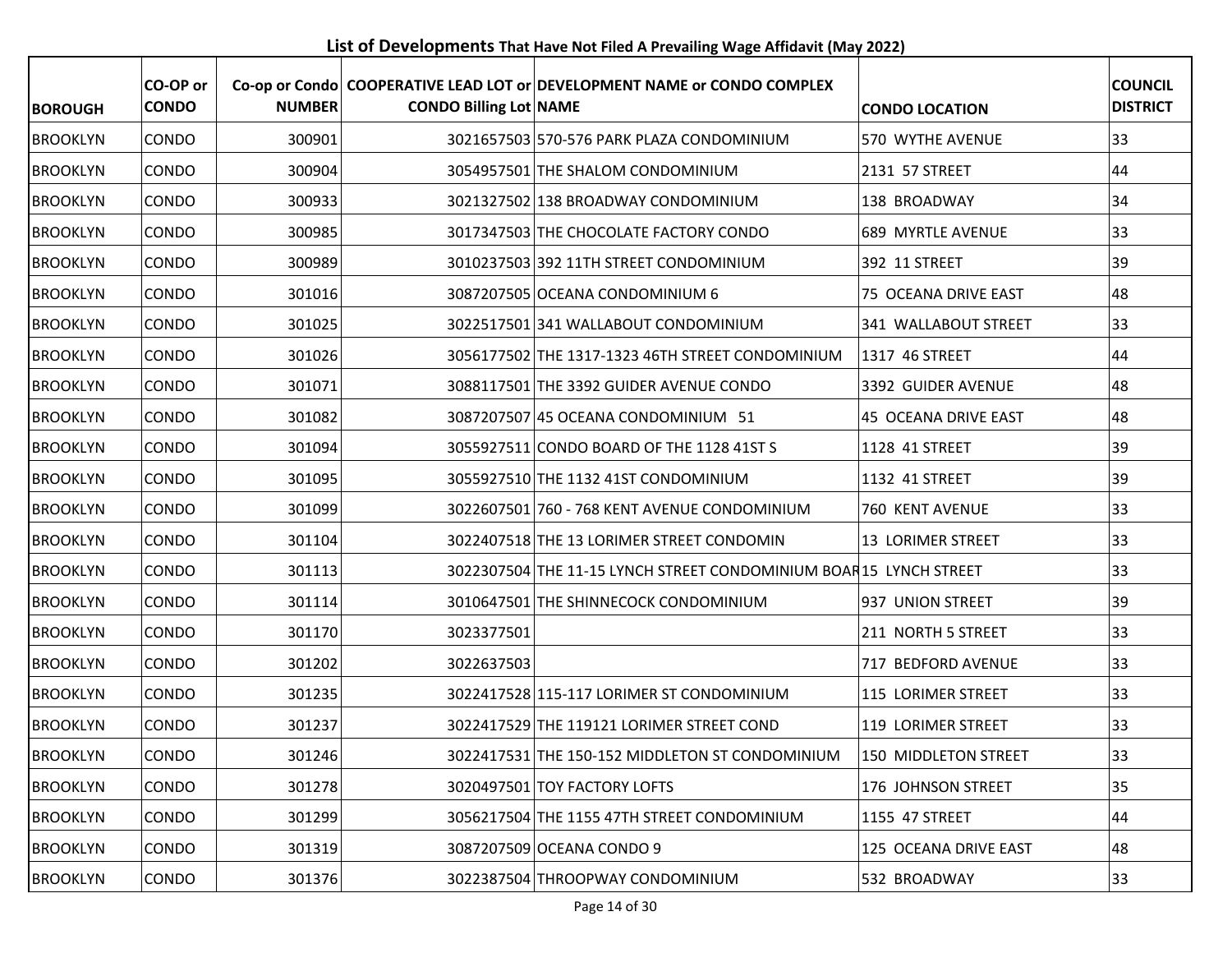**List of Developments That Have Not Filed A Prevailing Wage Affidavit (May 2022)**

| <b>BOROUGH</b>  | CO-OP or<br><b>CONDO</b> | <b>NUMBER</b> | <b>CONDO Billing Lot NAME</b> | Co-op or Condo COOPERATIVE LEAD LOT or DEVELOPMENT NAME or CONDO COMPLEX | <b>CONDO LOCATION</b>   | <b>COUNCIL</b><br><b>DISTRICT</b> |
|-----------------|--------------------------|---------------|-------------------------------|--------------------------------------------------------------------------|-------------------------|-----------------------------------|
| <b>BROOKLYN</b> | <b>CONDO</b>             | 301389        |                               | 3024467501 180 S 4TH STCONDO ASSOCIATION                                 | 180 SOUTH 4 STREET      | 34                                |
| <b>BROOKLYN</b> | CONDO                    | 301390        |                               | 3025977501 BELVEDERE I CONDOMINIUM                                       | 687 LEONARD STREET      | 33                                |
| <b>BROOKLYN</b> | CONDO                    | 301409        |                               | 3001807501 TIMES PLAZA CONDO DEVELOPMENT                                 | <b>560 STATE STREET</b> | 33                                |
| <b>BROOKLYN</b> | CONDO                    | 301435        |                               | 3010307501 394 12TH STREET CONDOMINIUM ASSOCIATION 394 12 STREET         |                         | 39                                |
| <b>BROOKLYN</b> | <b>CONDO</b>             | 303135        |                               | 3000417501 192 WATER STREET CONDOMINIUM                                  | 192 WATER STREET        | 33                                |
| <b>BROOKLYN</b> | CONDO                    | 303367        |                               | 3021137502 123 FORT GREENE PLACE CONDOMINIUM                             | 123 FT GREENE PLACE     | 35                                |
| <b>BROOKLYN</b> | <b>CONDO</b>             | 303459        |                               | 3009497505 708A DEGRAW STREET CONDOMINIUM                                | 708A DEGRAW STREET      | 39                                |
| <b>BROOKLYN</b> | <b>CONDO</b>             | 303482        |                               | 3004477503 465 CARROLL ST CONDOS                                         | 465 CARROLL STREET      | 39                                |
| <b>BROOKLYN</b> | CONDO                    | 303512        |                               | 3020127502 538 WASHINGTON CONDOMINIUM                                    | 538 WASHINGTON AVENUE   | 35                                |
| <b>BROOKLYN</b> | <b>CONDO</b>             | 303583        |                               | 3011537502 357 PROSPECT PLACE CONDOMINIUM                                | 357 PROSPECT PLACE      | 35                                |
| <b>BROOKLYN</b> | <b>CONDO</b>             | 303631        |                               | 3010297505 294 12TH STREET CONDOMINIUM                                   | 294 12 STREET           | 39                                |
| <b>BROOKLYN</b> | CONDO                    | 303635        |                               | 3002117502 72 POPLAR STREET CONDOS                                       | <b>68 POPLAR STREET</b> | 33                                |
| <b>BROOKLYN</b> | CONDO                    | 303673        |                               | 3023057501 172 NORTH 10TH ST CONDOMINIUM                                 | 172 NORTH 10 STREET     | 33                                |
| <b>BROOKLYN</b> | CONDO                    | 303773        |                               | 3024067502 164 SOUTH 1ST STREET CONDOMINI                                | 164 SOUTH 1 STREET      | 34                                |
| <b>BROOKLYN</b> | CONDO                    | 303799        |                               | 3002997503 84 CONGRESS LLC                                               | 84 CONGRESS STREET      | 39                                |
| <b>BROOKLYN</b> | <b>CONDO</b>             | 303812        |                               | 3030437506 139 MESEROLE STREET CONDOMINIU                                | 139 MESEROLE STREET     | 34                                |
| <b>BROOKLYN</b> | CONDO                    | 303830        |                               | 3006497501 THE 200 23RD STREET CONDOMINIUM                               | 200 23 STREET           | 38                                |
| <b>BROOKLYN</b> | CONDO                    | 303840        |                               | 3025217503 THE GIBRALTAR CONDOMINIUM                                     | 160 WEST STREET         | 33                                |
| <b>BROOKLYN</b> | CONDO                    | 303854        |                               | 3002447502 THE BROOKLYN TRUST COMPANY BUI                                | 138 PIERREPONT STREET   | 33                                |
| <b>BROOKLYN</b> | CONDO                    | 303881        |                               | 3024957501 THE 79 EAGLE STREET CONDOMINIU                                | 79 EAGLE STREET         | 33                                |
| <b>BROOKLYN</b> | CONDO                    | 303952        |                               | 3018227501 THE 1149 1151 BEDFORD AVENUE                                  | 1149 BEDFORD AVENUE     | 36                                |
| <b>BROOKLYN</b> | <b>CONDO</b>             | 304002        |                               | 3023797501 265 WYTHE AVENUE CONDOMINIUM                                  | 265 WYTHE AVENUE        | 34                                |
| <b>BROOKLYN</b> | CONDO                    | 304136        |                               | 3023147502 258 NORTH 9TH STREET CONDOMINIUM                              | 258 NORTH 9 STREET      | 33                                |
| <b>BROOKLYN</b> | <b>CONDO</b>             | 304167        |                               | 3012337502 THE 720 NOSTRAND AVENUE CONDOM                                | 720 NOSTRAND AVENUE     | 36                                |
| <b>BROOKLYN</b> | <b>CONDO</b>             | 304174        |                               | 3020047503 THE 171 SOUTH PORTLAND AVENUE                                 | 171 SOUTH PORTLAND AVE  | 35                                |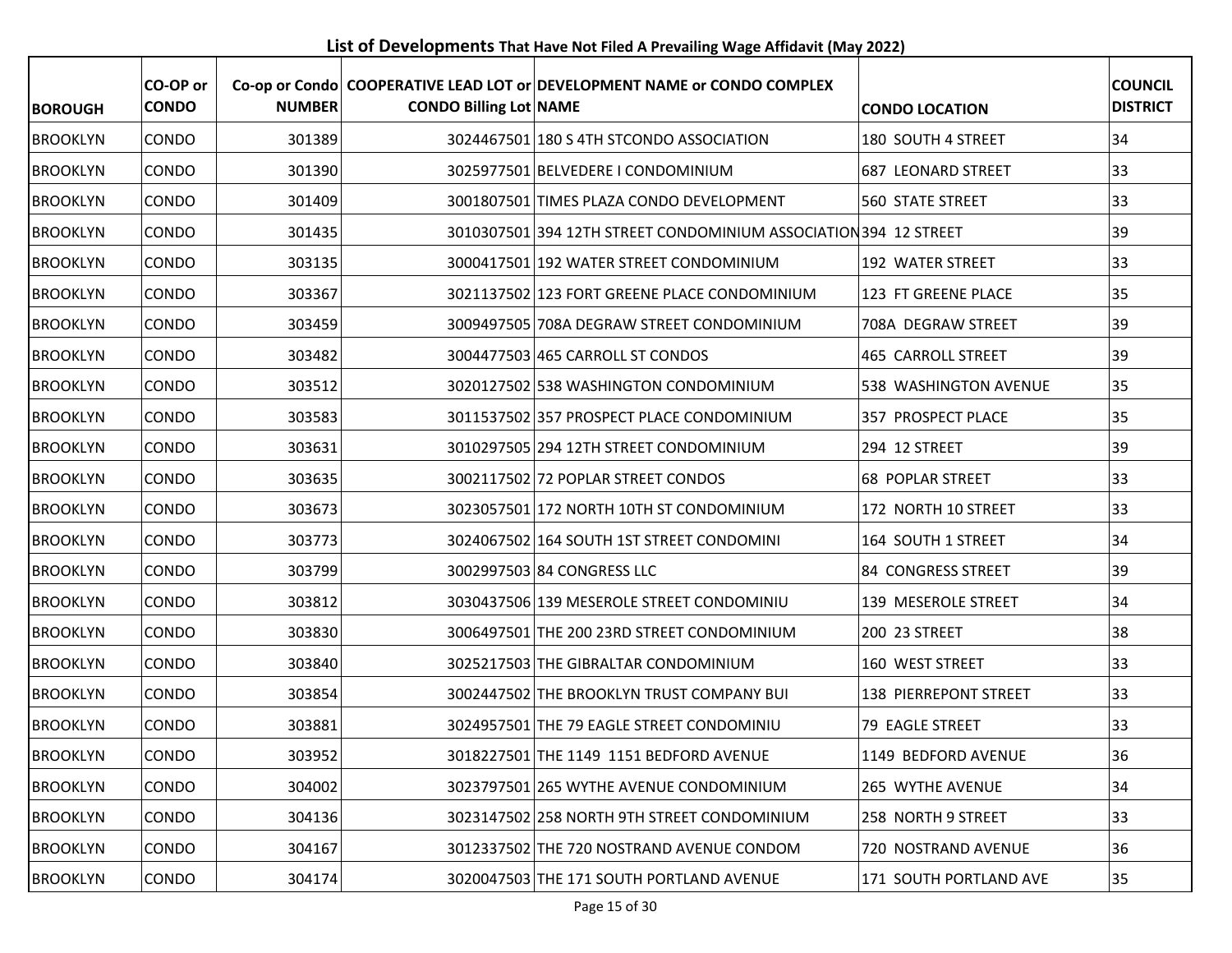**List of Developments That Have Not Filed A Prevailing Wage Affidavit (May 2022)**

| <b>BOROUGH</b>  | CO-OP or<br><b>CONDO</b> | <b>NUMBER</b> | <b>CONDO Billing Lot NAME</b> | Co-op or Condo COOPERATIVE LEAD LOT or DEVELOPMENT NAME or CONDO COMPLEX | <b>CONDO LOCATION</b>   | <b>COUNCIL</b><br><b>DISTRICT</b> |
|-----------------|--------------------------|---------------|-------------------------------|--------------------------------------------------------------------------|-------------------------|-----------------------------------|
| <b>BROOKLYN</b> | <b>CONDO</b>             | 304178        |                               | 3020047502 THE 164 SOUTH OXFORD STREET CO                                | 164 SOUTH OXFORD STREET | 35                                |
| <b>BROOKLYN</b> | <b>CONDO</b>             | 304191        |                               | 3008867504 323 20th Street Condominiums                                  | 323 20 STREET           | 38                                |
| <b>BROOKLYN</b> | <b>CONDO</b>             | 304193        |                               | 3009377504 613 BALTIC STREET CONDOMINIUM                                 | 613 BALTIC STREET       | 39                                |
| <b>BROOKLYN</b> | <b>CONDO</b>             | 304237        |                               | 3028757504 THE MIRAMAR I CONDOMINIUM                                     | 220 WITHERS STREET      | 34                                |
| <b>BROOKLYN</b> | <b>CONDO</b>             | 304238        |                               | 3028757503 THE MIRAMAR II CONDOMINIUM                                    | 222 WITHERS STREET      | 34                                |
| <b>BROOKLYN</b> | <b>CONDO</b>             | 304320        |                               | 3023577504 62 NORTH 3RD STREET CONDOMINIU                                | 62 NORTH 3 STREET       | 33                                |
| <b>BROOKLYN</b> | <b>CONDO</b>             | 304322        |                               | 3026797503 868 LORIMER STREET CONDOMINIUM                                | 868 LORIMER STREET      | 33                                |
| <b>BROOKLYN</b> | <b>CONDO</b>             | 304349        |                               | 3027787502 THE 320 HUMBOLDT STREET CONDOM                                | 320 HUMBOLDT STREET     | 34                                |
| <b>BROOKLYN</b> | <b>CONDO</b>             | 304398        |                               | 3010297508 316 12TH STREET CONDOMINIUM                                   | 316 12 STREET           | 39                                |
| <b>BROOKLYN</b> | <b>CONDO</b>             | 304431        |                               | 3010347501 225 14th Street Condominium                                   | 225 14 STREET           | 39                                |
| <b>BROOKLYN</b> | <b>CONDO</b>             | 304511        |                               | 3011227501 873 PACIFIC STREET CONDOMINIUM                                | 873 PACIFIC STREET      | 35                                |
| <b>BROOKLYN</b> | <b>CONDO</b>             | 304519        |                               | 3001087502 THE 187 BRIDGE STREET CONDOMIN                                | 187 BRIDGE STREET       | 33                                |
| <b>BROOKLYN</b> | <b>CONDO</b>             | 304557        |                               | 3018747502 THE 62 WASHINGTON AVENUE CONDOMINIUM 62 WASHINGTON AVENUE     |                         | 35                                |
| <b>BROOKLYN</b> | <b>CONDO</b>             | 304620        |                               | 3003437501 145 PRESIDENT STREET                                          | 145 PRESIDENT STREET    | 39                                |
| <b>BROOKLYN</b> | <b>CONDO</b>             | 304658        |                               | 3011797501 856 WASHINGTON AVENUE CONDOMINIUM                             |                         | 35                                |
| <b>BROOKLYN</b> | <b>CONDO</b>             | 304662        |                               | 3028757506 438 HUMBOLDT STREET CONDOMINIUM                               | 438 HUMBOLDT            | 34                                |
| <b>BROOKLYN</b> | <b>CONDO</b>             | 304692        |                               | 3010527503 575 4TH AVENUE CONDOMINIUM                                    | 575 4TH AVENUE          | 39                                |
| <b>BROOKLYN</b> | <b>CONDO</b>             | 304707        |                               | 3053587501 CYPRESS CONDOMINIUM                                           | 309 OCEAN PARKWAY       | 39                                |
| <b>BROOKLYN</b> | <b>CONDO</b>             | 304714        |                               | 3015527501 1325 HERKIMER CONDOMINIUM                                     | 1325 HERKIMER           | 37                                |
| <b>BROOKLYN</b> | CONDO                    | 304828        |                               | 3002717502 THE SYMON CONDOMINIUM                                         | 76 SCHERMERHORN         | 33                                |
| <b>BROOKLYN</b> | CONDO                    | 304902        |                               | 3025117502 THE 78 FREEMAN STREET CONDOMINIUM                             | 78 FREEMAN STREET       | 33                                |
| <b>QUEENS</b>   | CONDO                    | 400143        |                               | 4020757501 QUEENS BLVD TOWER CONDOMINIUM                                 | 92-28 QUEENS BOULEVARD  | 29                                |
| <b>QUEENS</b>   | CONDO                    | 400382        |                               | 4033717501 GREENWOOD MANOR CONDOMINIUM CO                                | 2116 GREENE AVENUE      | 30                                |
| <b>QUEENS</b>   | CONDO                    | 400585        |                               | 4033547501 TALBOT GARDENS CONDOMINIUMS                                   | 83-09 TALBOT STREET     | 29                                |
| <b>QUEENS</b>   | CONDO                    | 401115        |                               | 4000297504 THE VERNON III CONDOMINIUM                                    | 530 47TH                | 26                                |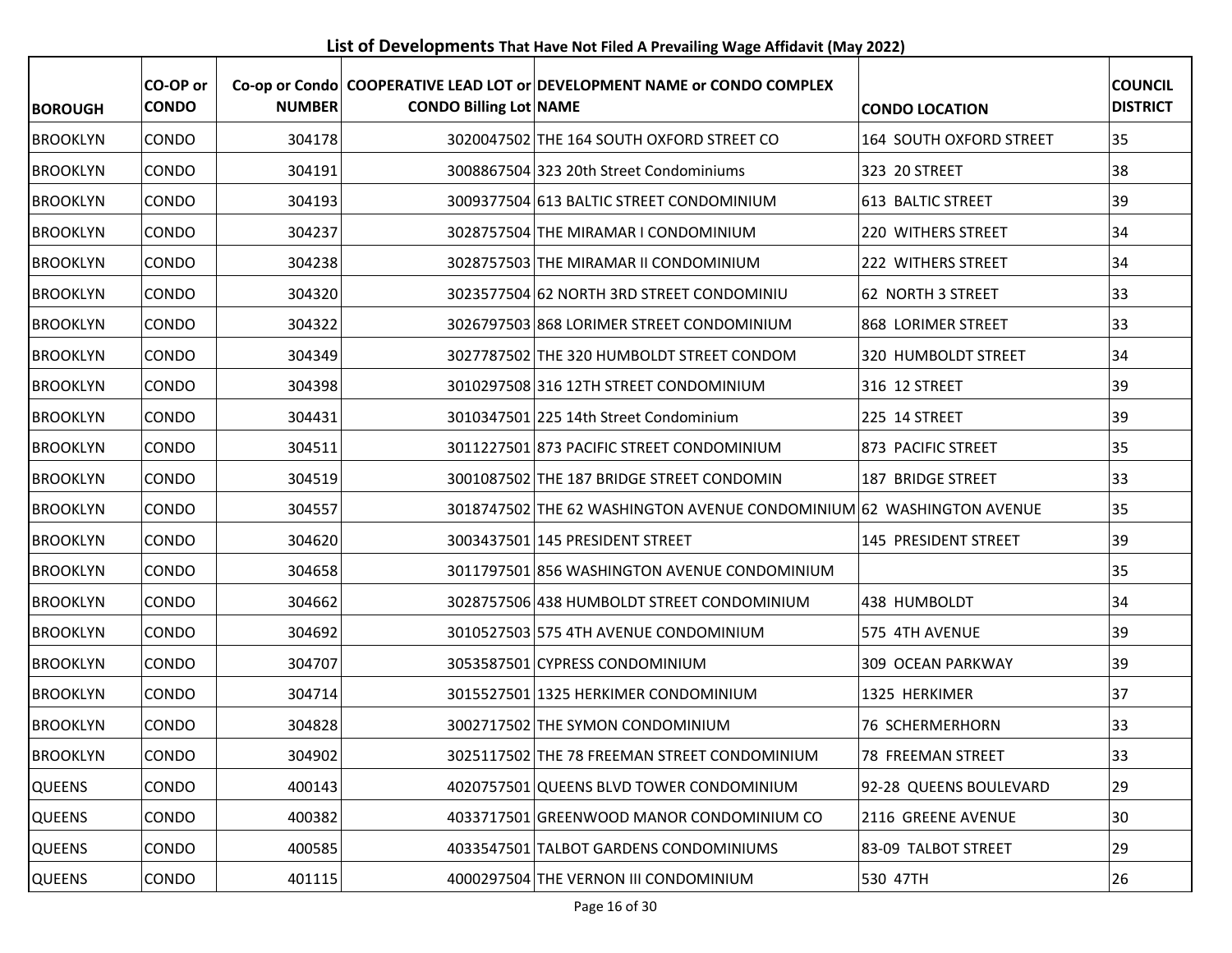**List of Developments That Have Not Filed A Prevailing Wage Affidavit (May 2022)**

| <b>BOROUGH</b>    | CO-OP or<br><b>CONDO</b> | <b>NUMBER</b> | <b>CONDO Billing Lot NAME</b> | Co-op or Condo COOPERATIVE LEAD LOT or DEVELOPMENT NAME or CONDO COMPLEX | <b>CONDO LOCATION</b> | <b>COUNCIL</b><br><b>DISTRICT</b> |
|-------------------|--------------------------|---------------|-------------------------------|--------------------------------------------------------------------------|-----------------------|-----------------------------------|
| <b>QUEENS</b>     | CONDO                    | 401146        |                               | 4000787502 THE CORTE CONDOMINIUM                                         | 21 30 44              | 26                                |
| <b>QUEENS</b>     | CONDO                    | 401218        |                               | 4000307503 533 48TH AVENUE CONDOMINIUM                                   | 533 48TH              | 26                                |
| <b>MANHATTTAN</b> | COOP                     | 100015        |                               | 1001320003 69 MURRAY HOUSING CORP                                        |                       | 01                                |
| <b>MANHATTTAN</b> | <b>COOP</b>              | 100026        |                               | 1001370027 Chambers Greenwich Tenants Cor                                |                       | 01                                |
| <b>MANHATTTAN</b> | <b>COOP</b>              | 100040        |                               | 1001460021 MAIN DUANE OWNERS CORPORATION                                 |                       | 01                                |
| <b>MANHATTTAN</b> | <b>COOP</b>              | 100053        |                               | 1001790006 FINE ARTS DEVELOPMENT LAB INC                                 |                       | 01                                |
| <b>MANHATTTAN</b> | <b>COOP</b>              | 100064        |                               | 1001880001 LEICESTERSHIRE ARMS LTD                                       |                       | 01                                |
| <b>MANHATTTAN</b> | <b>COOP</b>              | 100065        |                               | 1001890005 FRANKLIN ARTISTS CORP                                         |                       | 01                                |
| <b>MANHATTTAN</b> | <b>COOP</b>              | 100077        |                               | 1001931202 WALKER STREET LOFT CORP                                       |                       | 01                                |
| MANHATTTAN        | COOP                     | 100168        |                               | 1003910003 TOMPKINS PK MANSION OWNERS LT                                 |                       | 02                                |
| <b>MANHATTTAN</b> | <b>COOP</b>              | 100176        |                               | 1003980008 156168 EAST 3 ST OWNERS INC                                   |                       | 02                                |
| <b>MANHATTTAN</b> | <b>COOP</b>              | 100188        |                               | 1004040013 518 EAST 11TH ST OWNERS CORP                                  |                       | 02                                |
| MANHATTTAN        | COOP                     | 100202        |                               | 1004220060 ASOCIACION DE INQUILINOS HDFC                                 |                       | 01                                |
| <b>MANHATTTAN</b> | <b>COOP</b>              | 100253        |                               | 1004730051 IRONCLAD ARTISTS INC                                          |                       | 01                                |
| <b>MANHATTTAN</b> | <b>COOP</b>              | 100256        |                               | 1004740022 ONEHUNDRED GRAND INC                                          |                       | 01                                |
| <b>MANHATTTAN</b> | <b>COOP</b>              | 100266        |                               | 1004751202 477 EQUITIES CORP                                             |                       | 01                                |
| MANHATTTAN        | <b>COOP</b>              | 100275        |                               | 1004830010 510 BROADWAY COOPERATIVE INC                                  |                       | 01                                |
| <b>MANHATTTAN</b> | <b>COOP</b>              | 100277        |                               | 1004830038 4 ARTS COOP CORP                                              |                       | 01                                |
| <b>MANHATTTAN</b> | <b>COOP</b>              | 100281        |                               | 1004850014 122 SPRING GREEN INC                                          |                       | 01                                |
| MANHATTTAN        | <b>COOP</b>              | 100301        |                               | 1004960005 CITY STUDIOS                                                  |                       | 101                               |
| MANHATTTAN        | COOP                     | 100305        |                               | 1004980015 547 BROADWAY REALTY INC                                       |                       | 01                                |
| MANHATTTAN        | <b>COOP</b>              | 100311        |                               | 1004990018 96100 PRINCE STREET INC                                       |                       | 01                                |
| <b>MANHATTTAN</b> | COOP                     | 100314        |                               | 1005000001 WOOSTER 100 REALTY LTD                                        |                       | 01                                |
| <b>MANHATTTAN</b> | <b>COOP</b>              | 100316        | 1005000022                    |                                                                          |                       | 01                                |
| <b>MANHATTTAN</b> | <b>COOP</b>              | 100323        |                               | 1005010039 BROAD SPRING OWNERS INC                                       |                       | 01                                |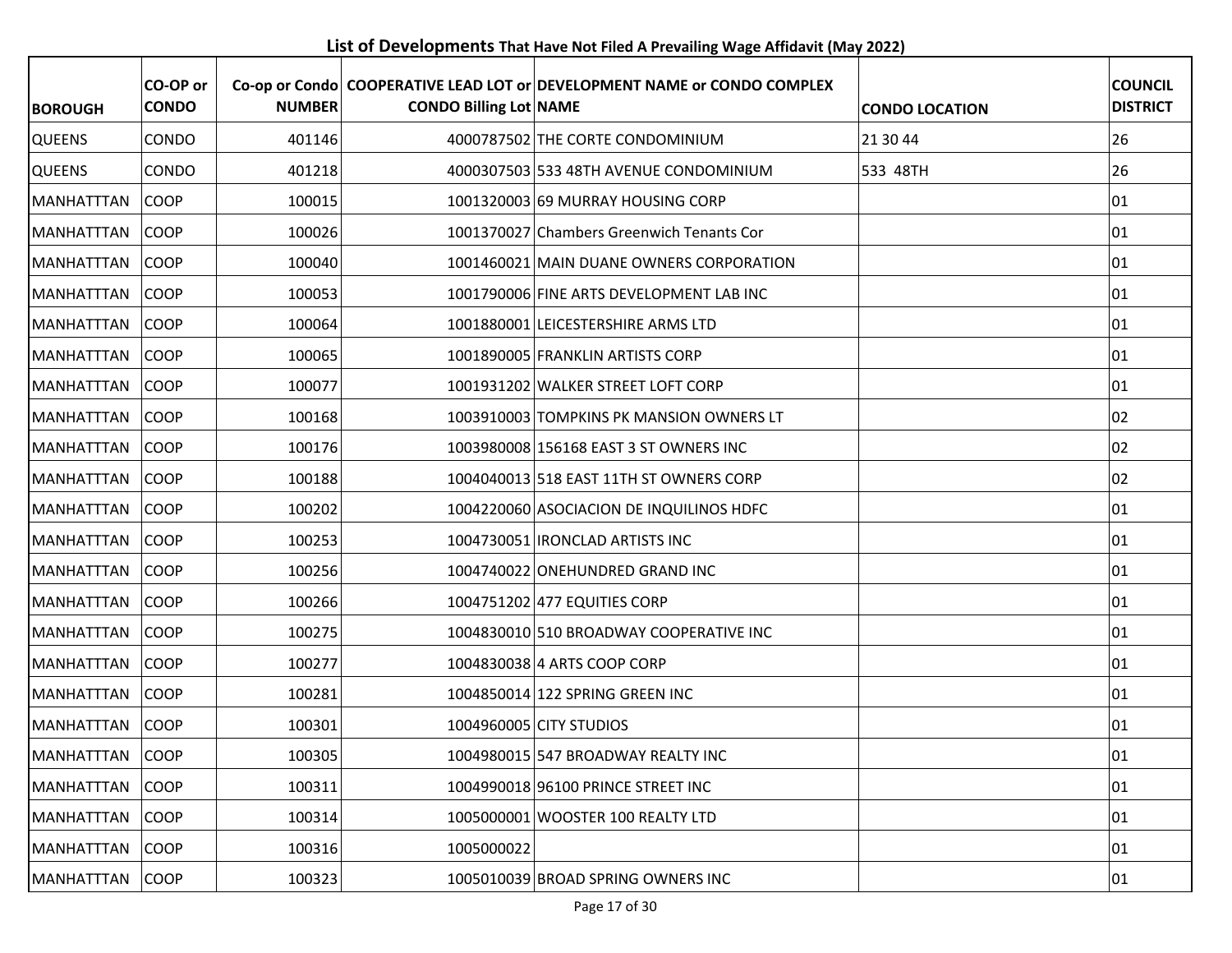**List of Developments That Have Not Filed A Prevailing Wage Affidavit (May 2022)**

| <b>BOROUGH</b>    | CO-OP or<br><b>CONDO</b> | <b>NUMBER</b> | <b>CONDO Billing Lot NAME</b> | Co-op or Condo COOPERATIVE LEAD LOT or DEVELOPMENT NAME or CONDO COMPLEX | <b>CONDO LOCATION</b> | <b>COUNCIL</b><br><b>DISTRICT</b> |
|-------------------|--------------------------|---------------|-------------------------------|--------------------------------------------------------------------------|-----------------------|-----------------------------------|
| MANHATTTAN        | COOP                     | 100350        |                               | 1005150004 457461 LOFT SPACES INC                                        |                       | 01                                |
| <b>MANHATTTAN</b> | COOP                     | 100358        |                               | 1005150045 PRINCE LOFTS INC                                              |                       | 01                                |
| <b>MANHATTTAN</b> | <b>COOP</b>              | 100359        |                               | 1005160001 124 THOMPSON OWNERS CORP                                      |                       | 01                                |
| MANHATTTAN        | <b>COOP</b>              | 100376        |                               | 1005190018 42 King Street, Inc.                                          |                       | 03                                |
| <b>MANHATTTAN</b> | <b>COOP</b>              | 100384        |                               | 1005210030 NEW MOTT APARTMENT CORP                                       |                       | 01                                |
| MANHATTTAN        | COOP                     | 100389        |                               | 1005220038 325 LAFAYETTE TENANTS CORP                                    |                       | 01                                |
| MANHATTTAN        | <b>COOP</b>              | 100399        |                               | 1005280001 HOUSTON STREET OWNERS CORP                                    |                       | 03                                |
| MANHATTTAN        | <b>COOP</b>              | 100402        |                               | 1005280082 STABLE 49 LTD                                                 |                       | 03                                |
| MANHATTTAN        | COOP                     | 100408        |                               | 1005290057 33 Bleecker Street Corp                                       |                       | 01                                |
| MANHATTTAN        | COOP                     | 100420        |                               | 1005310048 46 GREAT JONES ST REALTY CORP                                 |                       | 01                                |
| MANHATTTAN        | <b>COOP</b>              | 100421        |                               | 1005310051 40 GREAT JONES CORP.                                          |                       | 01                                |
| MANHATTTAN        | COOP                     | 100434        |                               | 1005450007 710 BROADWAY OWNERS CORP                                      |                       | 02                                |
| MANHATTTAN        | <b>COOP</b>              | 100438        |                               | 1005450013 722 OWNERS CORP                                               |                       | 02                                |
| <b>MANHATTTAN</b> | COOP                     | 100448        |                               | 1005530040 121 Waverly PLace Tenants Corp                                |                       | 01                                |
| MANHATTTAN        | COOP                     | 100462        |                               | 1005620033 53 EAST 10TH STREET CORP                                      |                       | 02                                |
| <b>MANHATTTAN</b> | <b>COOP</b>              | 100470        |                               | 1005640020 49 EAST OWNERS CORP                                           |                       | 02                                |
| MANHATTTAN        | <b>COOP</b>              | 100480        | 1005670015                    |                                                                          |                       | 02                                |
| <b>MANHATTTAN</b> | COOP                     | 100486        |                               | 1005680011 16 EAST 11TH STREET CORP                                      |                       | 02                                |
| MANHATTTAN        | <b>COOP</b>              | 100496        | 1005690033                    |                                                                          |                       | 02                                |
| MANHATTTAN        | <b>COOP</b>              | 100499        |                               | 1005720017 3850 WEST 9TH ST CORP                                         |                       | 03                                |
| MANHATTTAN COOP   |                          | 100502        |                               | 1005730054 PENGUIN TENANTS CORP                                          |                       | 03                                |
| MANHATTTAN        | <b>COOP</b>              | 100506        |                               | 1005740010 11 OWNERS CORP                                                |                       | 03                                |
| MANHATTTAN        | <b>COOP</b>              | 100510        |                               | 1005740053 WEST TENTH 17 APARTMENT CORP                                  |                       | 03                                |
| <b>MANHATTTAN</b> | <b>COOP</b>              | 100512        |                               | 1005740065 41-10VILLAGE HOUSING                                          |                       | 03                                |
| MANHATTTAN        | COOP                     | 100517        | 1005750056                    |                                                                          |                       | 03                                |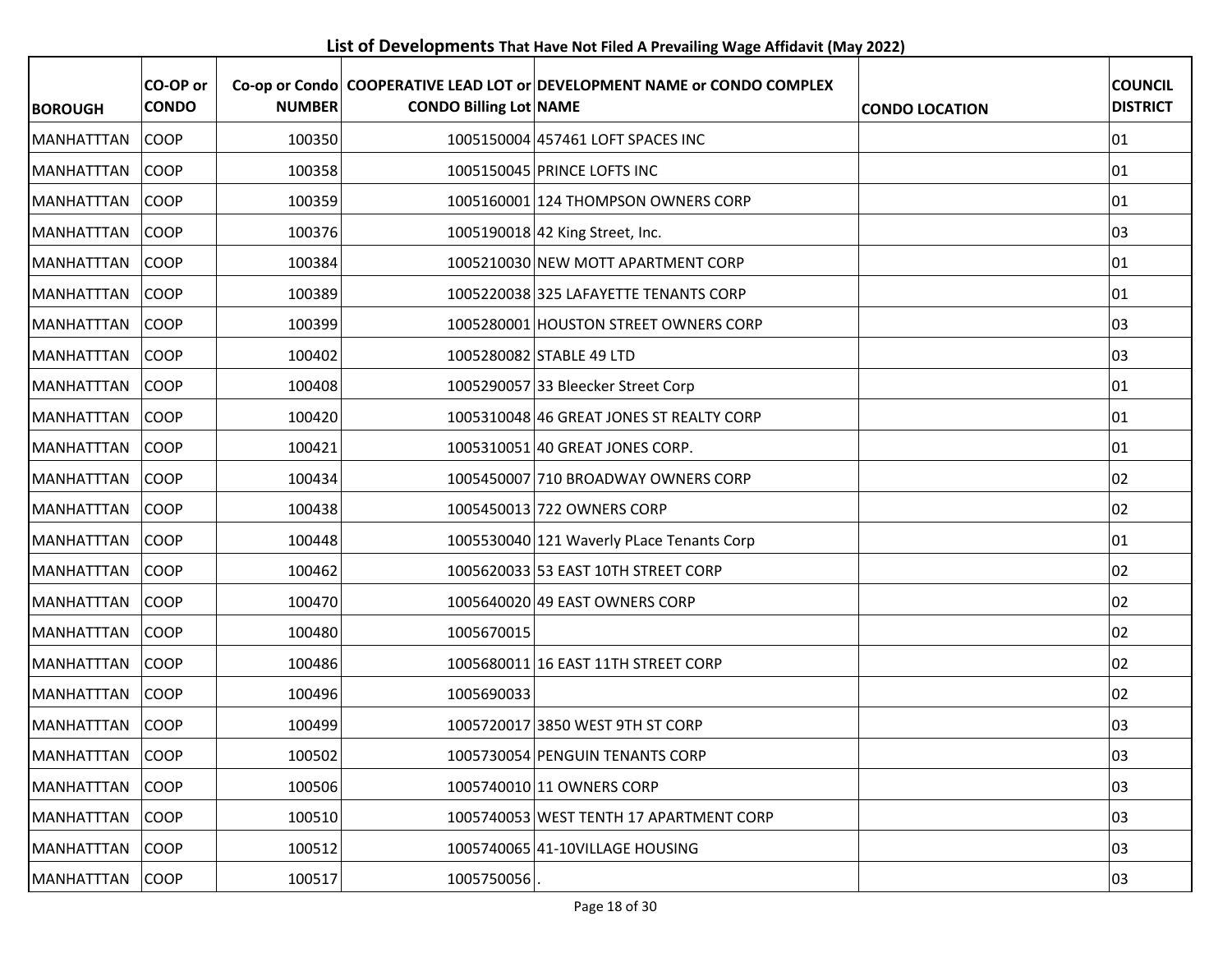**List of Developments That Have Not Filed A Prevailing Wage Affidavit (May 2022)**

| <b>BOROUGH</b>    | CO-OP or<br><b>CONDO</b> | <b>NUMBER</b> | <b>CONDO Billing Lot NAME</b> | Co-op or Condo COOPERATIVE LEAD LOT or DEVELOPMENT NAME or CONDO COMPLEX | <b>CONDO LOCATION</b> | <b>COUNCIL</b><br><b>DISTRICT</b> |
|-------------------|--------------------------|---------------|-------------------------------|--------------------------------------------------------------------------|-----------------------|-----------------------------------|
| <b>MANHATTTAN</b> | <b>COOP</b>              | 100553        |                               | 1005870044 BARROW STREET CORP                                            |                       | 03                                |
| <b>MANHATTTAN</b> | <b>COOP</b>              | 100554        |                               | 1005880007 GROVE HOUSE INC                                               |                       | 03                                |
| <b>MANHATTTAN</b> | COOP                     | 100566        |                               | 1005900079 JONES STREET APARTMENTS INC                                   |                       | 03                                |
| MANHATTTAN        | <b>COOP</b>              | 100580        |                               | 1006030070 JW Weber House Corporation                                    |                       | 03                                |
| MANHATTTAN        | <b>COOP</b>              | 100595        |                               | 1006100048 138140 VILLAGE OWNERS CORP                                    |                       | 03                                |
| <b>MANHATTTAN</b> | <b>COOP</b>              | 100598        |                               | 1006121208 PERRY STREET CONDOMINIUM                                      |                       | 03                                |
| <b>MANHATTTAN</b> | <b>COOP</b>              | 100599        |                               | 1006130016 238 W. 11TH ST. COOP CORP.                                    |                       | 03                                |
| <b>MANHATTTAN</b> | <b>COOP</b>              | 100604        |                               | 1006130042 45 PERRY ST OWNERS CORP                                       |                       | 03                                |
| <b>MANHATTTAN</b> | <b>COOP</b>              | 100623        |                               | 1006200056 80 82 CHARLES ST OWNERS CORP                                  |                       | 03                                |
| <b>MANHATTTAN</b> | COOP                     | 100651        |                               | 1006260040 24 HORATIO STREET CORP                                        |                       | 03                                |
| <b>MANHATTTAN</b> | <b>COOP</b>              | 100656        |                               | 1006290026 318 WEST 14 STREET HSG CORP                                   |                       | 03                                |
| <b>MANHATTTAN</b> | <b>COOP</b>              | 100659        |                               | 1006310042 DOSHUN OWNERS CORP                                            |                       | 03                                |
| <b>MANHATTTAN</b> | COOP                     | 100662        |                               | 1006320039 GREENWICH GREEN COOPERATIVE                                   |                       | 03                                |
| <b>MANHATTTAN</b> | <b>COOP</b>              | 100670        |                               | 1006340065 571 HUDSON ST APT CORP                                        |                       | 03                                |
| <b>MANHATTTAN</b> | <b>COOP</b>              | 100673        |                               | 1006360022 CHRISTOPHER STREET OWNERS CORP                                |                       | 03                                |
| <b>MANHATTTAN</b> | <b>COOP</b>              | 100694        | 1006420052                    |                                                                          |                       | 03                                |
| MANHATTTAN        | <b>COOP</b>              | 100695        |                               | 1006420057 GREENWICH CORP                                                |                       | 03                                |
| <b>MANHATTTAN</b> | <b>COOP</b>              | 100698        |                               | 1007170009 WEST 19TH STREET OWNERS CORP                                  |                       | 03                                |
| <b>MANHATTTAN</b> | <b>COOP</b>              | 100705        |                               | 1007190025 427 WEST 21ST STREET CORP                                     |                       | 03                                |
| <b>MANHATTTAN</b> | <b>COOP</b>              | 100721        |                               | 1007200036 423 WEST 22 ST. APT. CORP.                                    |                       | 03                                |
| MANHATTTAN        | <b>COOP</b>              | 100735        |                               | 1007200069 444 WEST 23RD ST                                              |                       | 03                                |
| MANHATTTAN        | <b>COOP</b>              | 100736        |                               | 1007200070 446 WEST 23 STREET TENANTS CP.                                |                       | 03                                |
| <b>MANHATTTAN</b> | COOP                     | 100757        |                               | 1007400037 300 W 17TH STREET H.D.F.C.                                    |                       | 03                                |
| MANHATTTAN        | <b>COOP</b>              | 100775        |                               | 1007430080 NINTH AVENUE APARTMENT CORP.                                  |                       | 03                                |
| <b>MANHATTTAN</b> | <b>COOP</b>              | 100778        |                               | 1007440011 351 OWNERS CORP                                               |                       | 03                                |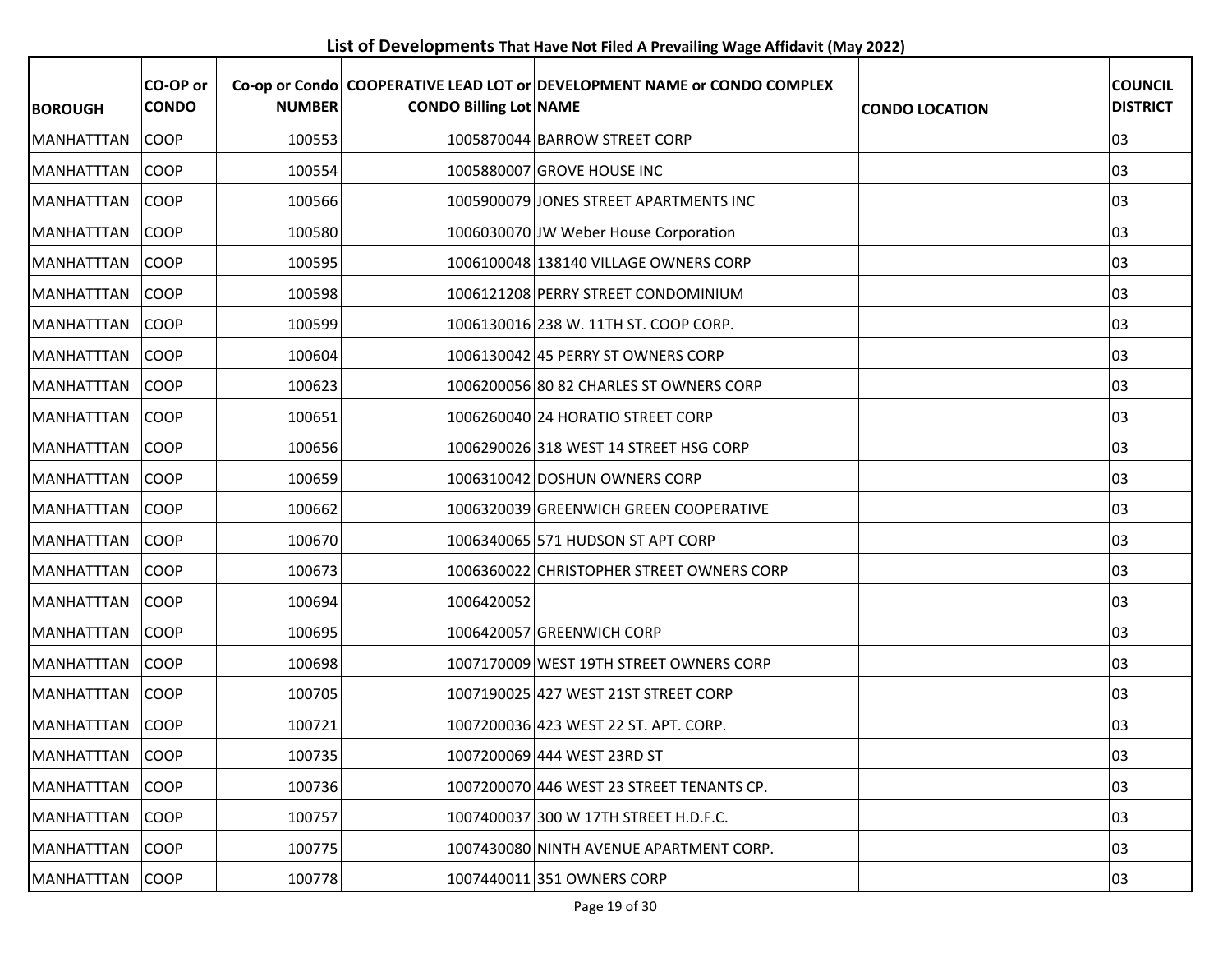**List of Developments That Have Not Filed A Prevailing Wage Affidavit (May 2022)**

| <b>BOROUGH</b>     | CO-OP or<br><b>CONDO</b> | <b>NUMBER</b> | <b>CONDO Billing Lot NAME</b> | Co-op or Condo COOPERATIVE LEAD LOT or DEVELOPMENT NAME or CONDO COMPLEX | <b>CONDO LOCATION</b> | <b>COUNCIL</b><br><b>DISTRICT</b> |
|--------------------|--------------------------|---------------|-------------------------------|--------------------------------------------------------------------------|-----------------------|-----------------------------------|
| <b>MANHATTTAN</b>  | <b>COOP</b>              | 100783        |                               | 1007440063 342 WEST 21ST OWNERS CORP                                     |                       | 03                                |
| <b>MANHATTTAN</b>  | <b>COOP</b>              | 100820        |                               | 1007590072 360 OWNERS CORP                                               |                       | 03                                |
| <b>MANHATTTAN</b>  | <b>COOP</b>              | 100822        |                               | 1007610059 344-348 W. 38TH ST TENANTS COR                                |                       | 03                                |
| <b>MANHATTTAN</b>  | <b>COOP</b>              | 100875        |                               | 1007900066 154 W 15th Street Tenants                                     |                       | 03                                |
| <b>IMANHATTTAN</b> | <b>COOP</b>              | 100883        |                               | 1007910066 136140 W 16TH ST REALTY CORP                                  |                       | 03                                |
| <b>MANHATTTAN</b>  | <b>COOP</b>              | 100890        |                               | 1007930017 135 WEST 17TH ST. TENANTS CORP                                |                       | 03                                |
| <b>MANHATTTAN</b>  | COOP                     | 100895        |                               | 1007950054 120 WEST 20TH STREET APARTMENT                                |                       | 03                                |
| <b>MANHATTTAN</b>  | <b>COOP</b>              | 100900        |                               | 1007970076 166 WEST 22ND STREET OWNERS CP                                |                       | 03                                |
| IMANHATTTAN        | <b>COOP</b>              | 100904        |                               | 1007990035 715723 SIXTH AVENUE OWNERS CP                                 |                       | 03                                |
| <b>IMANHATTTAN</b> | <b>COOP</b>              | 100910        |                               | 1008010065 142 W26TH OWNERS CORP                                         |                       | 03                                |
| MANHATTTAN         | <b>COOP</b>              | 100918        |                               | 1008040008 GROFF STUDIOS INC                                             |                       | 03                                |
| IMANHATTTAN        | <b>COOP</b>              | 100920        |                               | 1008040049 W29TH ST OWNER'S CORP                                         |                       | 03                                |
| MANHATTTAN         | <b>COOP</b>              | 100922        |                               | 1008160059 30 WEST 15 ST OWNERS CORP                                     |                       | 03                                |
| <b>MANHATTTAN</b>  | <b>COOP</b>              | 100927        |                               | 1008160078 WEST 15 STREET OWNERS, INC.                                   |                       | 03                                |
| IMANHATTTAN        | <b>COOP</b>              | 100932        |                               | 1008170057 4 WEST 16 STREET CORP                                         |                       | 03                                |
| <b>MANHATTTAN</b>  | <b>COOP</b>              | 100936        |                               | 1008180018 31 WEST 16 STREET CORP                                        |                       | 03                                |
| <b>MANHATTTAN</b>  | <b>COOP</b>              | 100937        | 1008180022                    |                                                                          |                       | 03                                |
| MANHATTTAN         | <b>COOP</b>              | 100940        |                               | 1008180059 14 WEST 17 TENANTS CORP                                       |                       | 03                                |
| <b>MANHATTTAN</b>  | <b>COOP</b>              | 100946        |                               | 1008230065 40 W 22 ST TENANTS COOP CORP                                  |                       | 03                                |
| <b>MANHATTTAN</b>  | <b>COOP</b>              | 100947        | 1008230069                    |                                                                          |                       | 03                                |
| MANHATTTAN COOP    |                          | 100954        |                               | 1008300046 FIFTH AVENUE ARCADE INC                                       |                       | 04                                |
| MANHATTTAN         | <b>COOP</b>              | 100955        |                               | 1008300052 COMCASA, INC.                                                 |                       | 04                                |
| MANHATTTAN         | <b>COOP</b>              | 100960        |                               | 1008330022 HERALD SQUARE LOFT CORP                                       |                       | 04                                |
| MANHATTTAN         | <b>COOP</b>              | 100961        |                               | 1008360064 36 WEST 35TH ST APT CORP                                      |                       | 04                                |
| <b>MANHATTTAN</b>  | COOP                     | 100980        |                               | 1008480012 889 REALTY, INC.                                              |                       | 02                                |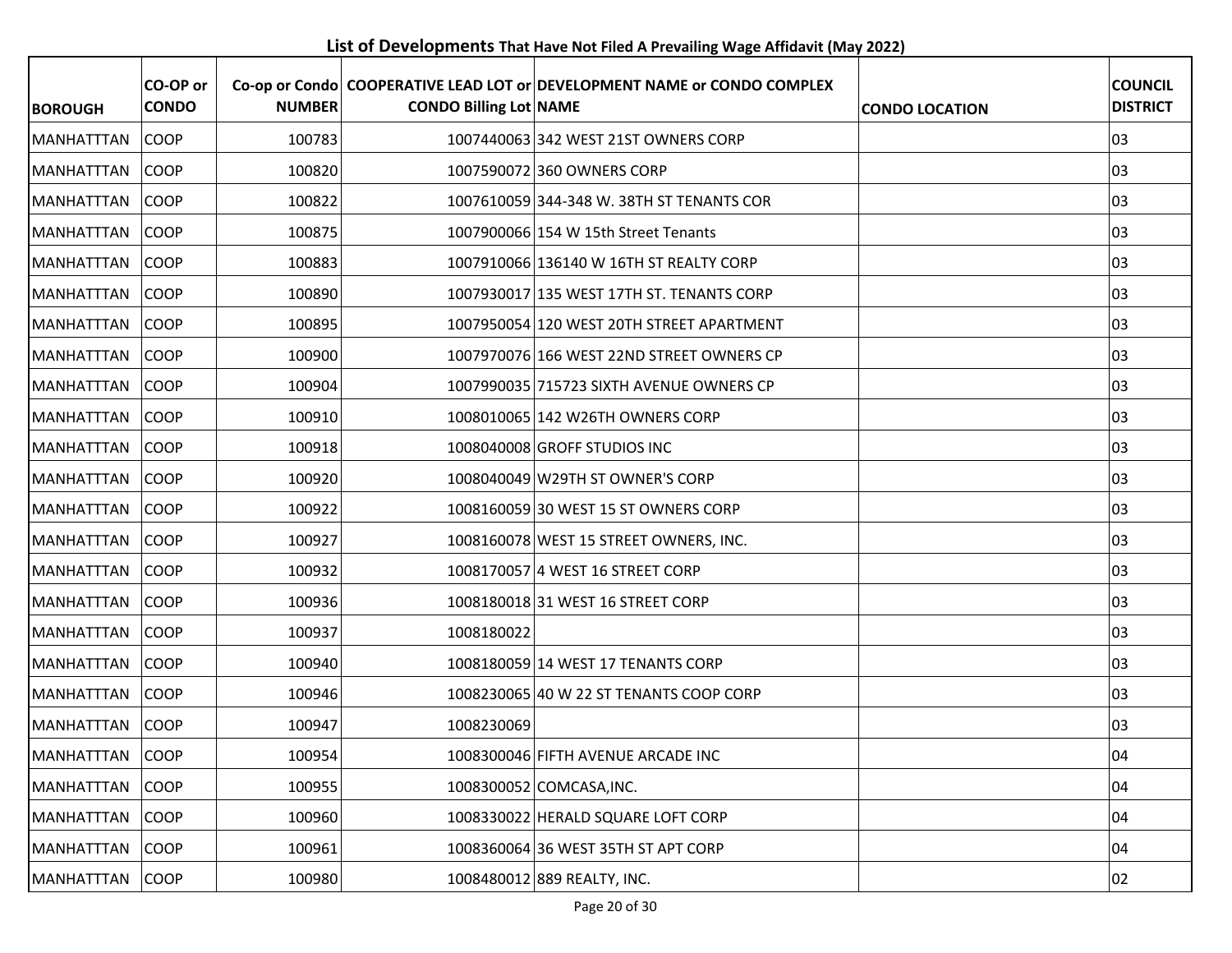**List of Developments That Have Not Filed A Prevailing Wage Affidavit (May 2022)**

| <b>BOROUGH</b>    | CO-OP or<br><b>CONDO</b> | <b>NUMBER</b> | <b>CONDO Billing Lot NAME</b> | Co-op or Condo COOPERATIVE LEAD LOT or DEVELOPMENT NAME or CONDO COMPLEX | <b>CONDO LOCATION</b> | <b>COUNCIL</b><br><b>DISTRICT</b> |
|-------------------|--------------------------|---------------|-------------------------------|--------------------------------------------------------------------------|-----------------------|-----------------------------------|
| <b>MANHATTTAN</b> | <b>COOP</b>              | 100983        | 1008480030                    |                                                                          |                       | 02                                |
| <b>MANHATTTAN</b> | <b>COOP</b>              | 100992        | 1008500058                    |                                                                          |                       | 02                                |
| <b>MANHATTTAN</b> | <b>COOP</b>              | 101002        |                               | 1008620011 11 EAST 32 STREET OWNERS CORP                                 |                       | 04                                |
| <b>MANHATTTAN</b> | <b>COOP</b>              | 101012        |                               | 1008670046 34-38 OWNERS CORP.                                            |                       | 04                                |
| <b>MANHATTTAN</b> | <b>COOP</b>              | 101020        | 1008710032                    |                                                                          |                       | 02                                |
| MANHATTTAN        | <b>COOP</b>              | 101031        |                               | 1008740056 130 EAST 19TH ST CORP                                         |                       | 02                                |
| MANHATTTAN        | <b>COOP</b>              | 101033        |                               | 1008741003 157 RESIDENTIAL OWNERS INC                                    |                       | 02                                |
| <b>MANHATTTAN</b> | <b>COOP</b>              | 101037        |                               | 1008750029 EAST 19TH STREET HOUSING, INC.                                |                       | 02                                |
| MANHATTTAN        | <b>COOP</b>              | 101038        |                               | 1008750038 CHANLER HOUSE CORPORATION                                     |                       | 02                                |
| MANHATTTAN        | <b>COOP</b>              | 101041        |                               | 1008750056 24 GRAMERCY PARK, INC.                                        |                       | 02                                |
| <b>MANHATTTAN</b> | <b>COOP</b>              | 101056        |                               | 1008770074 GRAMERCY TOWERS OWNERS CORP                                   |                       | 02                                |
| MANHATTTAN        | <b>COOP</b>              | 101058        |                               | 1008800019 LEXINGTON TENANTS CORP                                        |                       | 02                                |
| <b>MANHATTTAN</b> | COOP                     | 101060        |                               | 1008810047 160 EAST 26 OWNERS CORP.                                      |                       | 02                                |
| <b>MANHATTTAN</b> | <b>COOP</b>              | 101067        |                               | 1008850001 425 PARK AVENUE SOUTH TOWER CO                                |                       | 02                                |
| MANHATTTAN        | COOP                     | 101068        |                               | 1008850008 105 EAST 29TH ST. OWNERS CORP                                 |                       | 02                                |
| MANHATTTAN        | <b>COOP</b>              | 101080        |                               | 1008910001 23 PARK AVENUE REALTY CORP                                    |                       | 04                                |
| <b>MANHATTTAN</b> | <b>COOP</b>              | 101082        |                               | 1008910023 MURRAY HILL OWNERS CORP                                       |                       | 04                                |
| MANHATTTAN        | <b>COOP</b>              | 101089        |                               | 1008920005 107 E 36 STREET TENANTS CORP                                  |                       | 04                                |
| <b>MANHATTTAN</b> | <b>COOP</b>              | 101091        |                               | 1008920009 115-36 OWNERS CORP                                            |                       | 04                                |
| MANHATTTAN        | <b>COOP</b>              | 101095        |                               | 1008920044 552 3 AVENUE CORP                                             |                       | 04                                |
| MANHATTTAN COOP   |                          | 101098        |                               | 1008920079 108 E 37ST OWNERS CORP INC                                    |                       | 04                                |
| MANHATTTAN        | <b>COOP</b>              | 101111        |                               | 1008950066 14040 TENANTS CORPORATION                                     |                       | 04                                |
| <b>MANHATTTAN</b> | COOP                     | 101116        |                               | 1008970001 201 EAST 15TH OWNERS                                          |                       | 02                                |
| <b>MANHATTTAN</b> | <b>COOP</b>              | 101131        |                               | 1008990032 242 APARTMENT CORP                                            |                       | 02                                |
| MANHATTTAN        | COOP                     | 101132        |                               | 1009010052 210 EAST 21 STREET TENANTS CP                                 |                       | 02                                |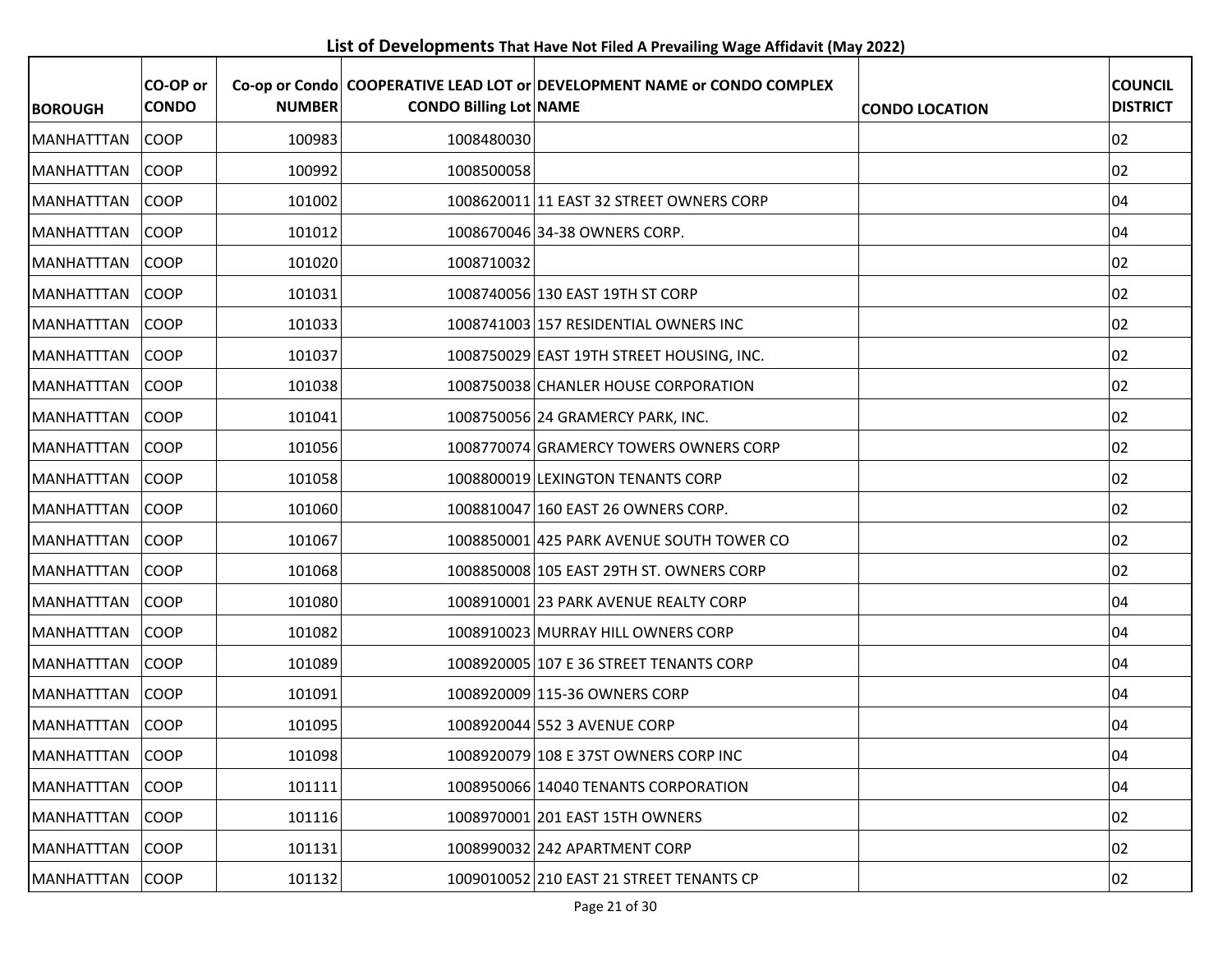**List of Developments That Have Not Filed A Prevailing Wage Affidavit (May 2022)**

| <b>BOROUGH</b>     | CO-OP or<br><b>CONDO</b> | <b>NUMBER</b> | <b>CONDO Billing Lot NAME</b> | Co-op or Condo COOPERATIVE LEAD LOT or DEVELOPMENT NAME or CONDO COMPLEX | <b>CONDO LOCATION</b> | <b>COUNCIL</b><br><b>DISTRICT</b> |
|--------------------|--------------------------|---------------|-------------------------------|--------------------------------------------------------------------------|-----------------------|-----------------------------------|
| <b>MANHATTTAN</b>  | <b>COOP</b>              | 101147        |                               | 1009080047 208 E 28TH OWNERS CORP                                        |                       | 02                                |
| <b>MANHATTTAN</b>  | <b>COOP</b>              | 101152        |                               | 1009100014 229 EAST 29 OWNERS CORP                                       |                       | 02                                |
| <b>MANHATTTAN</b>  | <b>COOP</b>              | 101166        |                               | 1009160023 245 E.35 OWNERS CORP.                                         |                       | 04                                |
| <b>MANHATTTAN</b>  | <b>COOP</b>              | 101184        |                               | 1009310009 311 EAST 25 STREET OWNERS CORP                                |                       | 02                                |
| <b>IMANHATTTAN</b> | <b>COOP</b>              | 101199        |                               | 1010260026 205-54 HOUSE, INC.                                            |                       | 04                                |
| <b>MANHATTTAN</b>  | <b>COOP</b>              | 101214        |                               | 1010390057 344 WEST 49TH ST APARTMANT COR                                |                       | 03                                |
| <b>MANHATTTAN</b>  | COOP                     | 101232        |                               | 1010460054 342 WEST 56TH OWNERS CORP                                     |                       | 03                                |
| <b>MANHATTTAN</b>  | <b>COOP</b>              | 101281        |                               | 1010670022 421 WEST 57TH STREET OWNERS CP                                |                       | 03                                |
| <b>MANHATTTAN</b>  | <b>COOP</b>              | 101322        | 1011210008                    |                                                                          |                       | 06                                |
| <b>IMANHATTTAN</b> | <b>COOP</b>              | 101334        | 1011220060                    |                                                                          |                       | 06                                |
| <b>MANHATTTAN</b>  | <b>COOP</b>              | 101348        |                               | 1011240020 25 WEST 71ST STREET OWNERS CO                                 |                       | 06                                |
| <b>MANHATTTAN</b>  | <b>COOP</b>              | 101358        |                               | 1011260042 16 WEST 74 STREET OWNERS CORP                                 |                       | 06                                |
| <b>MANHATTTAN</b>  | <b>COOP</b>              | 101369        |                               | 1011270142 14 WEST 75TH STREET CORP                                      |                       | 06                                |
| <b>MANHATTTAN</b>  | <b>COOP</b>              | 101408        |                               | 1011450001 WEST 73RD TENANTS CORP                                        |                       | 06                                |
| IMANHATTTAN        | <b>COOP</b>              | 101416        |                               | 1011460005 159 WEST 74TH STTENANTS CORP                                  |                       | 06                                |
| <b>MANHATTTAN</b>  | <b>COOP</b>              | 101420        |                               | 1011460056 150 West 75th Street Corp                                     |                       | 06                                |
| <b>MANHATTTAN</b>  | <b>COOP</b>              | 101437        |                               | 1011490048 136 WEST 78 STREET TENANTS CP                                 |                       | 06                                |
| <b>MANHATTTAN</b>  | <b>COOP</b>              | 101442        | 1011500004                    |                                                                          |                       | 06                                |
| <b>MANHATTTAN</b>  | <b>COOP</b>              | 101444        |                               | 1011500015 142 WEST 10 CONDOMINIUM                                       |                       | 06                                |
| <b>MANHATTTAN</b>  | <b>COOP</b>              | 101445        |                               | 1011500019 STERIC REALTY CORP.                                           |                       | 06                                |
| MANHATTTAN COOP    |                          | 101448        |                               | 1011500027 107 W 78TH ST CORP.                                           |                       | 06                                |
| <b>MANHATTTAN</b>  | <b>COOP</b>              | 101452        |                               | 1011500108 157 W 78 ST CORP                                              |                       | 06                                |
| <b>MANHATTTAN</b>  | <b>COOP</b>              | 101461        |                               | 1011620011 251-253 WEST 70 ST. OWNERS CP.                                |                       | 06                                |
| MANHATTTAN         | <b>COOP</b>              | 101491        |                               | 1011680159 266 WEST 77 STREET HOUSING CO.                                |                       | 06                                |
| MANHATTTAN         | COOP                     | 101510        |                               | 1011830120 331 WEST 71ST APARTMENT CORP                                  |                       | 06                                |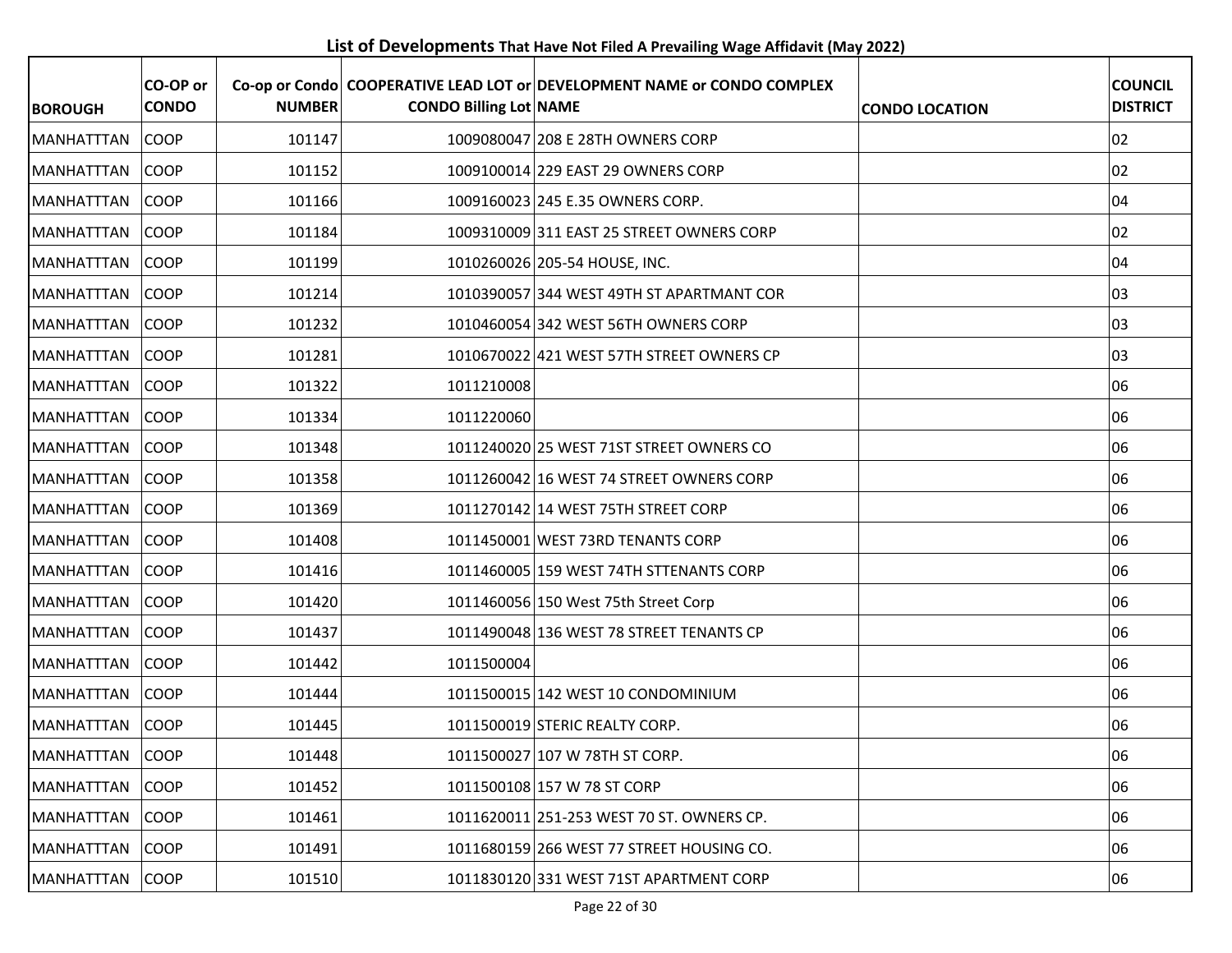**List of Developments That Have Not Filed A Prevailing Wage Affidavit (May 2022)**

| <b>BOROUGH</b>    | CO-OP or<br><b>CONDO</b> | <b>NUMBER</b> | <b>CONDO Billing Lot NAME</b> | Co-op or Condo  COOPERATIVE LEAD LOT or DEVELOPMENT NAME or CONDO COMPLEX | <b>CONDO LOCATION</b> | <b>COUNCIL</b><br><b>DISTRICT</b> |
|-------------------|--------------------------|---------------|-------------------------------|---------------------------------------------------------------------------|-----------------------|-----------------------------------|
| <b>MANHATTTAN</b> | <b>COOP</b>              | 101524        |                               | 1011850042 37 APARTMENTS CORP                                             |                       | 06                                |
| <b>MANHATTTAN</b> | <b>COOP</b>              | 101527        |                               | 1011850062 311 W. 76TH ST. COOPERATIVE                                    |                       | 06                                |
| <b>MANHATTTAN</b> | <b>COOP</b>              | 101548        |                               | 1011950053 54 WEST 82 STREET REALTY CORP                                  |                       | 06                                |
| <b>MANHATTTAN</b> | <b>COOP</b>              | 101560        |                               | 1011960108 51 WEST 82ND ST TENANTS CORP                                   |                       | 06                                |
| MANHATTTAN        | <b>COOP</b>              | 101569        |                               | 1011970052 40 WEST 84TH STREET OWNERS CP.                                 |                       | 06                                |
| <b>MANHATTTAN</b> | <b>COOP</b>              | 101576        |                               | 1011990040 TEN WEST EIGHTY-SIX CORP.                                      |                       | 06                                |
| MANHATTTAN        | <b>COOP</b>              | 101589        | 1012010113                    |                                                                           |                       | 06                                |
| MANHATTTAN        | <b>COOP</b>              | 101594        | 1012020049                    |                                                                           |                       | 06                                |
| <b>MANHATTTAN</b> | <b>COOP</b>              | 101603        |                               | 1012030044 20 WEST 90TH STREET CORP.                                      |                       | 06                                |
| <b>MANHATTTAN</b> | <b>COOP</b>              | 101604        | 1012030046                    |                                                                           |                       | 06                                |
| <b>MANHATTTAN</b> | <b>COOP</b>              | 101622        |                               | 1012090006 65 W 95TH STREET                                               |                       | 06                                |
| IMANHATTTAN       | <b>COOP</b>              | 101634        |                               | 1012100017 79TH STREET RESIDENCE CORP                                     |                       | 06                                |
| MANHATTTAN        | COOP                     | 101646        |                               | 1012110012 155 W 80 REALTY CORP                                           |                       | 06                                |
| MANHATTTAN        | <b>COOP</b>              | 101658        |                               | 1012110045 126 WEST 81 STREET                                             |                       | 06                                |
| <b>MANHATTTAN</b> | <b>COOP</b>              | 101672        |                               | 1012120060 W 82 Tenants Realty Corp                                       |                       | 06                                |
| MANHATTTAN        | COOP                     | 101681        |                               | 1012160009 153/85 OWNERS CORP                                             |                       | 06                                |
| <b>MANHATTTAN</b> | <b>COOP</b>              | 101684        |                               | 1012160013 141 WEST 85TH ST. TENANTS CORP                                 |                       | 06                                |
| <b>MANHATTTAN</b> | <b>COOP</b>              | 101723        |                               | 1012260011 153 West 95th Housing Corp                                     |                       | 06                                |
| MANHATTTAN        | <b>COOP</b>              | 101769        |                               | 1012410005 265 OWNERS CORP                                                |                       | 06                                |
| <b>MANHATTTAN</b> | <b>COOP</b>              | 101806        |                               | 1012470001 13 RIVERSIDE APARTMENT CORP                                    |                       | 06                                |
| MANHATTTAN        | <b>COOP</b>              | 101810        |                               | 1012470018 TOWNSEND MEWS OWNERS CORP                                      |                       | 06                                |
| MANHATTTAN        | <b>COOP</b>              | 101818        |                               | 1012470050 86 APARTMENT CORP                                              |                       | 06                                |
| MANHATTTAN        | COOP                     | 101824        |                               | 1012480025 309 W 86TH ST OWNERS CORP                                      |                       | 06                                |
| <b>MANHATTTAN</b> | <b>COOP</b>              | 101865        |                               | 1012520065 NORSON REALTY CORP                                             |                       | 06                                |
| <b>MANHATTTAN</b> | <b>COOP</b>              | 101882        |                               | 1013090069 417 PARK AVENUE CORP                                           |                       | 04                                |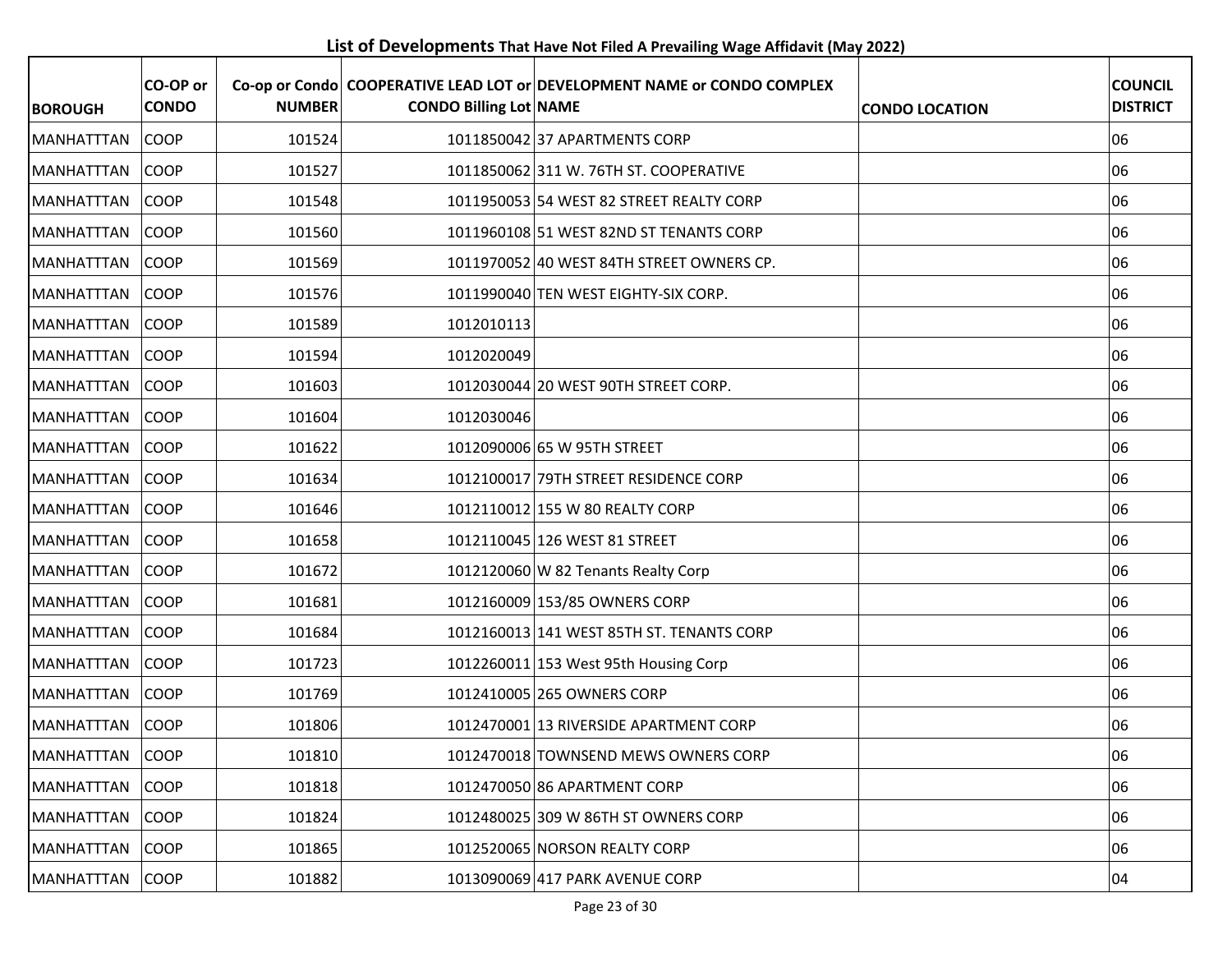**List of Developments That Have Not Filed A Prevailing Wage Affidavit (May 2022)**

| <b>BOROUGH</b>     | CO-OP or<br><b>CONDO</b> | <b>NUMBER</b> | <b>CONDO Billing Lot NAME</b> | Co-op or Condo COOPERATIVE LEAD LOT or DEVELOPMENT NAME or CONDO COMPLEX | <b>CONDO LOCATION</b> | <b>COUNCIL</b><br><b>DISTRICT</b> |
|--------------------|--------------------------|---------------|-------------------------------|--------------------------------------------------------------------------|-----------------------|-----------------------------------|
| <b>MANHATTTAN</b>  | <b>COOP</b>              | 101892        |                               | 1013230015 235 EAST 49 STREET TENANTS CP                                 |                       | 04                                |
| <b>IMANHATTTAN</b> | <b>COOP</b>              | 101936        |                               | 1013430021 351 EAST 50 APT INC                                           |                       | 04                                |
| <b>MANHATTTAN</b>  | <b>COOP</b>              | 101939        | 1013430045                    |                                                                          |                       | 04                                |
| <b>MANHATTTAN</b>  | <b>COOP</b>              | 101945        |                               | 1013450009 315 EAST 52ND ST HOUSING CORP                                 |                       | 04                                |
| <b>MANHATTTAN</b>  | <b>COOP</b>              | 101952        |                               | 1013470009 321 APARTMENTS CORP                                           |                       | 05                                |
| <b>MANHATTTAN</b>  | <b>COOP</b>              | 101954        |                               | 1013470044 310 E 55TH STREET TENANTS CORP                                |                       | 05                                |
| <b>MANHATTTAN</b>  | <b>COOP</b>              | 101958        |                               | 1013490032 350 EAST 57TH STREET CORP                                     |                       | 05                                |
| <b>MANHATTTAN</b>  | <b>COOP</b>              | 101969        |                               | 1013510017 339 EAST 58TH STREET OWNERS CO                                |                       | 05                                |
| <b>MANHATTTAN</b>  | <b>COOP</b>              | 101978        |                               | 1013620011 425 E 50 OWNERS CORP                                          |                       | 04                                |
| <b>MANHATTTAN</b>  | <b>COOP</b>              | 101992        |                               | 1013640022 RIVERHOUSE REALTY INC                                         |                       | 04                                |
| <b>MANHATTTAN</b>  | <b>COOP</b>              | 102013        |                               | 1013690024 FOUR SUTTON PLACE INC                                         |                       | 05                                |
| MANHATTTAN         | <b>COOP</b>              | 102033        |                               | 1013770003 FIFTH CENTRAL PARK CORP                                       |                       | 04                                |
| MANHATTTAN         | <b>COOP</b>              | 102067        |                               | 1013820064 10 EAST 68 REALTY CORP                                        |                       | 04                                |
| <b>MANHATTTAN</b>  | <b>COOP</b>              | 102077        |                               | 1013840026 25 EAST 69TH STREET TENANTS CP                                |                       | 04                                |
| <b>MANHATTTAN</b>  | <b>COOP</b>              | 102087        |                               | 1013860006 3 EAST 71 STREET INC                                          |                       | 04                                |
| MANHATTTAN         | COOP                     | 102109        |                               | 1013880045 74TH STREET OWNERS CORP                                       |                       | 04                                |
| <b>MANHATTTAN</b>  | <b>COOP</b>              | 102118        | 1013890047 *                  |                                                                          |                       | 04                                |
| <b>MANHATTTAN</b>  | <b>COOP</b>              | 102122        |                               | 1013890143 42 WEST 75TH STREET CORP                                      |                       | 04                                |
| <b>MANHATTTAN</b>  | <b>COOP</b>              | 102125        |                               | 1013900008 5 EAST 75TH REALTY CORP                                       |                       | 04                                |
| <b>MANHATTTAN</b>  | <b>COOP</b>              | 102144        |                               | 1013920028 FINCH APARTMENT                                               |                       | 04                                |
| MANHATTTAN         | COOP                     | 102151        | 1013930009                    |                                                                          |                       | 04                                |
| <b>MANHATTTAN</b>  | <b>COOP</b>              | 102176        | 1013990010                    |                                                                          |                       | 04                                |
| MANHATTTAN         | COOP                     | 102186        |                               | 1014010032 139 E66 ST CORPORATION                                        |                       | 04                                |
| <b>MANHATTTAN</b>  | <b>COOP</b>              | 102239        |                               | 1014100009 111 TENANTS CORP                                              |                       | 04                                |
| <b>MANHATTTAN</b>  | <b>COOP</b>              | 102248        |                               | 1014110053 150 EAST 77TH STREET CORP                                     |                       | 04                                |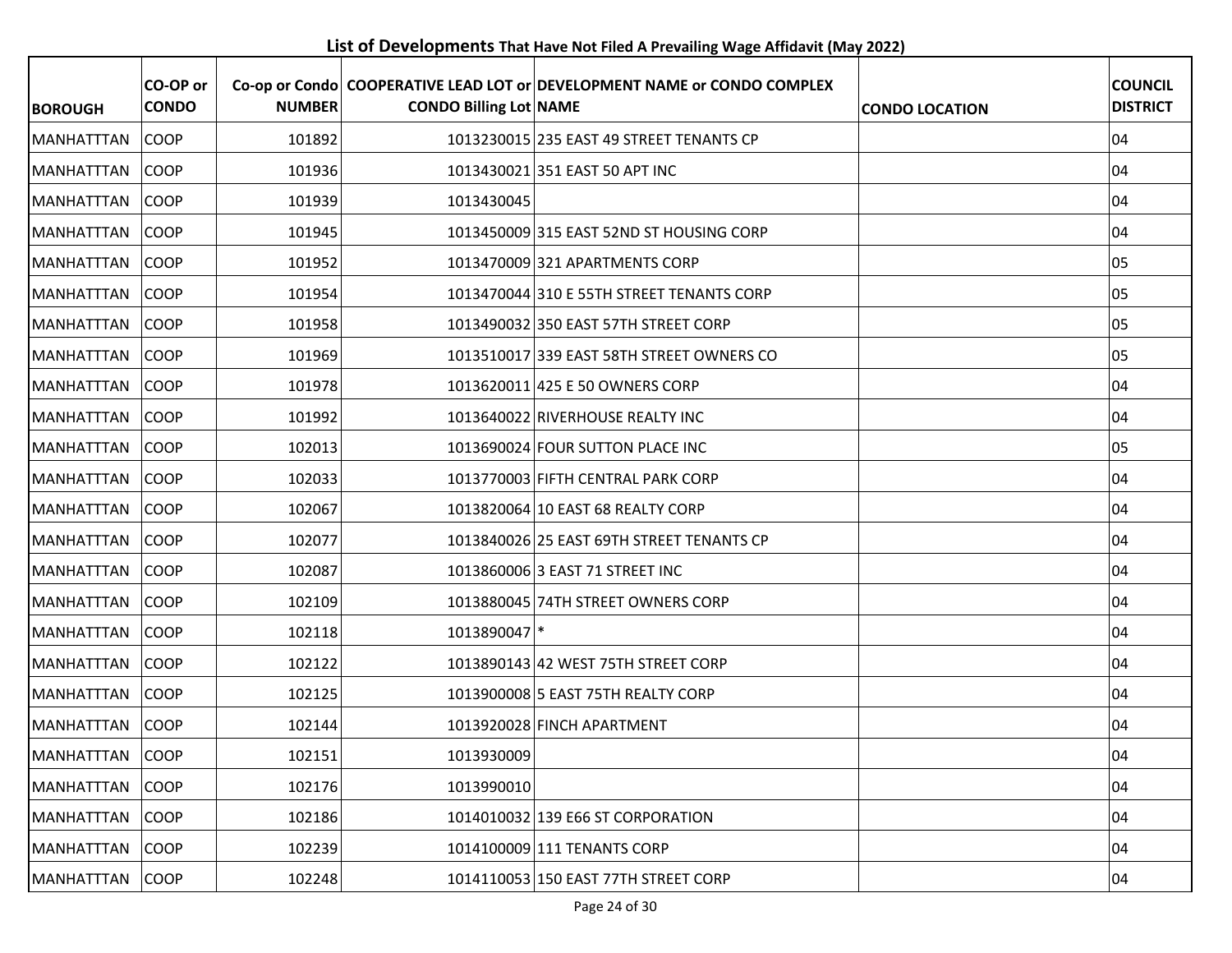**List of Developments That Have Not Filed A Prevailing Wage Affidavit (May 2022)**

| <b>BOROUGH</b>    | CO-OP or<br><b>CONDO</b> | <b>NUMBER</b> | <b>CONDO Billing Lot NAME</b> | Co-op or Condo COOPERATIVE LEAD LOT or DEVELOPMENT NAME or CONDO COMPLEX | <b>CONDO LOCATION</b> | <b>COUNCIL</b><br><b>DISTRICT</b> |
|-------------------|--------------------------|---------------|-------------------------------|--------------------------------------------------------------------------|-----------------------|-----------------------------------|
| <b>MANHATTTAN</b> | <b>COOP</b>              | 102249        |                               | 1014120001 863 PARK AVENUE INC                                           |                       | 04                                |
| MANHATTTAN        | <b>COOP</b>              | 102262        |                               | 1014130050 156 EAST 79TH STREET CORP                                     |                       | 04                                |
| <b>MANHATTTAN</b> | <b>COOP</b>              | 102273        |                               | 1014240041 208 OWNERS CORP                                               |                       | 04                                |
| MANHATTTAN        | <b>COOP</b>              | 102286        | 1014270116                    |                                                                          |                       | 04                                |
| <b>MANHATTTAN</b> | <b>COOP</b>              | 102290        |                               | 1014280033 238 E74 ST HOUSING CORP                                       |                       | 04                                |
| MANHATTTAN        | <b>COOP</b>              | 102299        |                               | 1014320001 201 EAST 77TH OWNERS CORP                                     |                       | 04                                |
| <b>MANHATTTAN</b> | <b>COOP</b>              | 102329        |                               | 1014460012 321 E 71ST STREET OWNERS CORP                                 |                       | 05                                |
| <b>MANHATTTAN</b> | <b>COOP</b>              | 102339        |                               | 1014470046 304 E73 ST CORP                                               |                       | 05                                |
| <b>MANHATTTAN</b> | <b>COOP</b>              | 102341        |                               | 1014480003 300 EAST 74 STREET OWNERS CP                                  |                       | 05                                |
| MANHATTTAN        | <b>COOP</b>              | 102366        |                               | 1014530037 CHARLESWOOD TENANTS CORP                                      |                       | 05                                |
| <b>MANHATTTAN</b> | <b>COOP</b>              | 102381        |                               | 1014670041 410 EAST 73RD STREET OWNERS                                   |                       | 05                                |
| MANHATTTAN        | <b>COOP</b>              | 102389        |                               | 1014710032 430 OWNERS CORP                                               |                       | 05                                |
| MANHATTTAN        | COOP                     | 102396        |                               | 1014730016 425 EAST 78TH ST OWNERS CORP                                  |                       | 05                                |
| <b>MANHATTTAN</b> | <b>COOP</b>              | 102399        |                               | 1014731504 399 First Avenue Owners Corp.                                 |                       | 05                                |
| <b>MANHATTTAN</b> | <b>COOP</b>              | 102421        |                               | 1014910048 40 EAST 80 APARTMENT CORP.                                    |                       | 04                                |
| <b>MANHATTTAN</b> | <b>COOP</b>              | 102423        |                               | 1014910068 2 E 80 REALTY CORP                                            |                       | 04                                |
| MANHATTTAN        | <b>COOP</b>              | 102424        |                               | 1014920001 990 5TH AVENUE CORP                                           |                       | 04                                |
| MANHATTTAN        | <b>COOP</b>              | 102427        |                               | 1014920032 67 EAST 80TH ST HOUSING CORP                                  |                       | 04                                |
| <b>MANHATTTAN</b> | <b>COOP</b>              | 102440        |                               | 1014940032 960 Park Avenue Corp                                          |                       | 04                                |
| MANHATTTAN        | <b>COOP</b>              | 102441        |                               | 1014940037 970 PARK AVE OWNERS CORP                                      |                       | 04                                |
| MANHATTTAN        | <b>COOP</b>              | 102473        |                               | 1014970073 1045 OWNERS CORPORATION                                       |                       | 04                                |
| <b>MANHATTTAN</b> | <b>COOP</b>              | 102494        |                               | 1014990065 4 EAST 88TH STREET                                            |                       | 04                                |
| <b>MANHATTTAN</b> | COOP                     | 102501        |                               | 1015000020 4788 TENANTS CORP                                             |                       | 04                                |
| MANHATTTAN        | <b>COOP</b>              | 102515        |                               | 1015020043 70 E. 91 CORPORATION                                          |                       | 04                                |
| <b>MANHATTTAN</b> | <b>COOP</b>              | 102522        | 1015030067                    |                                                                          |                       | 04                                |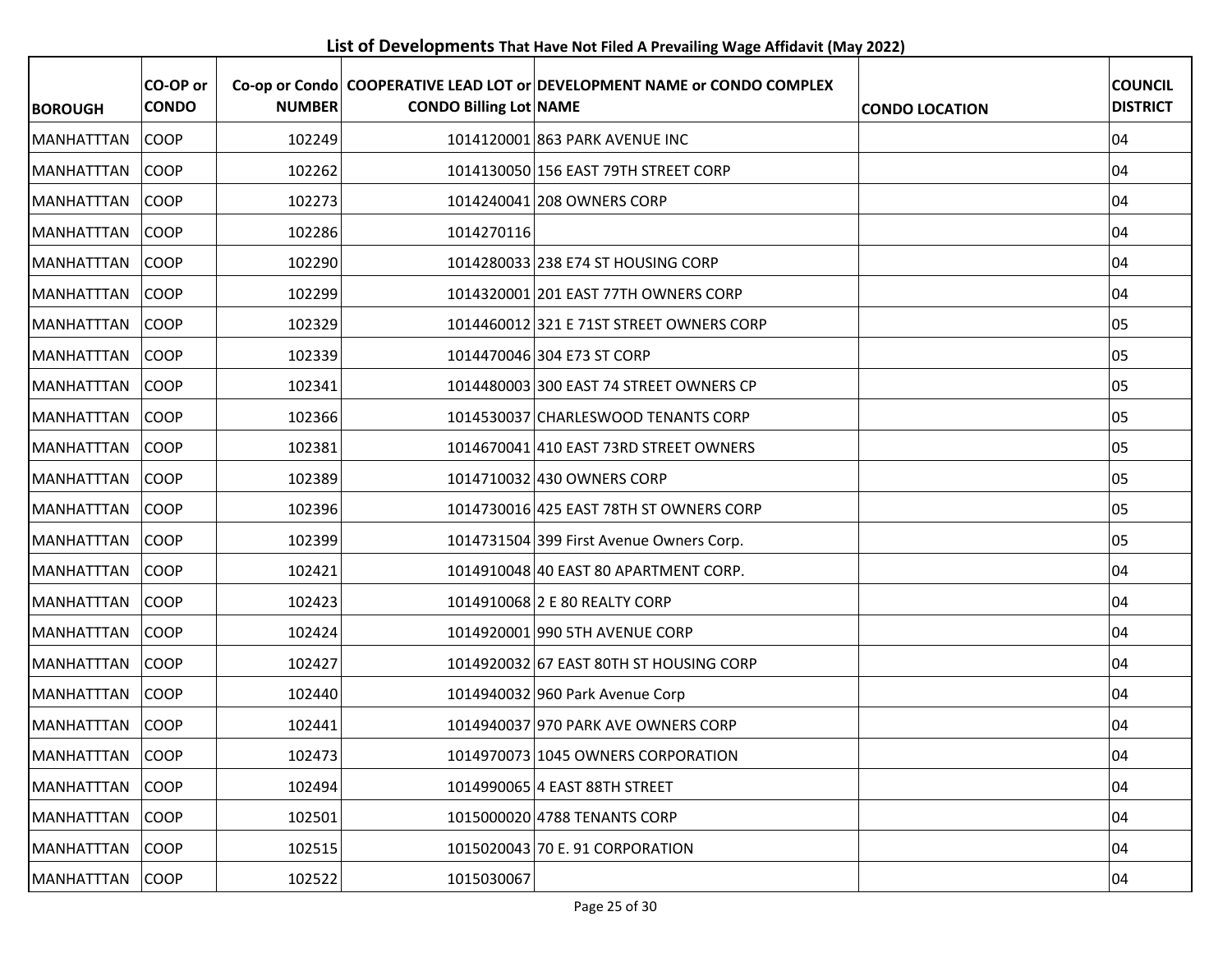**List of Developments That Have Not Filed A Prevailing Wage Affidavit (May 2022)**

| <b>BOROUGH</b>    | CO-OP or<br><b>CONDO</b> | <b>NUMBER</b> | <b>CONDO Billing Lot NAME</b> | Co-op or Condo COOPERATIVE LEAD LOT or DEVELOPMENT NAME or CONDO COMPLEX | <b>CONDO LOCATION</b> | <b>COUNCIL</b><br><b>DISTRICT</b> |
|-------------------|--------------------------|---------------|-------------------------------|--------------------------------------------------------------------------|-----------------------|-----------------------------------|
| <b>MANHATTTAN</b> | <b>COOP</b>              | 102528        |                               | 1015040042 72 E 93RD ST OWNERS CORP                                      |                       | 04                                |
| MANHATTTAN        | <b>COOP</b>              | 102545        |                               | 1015070014 NWMAD 95 OWNERS CORP                                          |                       | 04                                |
| MANHATTTAN        | <b>COOP</b>              | 102561        | 1015080035                    |                                                                          |                       | 05                                |
| <b>MANHATTTAN</b> | <b>COOP</b>              | 102566        |                               | 1015080130 177 E 79 ST OWNERS CORP                                       |                       | 05                                |
| <b>MANHATTTAN</b> | <b>COOP</b>              | 102572        |                               | 1015090071 920 PARK AVE APTS CORP                                        |                       | 04                                |
| <b>MANHATTTAN</b> | <b>COOP</b>              | 102573        |                               | 1015100001 941 PARK AVENUE INC                                           |                       | 04                                |
| <b>MANHATTTAN</b> | <b>COOP</b>              | 102585        |                               | 1015110065 112 EAST 83RD TENANTS CORP                                    |                       | 04                                |
| <b>MANHATTTAN</b> | <b>COOP</b>              | 102599        |                               | 1015130015 125 EAST 84TH STREET CORP                                     |                       | 04                                |
| <b>MANHATTTAN</b> | <b>COOP</b>              | 102620        |                               | 1015170027 161 EAST OWNERS CORP                                          |                       | 05                                |
| MANHATTTAN        | <b>COOP</b>              | 102622        |                               | 1015180001 1105 PARK AVENUE CORP                                         |                       | 04                                |
| MANHATTTAN        | <b>COOP</b>              | 102629        |                               | 1015190001 1125 PARK AVENUE                                              |                       | 04                                |
| <b>MANHATTTAN</b> | <b>COOP</b>              | 102668        |                               | 1015250015 229 EAST 79 LIMITED                                           |                       | 05                                |
| <b>MANHATTTAN</b> | <b>COOP</b>              | 102678        |                               | 1015290001 SAXON TOWERS OWNERS, INC                                      |                       | 05                                |
| <b>MANHATTTAN</b> | <b>COOP</b>              | 102711        |                               | 1015350042 20468 EAST 90 CORP                                            |                       | 05                                |
| <b>MANHATTTAN</b> | <b>COOP</b>              | 102764        |                               | 1015620005 405 East 82 Owners Inc.                                       |                       | 05                                |
| <b>MANHATTTAN</b> | <b>COOP</b>              | 102813        |                               | 1015790005 505 EAST 82ND STREET OWNERS                                   |                       | 05                                |
| <b>MANHATTTAN</b> | <b>COOP</b>              | 102814        |                               | 1015790008 511 OWNERS CORP                                               |                       | 05                                |
| MANHATTTAN        | <b>COOP</b>              | 102823        |                               | 1015800023 80 EAST END OWNERS CORP                                       |                       | 05                                |
| <b>MANHATTTAN</b> | <b>COOP</b>              | 102854        |                               | 1015890034 EAST END OWNERS CORP                                          |                       | 05                                |
| MANHATTTAN        | <b>COOP</b>              | 102858        |                               | 1015900030 10 Gracie Square Corp                                         |                       | 05                                |
| MANHATTTAN        | <b>COOP</b>              | 102859        |                               | 1015900041 BROOKS HOLDING CORP                                           |                       | 05                                |
| MANHATTTAN        | <b>COOP</b>              | 102908        |                               | 1018320025 7 WEST 96TH STREET CORP                                       |                       | 07                                |
| MANHATTTAN        | COOP                     | 102973        |                               | 1018770025 215 W 105TH ST OWNERS CORP                                    |                       | 07                                |
| <b>MANHATTTAN</b> | <b>COOP</b>              | 102986        |                               | 1018820038 504 WEST 111 OWNERS CORP                                      |                       | 07                                |
| <b>MANHATTTAN</b> | <b>COOP</b>              | 103268        |                               | 1008980011 215 EAST 17TH STREET CORP                                     |                       | 02                                |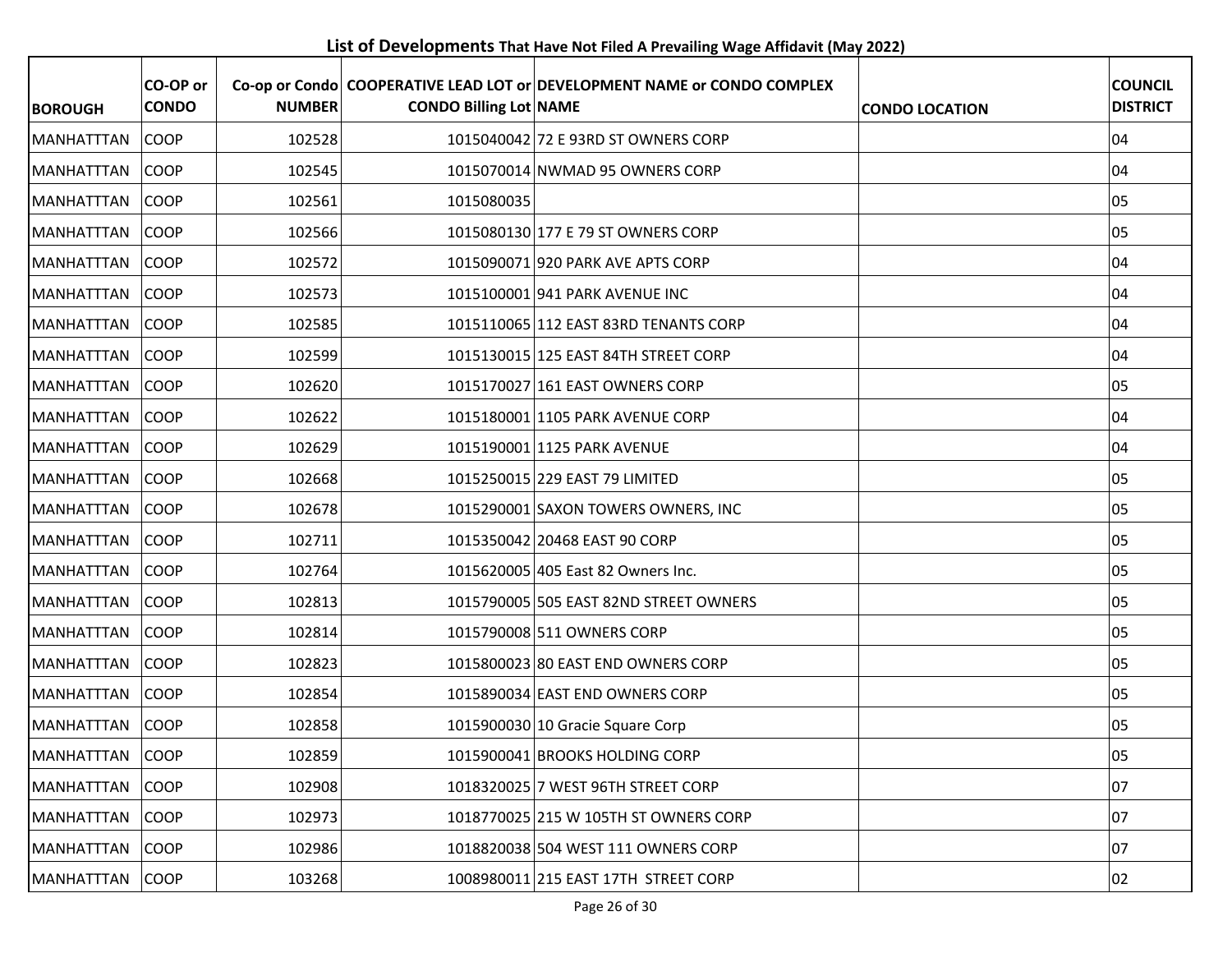**List of Developments That Have Not Filed A Prevailing Wage Affidavit (May 2022)**

| <b>BOROUGH</b>    | CO-OP or<br><b>CONDO</b> | <b>NUMBER</b> | <b>CONDO Billing Lot NAME</b> | Co-op or Condo COOPERATIVE LEAD LOT or DEVELOPMENT NAME or CONDO COMPLEX | <b>CONDO LOCATION</b> | <b>COUNCIL</b><br><b>DISTRICT</b> |
|-------------------|--------------------------|---------------|-------------------------------|--------------------------------------------------------------------------|-----------------------|-----------------------------------|
| <b>MANHATTTAN</b> | <b>COOP</b>              | 103302        |                               | 1005950048 138 WATTS STREET OWNERS CORP.                                 |                       | 01                                |
| MANHATTTAN        | <b>COOP</b>              | 103324        | 1008490026                    |                                                                          |                       | 02                                |
| <b>MANHATTTAN</b> | COOP                     | 103332        |                               | 1011460008 151 EST 74ST NYC                                              |                       | 06                                |
| <b>MANHATTTAN</b> | <b>COOP</b>              | 103333        |                               | 1011440043 126 WEST 73RD STREET OWNERS CP                                |                       | 06                                |
| MANHATTTAN        | <b>COOP</b>              | 103342        |                               | 1005301002 30 BOND ST. OWNERS CORP.                                      |                       | 01                                |
| <b>MANHATTTAN</b> | <b>COOP</b>              | 103391        |                               | 1007921102 138/40 W 17 TENANTS CORP.                                     |                       | 03                                |
| <b>MANHATTTAN</b> | <b>COOP</b>              | 103397        |                               | 1012490022 BRENTWOOD CORP                                                |                       | 06                                |
| <b>MANHATTTAN</b> | <b>COOP</b>              | 103425        |                               | 1015001002 1082 PARK AVENUE CORPORATION                                  |                       | 04                                |
| IMANHATTTAN       | <b>COOP</b>              | 103442        |                               | 1006061002 160 West 11th Apartment Corp                                  |                       | 03                                |
| MANHATTTAN        | COOP                     | 103459        |                               | 1012320061 DAK EQUITIES CORP                                             |                       | 06                                |
| <b>MANHATTTAN</b> | <b>COOP</b>              | 103506        |                               | 1001891152 3840 OWNERS CORP                                              |                       | 01                                |
| <b>MANHATTTAN</b> | <b>COOP</b>              | 103521        |                               | 1005210070 Noho 302 Inc                                                  |                       | 01                                |
| <b>MANHATTTAN</b> | COOP                     | 103551        |                               | 1005141002 143 GREENE ST COOP CORP                                       |                       | 01                                |
| <b>MANHATTTAN</b> | <b>COOP</b>              | 103582        |                               | 1018900050 309 W 103RD ST APT CORP                                       |                       | 06                                |
| <b>MANHATTTAN</b> | <b>COOP</b>              | 103591        |                               | 1015050006 3 - 3-1/2 EAST 93RD ST. CORP.                                 |                       | 04                                |
| <b>MANHATTTAN</b> | <b>COOP</b>              | 103625        |                               | 1005950041 474 GREENWICH CORP.                                           |                       | 01                                |
| MANHATTTAN        | <b>COOP</b>              | 103657        |                               | 1001440018 40 HUDSON STREET                                              |                       | 01                                |
| <b>MANHATTTAN</b> | <b>COOP</b>              | 103754        |                               | 1008201103 11-13 WEST 18TH STREET                                        |                       | 03                                |
| <b>MANHATTTAN</b> | <b>COOP</b>              | 103943        |                               | 1004850003 62 GREENE OWNERS CORP                                         |                       | 01                                |
| MANHATTTAN        | <b>COOP</b>              | 103988        |                               | 1008470022 876 BROADWAY REALTY CORP                                      |                       | 02                                |
| MANHATTTAN        | COOP                     | 104019        |                               | 1001790068 137 FRANKLIN STREET APT. CORP.                                |                       | 01                                |
| <b>MANHATTTAN</b> | <b>COOP</b>              | 104037        |                               | 1004820008 55 CROSBY ASSOCIATES INC                                      |                       | 01                                |
| <b>MANHATTTAN</b> | COOP                     | 104054        |                               | 1004240038 TEARS RALTY CORP                                              |                       | 01                                |
| <b>BROOKLYN</b>   | <b>COOP</b>              | 300028        | 3002080303                    |                                                                          |                       | 33                                |
| <b>BROOKLYN</b>   | <b>COOP</b>              | 300029        | 3002080306                    |                                                                          |                       | 33                                |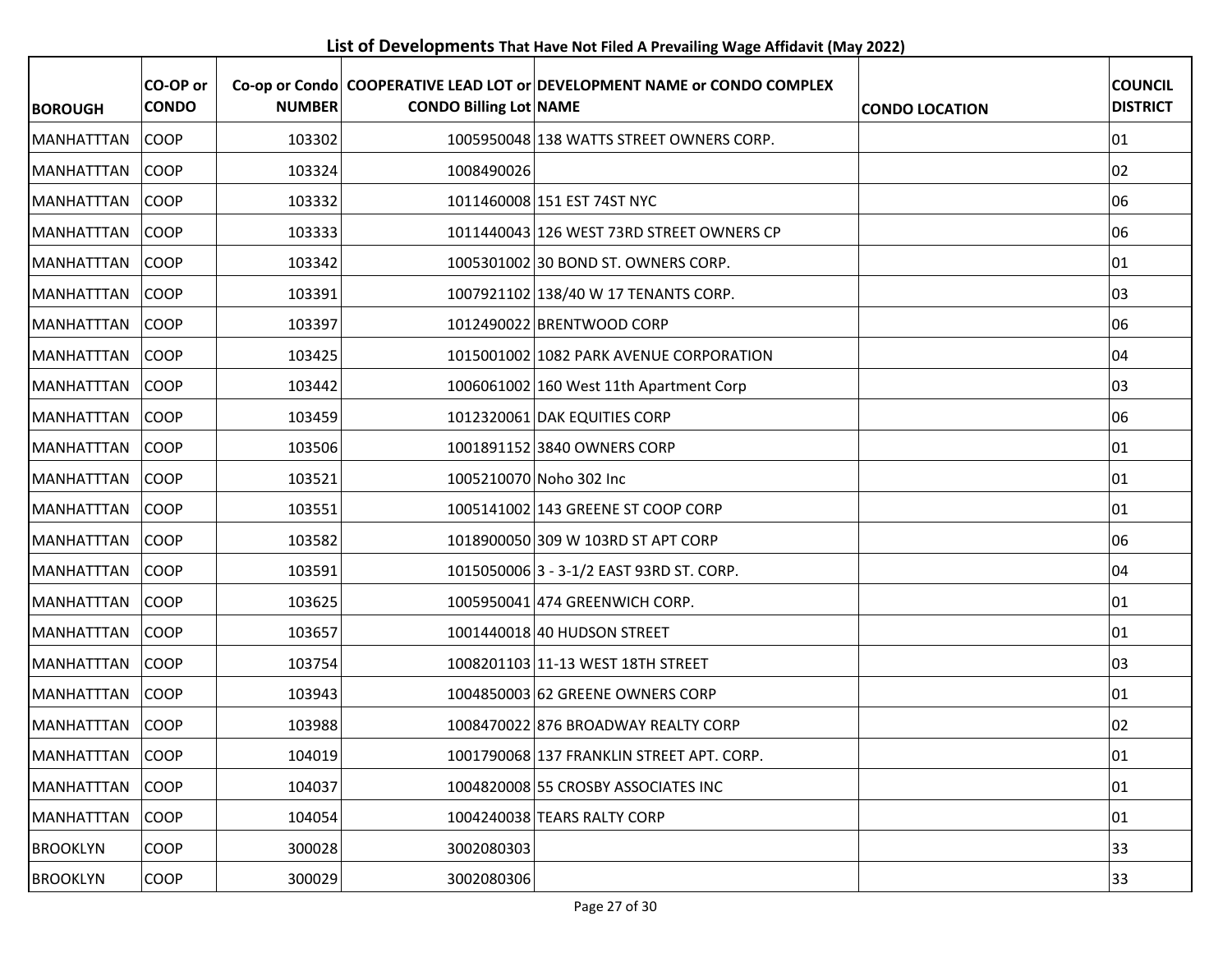**List of Developments That Have Not Filed A Prevailing Wage Affidavit (May 2022)**

| <b>BOROUGH</b>  | CO-OP or<br><b>CONDO</b> | <b>NUMBER</b> | <b>CONDO Billing Lot NAME</b> | Co-op or Condo COOPERATIVE LEAD LOT or DEVELOPMENT NAME or CONDO COMPLEX | <b>CONDO LOCATION</b> | <b>COUNCIL</b><br><b>DISTRICT</b> |
|-----------------|--------------------------|---------------|-------------------------------|--------------------------------------------------------------------------|-----------------------|-----------------------------------|
| <b>BROOKLYN</b> | <b>COOP</b>              | 300031        |                               | 3002080317 190 HEIGHTS HOUSING CORP                                      |                       | 33                                |
| <b>BROOKLYN</b> | <b>COOP</b>              | 300032        |                               | 3002080318 188 COLUMBIA HEIGHTS HSG CORP.                                |                       | 33                                |
| <b>BROOKLYN</b> | <b>COOP</b>              | 300034        |                               | 3002080325 170 COLUMBIA HEIGHTS OWNERS CO                                |                       | 33                                |
| <b>BROOKLYN</b> | <b>COOP</b>              | 300044        |                               | 3002150001 33 WILLOW TENANTS INC                                         |                       | 33                                |
| <b>BROOKLYN</b> | <b>COOP</b>              | 300051        |                               | 3002190005 8187 OWNERS CORPORATION                                       |                       | 33                                |
| <b>BROOKLYN</b> | <b>COOP</b>              | 300070        |                               | 3002340007 9 PIERREPONT ST. HOUSING CORP.                                |                       | 33                                |
| <b>BROOKLYN</b> | <b>COOP</b>              | 300076        |                               | 3002350002 41 PIERREPONT STREET INC.                                     |                       | 33                                |
| <b>BROOKLYN</b> | <b>COOP</b>              | 300085        |                               | 3002350065 166 HICKS STREET HOUSING CORP                                 |                       | 33                                |
| <b>BROOKLYN</b> | <b>COOP</b>              | 300110        |                               | 3002380030 18 HOUSING CORP.                                              |                       | 33                                |
| <b>BROOKLYN</b> | <b>COOP</b>              | 300118        |                               | 3002410023 8 Pierrepont Owners                                           |                       | 33                                |
| <b>BROOKLYN</b> | <b>COOP</b>              | 300129        |                               | 3002430035 104 PIERREPONT OWNERS CORP                                    |                       | 33                                |
| <b>BROOKLYN</b> | <b>COOP</b>              | 300131        |                               | 3002430039 PIERREPONT CLUB HOUSING CORP                                  |                       | 33                                |
| <b>BROOKLYN</b> | <b>COOP</b>              | 300133        |                               | 3002470015 ROUND TABLE ASSOCIATES INC.                                   |                       | 33                                |
| <b>BROOKLYN</b> | <b>COOP</b>              | 300140        | 3002510006                    |                                                                          |                       | 33                                |
| <b>BROOKLYN</b> | <b>COOP</b>              | 300149        |                               | 3002510055 GRACE OWNERS CORP                                             |                       | 33                                |
| <b>BROOKLYN</b> | <b>COOP</b>              | 300153        |                               | 3002530010 95 JORALEMON STREET CORP                                      |                       | 33                                |
| <b>BROOKLYN</b> | <b>COOP</b>              | 300159        |                               | 3002530071 96 REMSEN STREET APARTMENT COR                                |                       | 33                                |
| <b>BROOKLYN</b> | <b>COOP</b>              | 300165        |                               | 3002540011 137 JORALEMON ST. TENANTS                                     |                       | 33                                |
| <b>BROOKLYN</b> | <b>COOP</b>              | 300166        |                               | 3002540019 245 HENRY STREET CORP                                         |                       | 33                                |
| <b>BROOKLYN</b> | COOP                     | 300168        |                               | 3002540068 114 Remsen Street Owners Corp                                 |                       | 33                                |
| <b>BROOKLYN</b> | <b>COOP</b>              | 300183        |                               | 3002620026 11 GARDEN PLACE CORP                                          |                       | 33                                |
| <b>BROOKLYN</b> | <b>COOP</b>              | 300188        |                               | 3002630012 289 HENRY ST. HOUSING CORP.                                   |                       | 33                                |
| <b>BROOKLYN</b> | <b>COOP</b>              | 300189        | 3002630014                    |                                                                          |                       | 33                                |
| <b>BROOKLYN</b> | <b>COOP</b>              | 300195        |                               | 3002670006 111 STATE STREET APT CORP                                     |                       | 33                                |
| <b>BROOKLYN</b> | <b>COOP</b>              | 300201        |                               | 3002700017 147 STATE HOUSING CORP                                        |                       | 33                                |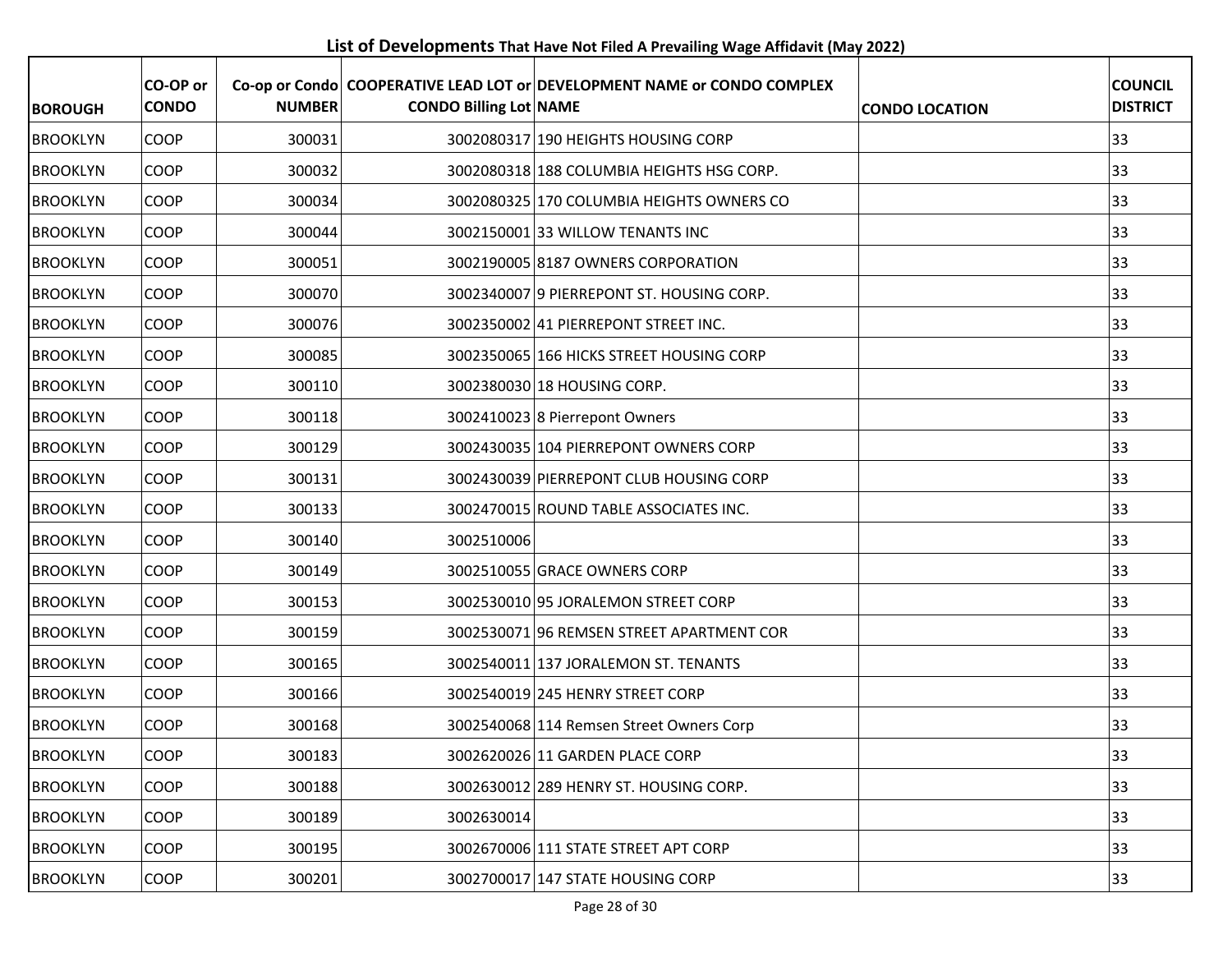**List of Developments That Have Not Filed A Prevailing Wage Affidavit (May 2022)**

| <b>BOROUGH</b>  | CO-OP or<br><b>CONDO</b> | <b>NUMBER</b> | <b>CONDO Billing Lot NAME</b> | Co-op or Condo COOPERATIVE LEAD LOT or DEVELOPMENT NAME or CONDO COMPLEX | <b>CONDO LOCATION</b> | <b>COUNCIL</b><br><b>DISTRICT</b> |
|-----------------|--------------------------|---------------|-------------------------------|--------------------------------------------------------------------------|-----------------------|-----------------------------------|
| <b>BROOKLYN</b> | <b>COOP</b>              | 300205        |                               | 3002710047 BOERUM COURT OWNERS                                           |                       | 33                                |
| <b>BROOKLYN</b> | <b>COOP</b>              | 300227        |                               | 3002970006 219 CLINTON ST. HOUSING CORP.                                 |                       | 39                                |
| <b>BROOKLYN</b> | <b>COOP</b>              | 300233        |                               | 3003100022 HENRY STREET TENANTS CORP                                     |                       | 39                                |
| <b>BROOKLYN</b> | <b>COOP</b>              | 300556        |                               | 3010630059 889 UNION STREET HOUSING CORP                                 |                       | 39                                |
| <b>BROOKLYN</b> | <b>COOP</b>              | 300642        |                               | 3010830005 4018TH AVENUE TENANTS CORP                                    |                       | 39                                |
| <b>BROOKLYN</b> | <b>COOP</b>              | 300740        |                               | 3011650001 OLD PS 9 HOUSING CORP                                         |                       | 35                                |
| <b>BROOKLYN</b> | <b>COOP</b>              | 300748        |                               | 3011700001 50 PLAZA ST TENANTS CORP                                      |                       | 35                                |
| <b>BROOKLYN</b> | <b>COOP</b>              | 300752        |                               | 3011700037 15-21 BUTLER PLACE COOPERATIVE                                |                       | 35                                |
| <b>BROOKLYN</b> | <b>COOP</b>              | 300753        |                               | 3011710002 315 ST JOHNS OWNERS INC                                       |                       | 35                                |
| <b>BROOKLYN</b> | <b>COOP</b>              | 300754        |                               | 3011710007 295 ST JOHNS OWNERS INC                                       |                       | 35                                |
| <b>BROOKLYN</b> | <b>COOP</b>              | 300760        |                               | 3011730038 426430 STERLING HOUSING CORP                                  |                       | 35                                |
| <b>BROOKLYN</b> | <b>COOP</b>              | 300770        |                               | 3011760047 375 LINCOLN PLACE OWNERS CORP                                 |                       | 35                                |
| <b>BROOKLYN</b> | <b>COOP</b>              | 301109        |                               | 3058870001 SHORE ROAD HOUSE INC                                          |                       | 43                                |
| <b>BROOKLYN</b> | <b>COOP</b>              | 301188        |                               | 3061150001 SHORE RIDGE APARTMENT CORP                                    |                       | 43                                |
| <b>BROOKLYN</b> | <b>COOP</b>              | 301312        |                               | 3069330055 WATERVIEW TOWERS                                              |                       | 43                                |
| <b>BROOKLYN</b> | <b>COOP</b>              | 301537        |                               | 3002370047 9 Monroe Housing Corp                                         |                       | 33                                |
| <b>BROOKLYN</b> | <b>COOP</b>              | 301584        |                               | 3019610032 385 CLINTON AVENUE CORPORATION                                |                       | 35                                |
| <b>BROOKLYN</b> | <b>COOP</b>              | 301597        | 3002510033                    |                                                                          |                       | 33                                |
| <b>BROOKLYN</b> | <b>COOP</b>              | 301611        |                               | 3002340052 WILLOW REALTY CORP.                                           |                       | 33                                |
| <b>BROOKLYN</b> | COOP                     | 301628        |                               | 3002610003 311 HICKS ST                                                  |                       | 33                                |
| <b>BROOKLYN</b> | <b>COOP</b>              | 301683        |                               | 3002510021 28 REMSEN STREET HOUSING CORP.                                |                       | 33                                |
| <b>BROOKLYN</b> | <b>COOP</b>              | 301702        |                               | 3002620027 9 GARDEN PLACE CORP.                                          |                       | 33                                |
| <b>BROOKLYN</b> | <b>COOP</b>              | 301809        |                               | 3011501002 90 ST MARKS AVE HOUSING CORP                                  |                       | 35                                |
| <b>BROOKLYN</b> | <b>COOP</b>              | 301999        | 3024520024 JUPT INC           |                                                                          |                       | 34                                |
| <b>QUEENS</b>   | <b>COOP</b>              | 400128        |                               | 4012760071 14419TH STREET JACKSON HEIGHT                                 |                       | 25                                |